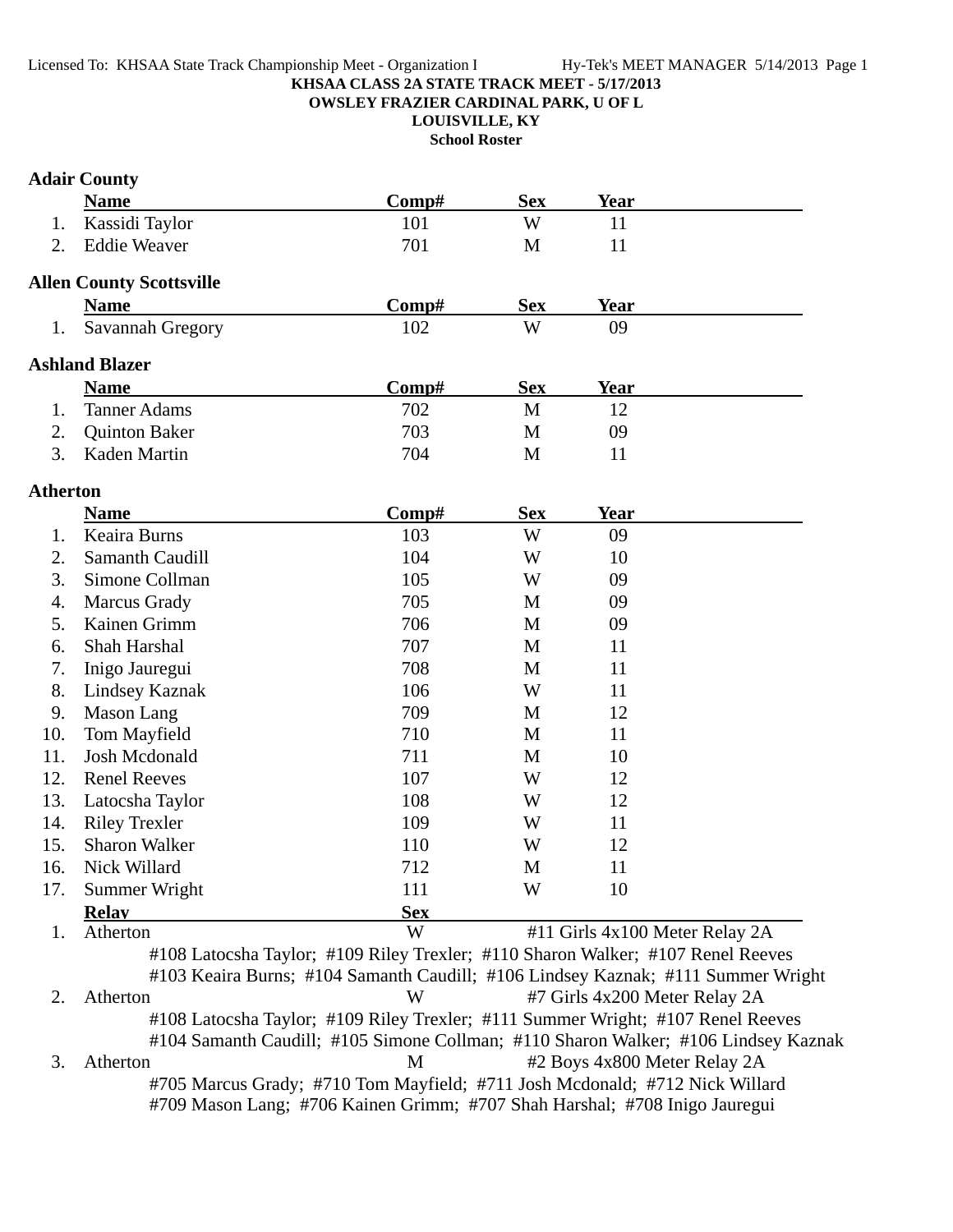**OWSLEY FRAZIER CARDINAL PARK, U OF L**

**LOUISVILLE, KY**

**School Roster**

# **Bell County**

|    | <b>Name</b>           | Comp#      | <b>Sex</b> | Year |  |
|----|-----------------------|------------|------------|------|--|
| 1. | Jonathan Howerton     | 713        | М          | 12   |  |
|    | 2. Mitchell Miracle   | 714        | М          | 07   |  |
|    | 3. Nathan Morales     | 715        | М          | 08   |  |
|    | 4. Donovan Napier     | 716        | М          | 10   |  |
|    | 5. Austin Shackleford | 717        | M          | 08   |  |
|    | 6. Nathan Tanner      | 718        | М          | 12   |  |
|    | <b>Relay</b>          | <b>Sex</b> |            |      |  |

1. Bell County M #2 Boys 4x800 Meter Relay 2A

#718 Nathan Tanner; #716 Donovan Napier; #714 Mitchell Miracle; #717 Austin Shackleford #715 Nathan Morales; #713 Jonathan Howerton;

# **Bourbon County**

|     | <b>Name</b>             | Comp#                                                                                 | <b>Sex</b> | Year                           |  |
|-----|-------------------------|---------------------------------------------------------------------------------------|------------|--------------------------------|--|
| 1.  | Joseph Gomez            | 719                                                                                   | M          | 12                             |  |
|     | <b>Boyd County</b>      |                                                                                       |            |                                |  |
|     | <b>Name</b>             | Comp#                                                                                 | <b>Sex</b> | <b>Year</b>                    |  |
|     | Jessica Adams           | 112                                                                                   | W          | 12                             |  |
| 2.  | <b>Courtney Gibson</b>  | 113                                                                                   | W          | 09                             |  |
| 3.  | <b>Brittany Jarrell</b> | 114                                                                                   | W          | 11                             |  |
| 4.  | Alliya Kautzman         | 115                                                                                   | W          | 11                             |  |
| 5.  | Morgan Kenser           | 116                                                                                   | W          | 12                             |  |
| 6.  | <b>Emily Meade</b>      | 117                                                                                   | W          | 09                             |  |
| 7.  | Saralyn Miller          | 118                                                                                   | W          | 11                             |  |
| 8.  | <b>Emily Sallie</b>     | 119                                                                                   | W          | 10                             |  |
| 9.  | <b>Allison Spears</b>   | 120                                                                                   | W          | 10                             |  |
| 10. | Darian Steele           | 121                                                                                   | W          | 10                             |  |
| 11. | Jessica Triplett        | 122                                                                                   | W          | 10                             |  |
|     | <b>Relav</b>            | <b>Sex</b>                                                                            |            |                                |  |
| 1.  | <b>Boyd County</b>      | W                                                                                     |            | #23 Girls 4x400 Meter Relay 2A |  |
|     |                         | #112 Jessica Adams; #114 Brittany Jarrell; #115 Alliya Kautzman; #113 Courtney Gibson |            |                                |  |
|     |                         | #116 Morgan Kenser; #117 Emily Meade; #119 Emily Sallie; #122 Jessica Triplett        |            |                                |  |
| 2.  | <b>Boyd County</b>      | W                                                                                     |            | #1 Girls 4x800 Meter Relay 2A  |  |
|     |                         | #113 Courtney Gibson; #115 Alliya Kautzman; #118 Saralyn Miller; #121 Darian Steele   |            |                                |  |

#120 Allison Spears; #114 Brittany Jarrell; #119 Emily Sallie; #117 Emily Meade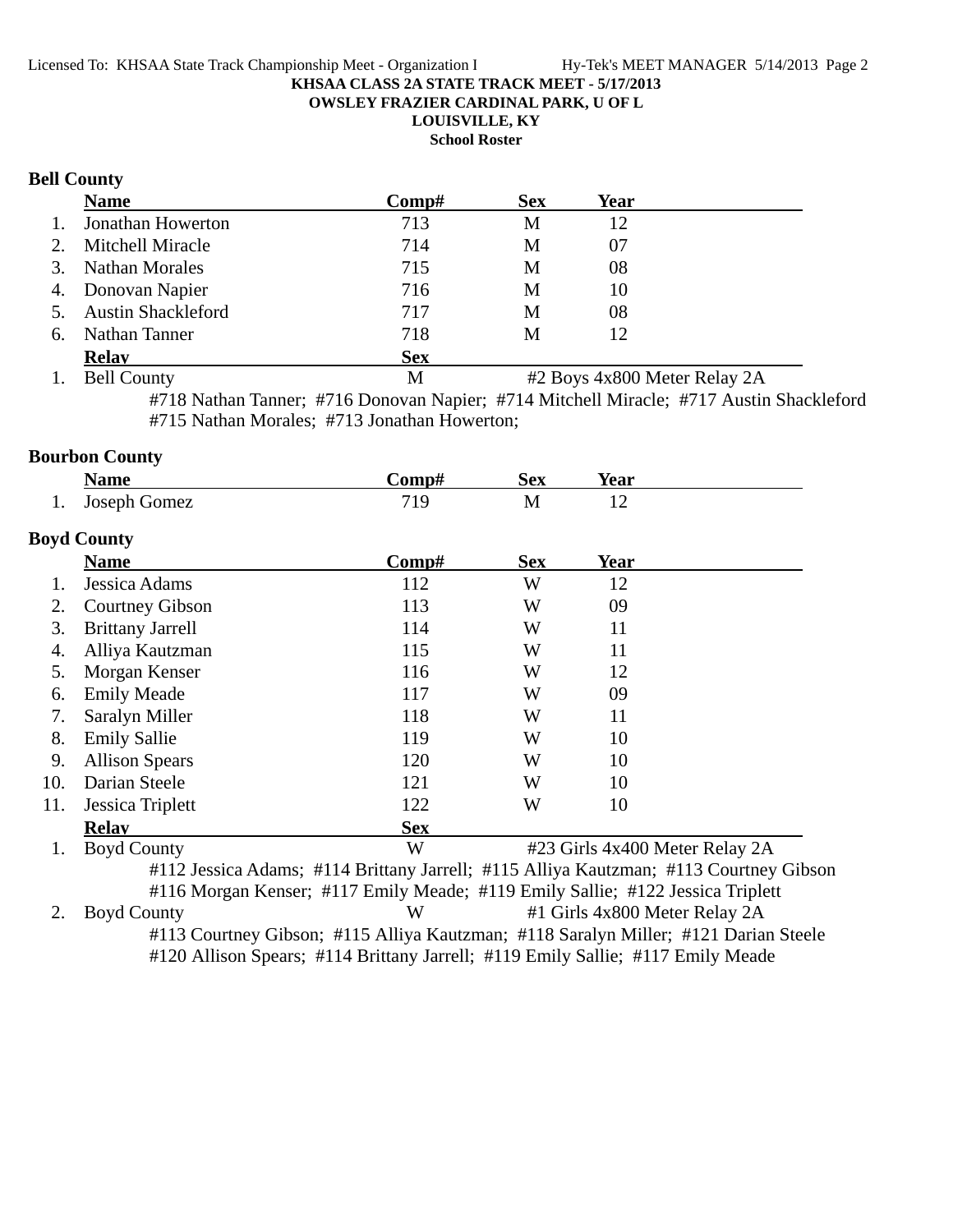**OWSLEY FRAZIER CARDINAL PARK, U OF L**

**LOUISVILLE, KY**

**School Roster**

# **Boyle County**

|     | <b>Name</b>                          | Comp#                                                                             | <b>Sex</b>  | <b>Year</b>                   |                                |
|-----|--------------------------------------|-----------------------------------------------------------------------------------|-------------|-------------------------------|--------------------------------|
| 1.  | <b>Austin Anderson</b>               | 720                                                                               | $\mathbf M$ | 10                            |                                |
| 2.  | Logan Arnold                         | 123                                                                               | W           | 12                            |                                |
| 3.  | Ada Benson                           | 124                                                                               | W           | 08                            |                                |
| 4.  | Jonathan Carman                      | 721                                                                               | M           | 10                            |                                |
| 5.  | Kate Carman                          | 125                                                                               | W           | 12                            |                                |
| 6.  | Nikki Coffey                         | 126                                                                               | W           | 10                            |                                |
| 7.  | Caleb Daniel                         | 722                                                                               | M           | 10                            |                                |
| 8.  | <b>Colton Elkins</b>                 | 723                                                                               | M           | 09                            |                                |
| 9.  | Tabitha Evans                        | 127                                                                               | W           | 12                            |                                |
| 10. | Mary Fyfe                            | 128                                                                               | W           | 10                            |                                |
| 11. | Lloyd Hall                           | 724                                                                               | M           | 12                            |                                |
| 12. | Hannah Harris                        | 129                                                                               | W           | 12                            |                                |
| 13. | William Harris                       | 725                                                                               | M           | 12                            |                                |
| 14. | Clint Hellyer                        | 726                                                                               | M           | 12                            |                                |
| 15. | Holli Hester                         | 130                                                                               | W           | 11                            |                                |
| 16. | <b>Taylor Jameson</b>                | 727                                                                               | M           | 12                            |                                |
| 17. | Keegan Kendrick                      | 728                                                                               | M           | 12                            |                                |
| 18. | <b>Emily Knetsche</b>                | 131                                                                               | W           | 07                            |                                |
| 19. | Madelyn LaFavers                     | 132                                                                               | W           | 09                            |                                |
| 20. | Zach Leigh                           | 729                                                                               | M           | 11                            |                                |
| 21. | Nick Love                            | 730                                                                               | M           | 12                            |                                |
| 22. | <b>Bryce Marshall</b>                | 731                                                                               | M           | 11                            |                                |
| 23. | <b>Tristan Morrow</b>                | 732                                                                               | M           | 11                            |                                |
| 24. | Hannah Robertson                     | 133                                                                               | W           | 11                            |                                |
| 25. | Kaile Short                          | 134                                                                               | W           | 12                            |                                |
| 26. | <b>Ryan Short</b>                    | 733                                                                               | M           | 10                            |                                |
| 27. | JT Stephens                          | 734                                                                               | M           | 11                            |                                |
| 28. | Kylie Thompson                       | 135                                                                               | W           | 08                            |                                |
| 29. | <b>Rachel Wesley</b>                 | 136                                                                               | W           | 12                            |                                |
| 30. | <b>Taylor Whitsell</b>               | 735                                                                               | M           | 08                            |                                |
| 31. | Nathan Winter                        | 736                                                                               | M           | 10                            |                                |
| 32. | <b>Trey Yeager</b>                   | 737                                                                               | M           | 12                            |                                |
|     | <b>Relay</b>                         | <b>Sex</b>                                                                        |             |                               |                                |
| 1.  | <b>Boyle County</b>                  | W                                                                                 |             |                               | #11 Girls 4x100 Meter Relay 2A |
|     |                                      | #125 Kate Carman; #131 Emily Knetsche; #134 Kaile Short; #135 Kylie Thompson      |             |                               |                                |
|     |                                      | #132 Madelyn LaFavers; #130 Holli Hester;                                         |             |                               |                                |
| 2.  | <b>Boyle County</b>                  | W                                                                                 |             | #7 Girls 4x200 Meter Relay 2A |                                |
|     | #130 Holli Hester; #125 Kate Carman; | #131 Emily Knetsche; #132 Madelyn LaFavers; #134 Kaile Short; #135 Kylie Thompson |             |                               |                                |
| 3.  | <b>Boyle County</b>                  | W                                                                                 |             |                               | #23 Girls 4x400 Meter Relay 2A |
|     |                                      | #123 Logan Arnold; #127 Tabitha Evans; #129 Hannah Harris; #133 Hannah Robertson  |             |                               |                                |
|     |                                      | #126 Nikki Coffey; #125 Kate Carman;                                              |             |                               |                                |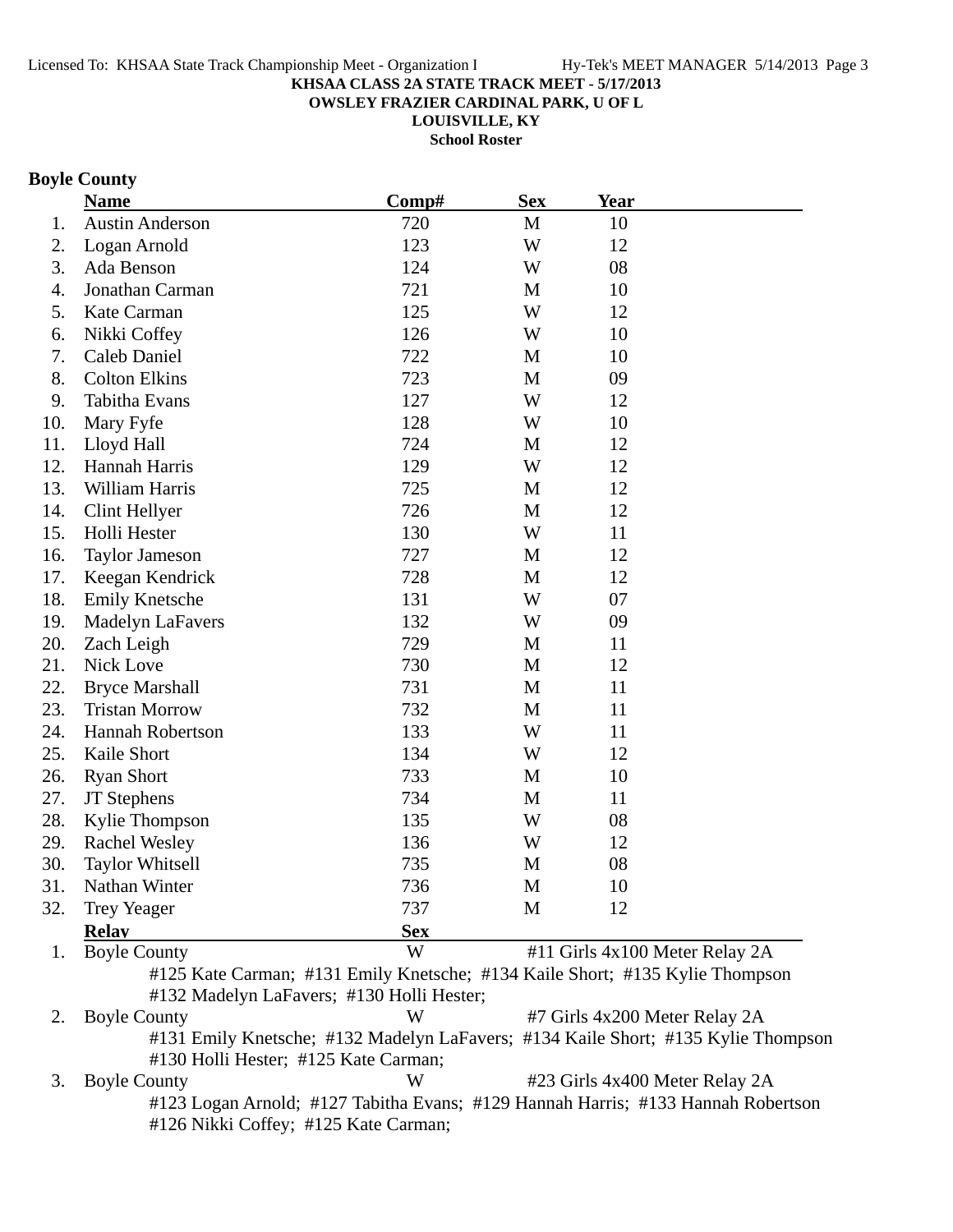# **LOUISVILLE, KY**

# **School Roster**

|    | <b>Relay</b>                          |                                                           | <b>Sex</b>                                                                      |
|----|---------------------------------------|-----------------------------------------------------------|---------------------------------------------------------------------------------|
| 4. | <b>Boyle County</b>                   | W                                                         | #1 Girls 4x800 Meter Relay 2A                                                   |
|    |                                       |                                                           | #123 Logan Arnold; #126 Nikki Coffey; #129 Hannah Harris; #133 Hannah Robertson |
|    | #124 Ada Benson; #130 Holli Hester;   |                                                           |                                                                                 |
| 5. | <b>Boyle County</b>                   | M                                                         | #12 Boys 4x100 Meter Relay 2A                                                   |
|    |                                       |                                                           | #724 Lloyd Hall; #725 William Harris; #730 Nick Love; #726 Clint Hellyer        |
|    | #732 Tristan Morrow; #733 Ryan Short; |                                                           |                                                                                 |
| 6. | <b>Boyle County</b>                   | M                                                         | #8 Boys 4x200 Meter Relay 2A                                                    |
|    |                                       |                                                           | #721 Jonathan Carman; #725 William Harris; #730 Nick Love; #733 Ryan Short      |
|    |                                       | #732 Tristan Morrow; #726 Clint Hellyer; #724 Lloyd Hall; |                                                                                 |
| 7. | <b>Boyle County</b>                   | M <sub>1</sub>                                            | #24 Boys 4x400 Meter Relay 2A                                                   |
|    |                                       |                                                           | #721 Jonathan Carman; #726 Clint Hellyer; #727 Taylor Jameson; #733 Ryan Short  |
|    |                                       | #734 JT Stephens; #730 Nick Love; #725 William Harris;    |                                                                                 |
| 8. | <b>Boyle County</b>                   | M <sub>1</sub>                                            | #2 Boys 4x800 Meter Relay 2A                                                    |
|    |                                       |                                                           | #720 Austin Anderson; #727 Taylor Jameson; #736 Nathan Winter; #734 JT Stephens |
|    |                                       | #735 Taylor Whitsell; #721 Jonathan Carman;               |                                                                                 |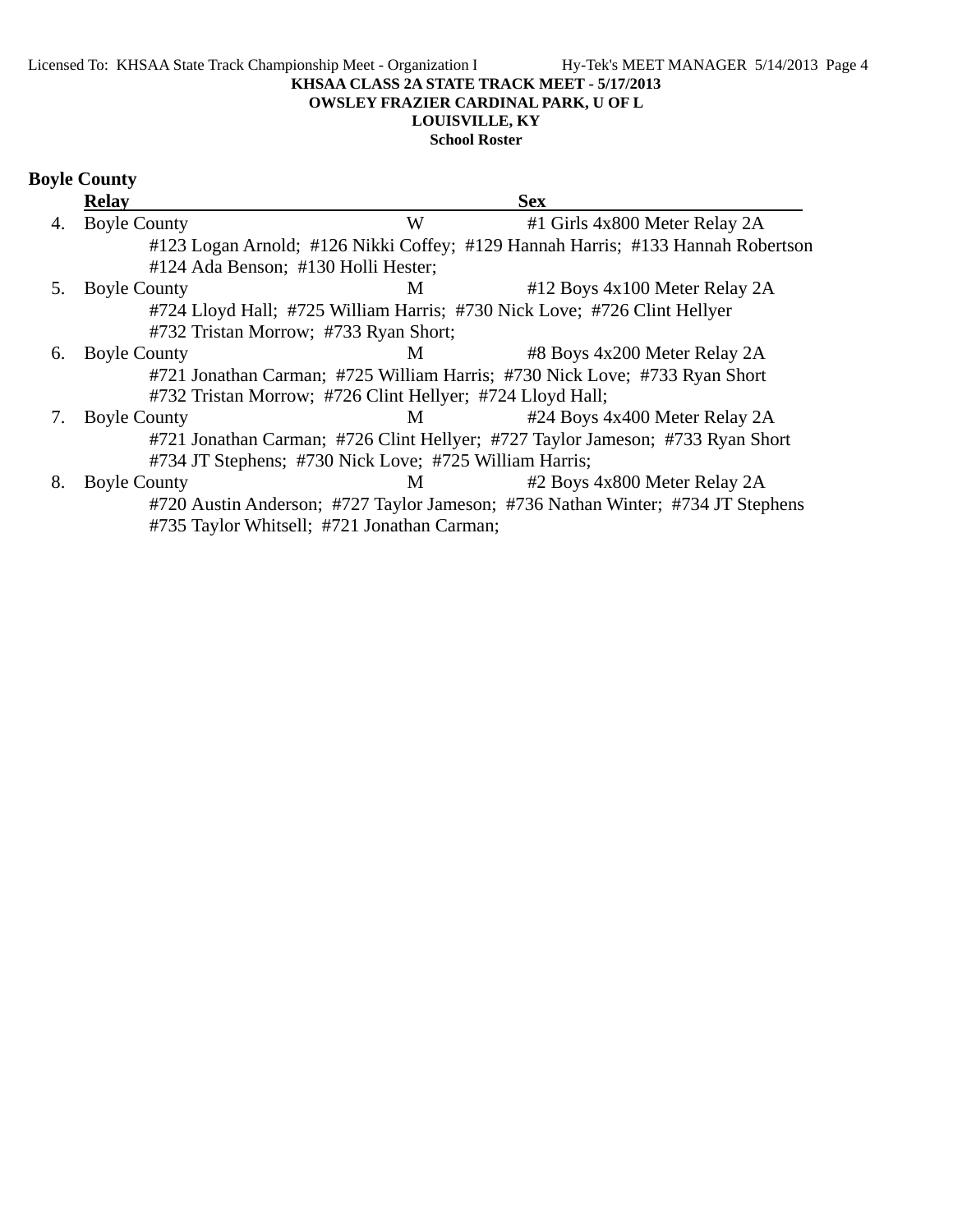**OWSLEY FRAZIER CARDINAL PARK, U OF L**

**LOUISVILLE, KY**

**School Roster**

# **Bullitt East**

|     | <b>Name</b>                                                | Comp#      | <b>Sex</b> | <b>Year</b>                                                                           |  |
|-----|------------------------------------------------------------|------------|------------|---------------------------------------------------------------------------------------|--|
| 1.  | Tk Brown                                                   | 137        | W          | 10                                                                                    |  |
| 2.  | <b>Caroline Collins</b>                                    | 138        | W          | 08                                                                                    |  |
| 3.  | <b>Emily Fryman</b>                                        | 139        | W          | 11                                                                                    |  |
| 4.  | Cole Green                                                 | 738        | M          | 10                                                                                    |  |
| 5.  | Katelyn Hanna                                              | 140        | W          | 09                                                                                    |  |
| 6.  | Shelby Holt                                                | 141        | W          | 10                                                                                    |  |
| 7.  | Hannah Link                                                | 142        | W          | 12                                                                                    |  |
| 8.  | <b>Scotty McIntyre</b>                                     | 739        | M          | 12                                                                                    |  |
| 9.  | <b>Trase Milburn</b>                                       | 740        | M          | 10                                                                                    |  |
| 10. | <b>Michael Montgomery</b>                                  | 741        | M          | 10                                                                                    |  |
| 11. | Andrew Okruch                                              | 742        | M          | 12                                                                                    |  |
| 12. | Sierra Poppell                                             | 143        | W          | 09                                                                                    |  |
| 13. | Daria Reynolds                                             | 144        | W          | 10                                                                                    |  |
| 14. | Meghan Roby                                                | 145        | W          | 11                                                                                    |  |
| 15. | Eric Sanchez                                               | 743        | M          | 09                                                                                    |  |
| 16. | Abby Shelton                                               | 146        | W          | 11                                                                                    |  |
| 17. | <b>Isaac Shelton</b>                                       | 744        | M          | 09                                                                                    |  |
| 18. | Maddie Smith                                               | 147        | W          | 09                                                                                    |  |
| 19. | Cole Stump                                                 | 745        | M          | 09                                                                                    |  |
| 20. | <b>Brandon Wiseheart</b>                                   | 746        | M          | 12                                                                                    |  |
|     | <b>Relay</b>                                               | <b>Sex</b> |            |                                                                                       |  |
| 1.  | <b>Bullitt East</b>                                        | W          |            | #7 Girls 4x200 Meter Relay 2A                                                         |  |
|     | #139 Emily Fryman; #147 Maddie Smith;                      |            |            | #137 Tk Brown; #145 Meghan Roby; #142 Hannah Link; #144 Daria Reynolds                |  |
| 2.  | <b>Bullitt East</b>                                        | W          |            | #23 Girls 4x400 Meter Relay 2A                                                        |  |
|     |                                                            |            |            | #141 Shelby Holt; #142 Hannah Link; #145 Meghan Roby; #144 Daria Reynolds             |  |
|     | #143 Sierra Poppell; #146 Abby Shelton; #147 Maddie Smith; |            |            |                                                                                       |  |
| 3.  | <b>Bullitt East</b>                                        | W          |            | #1 Girls 4x800 Meter Relay 2A                                                         |  |
|     | #147 Maddie Smith;                                         |            |            | #138 Caroline Collins; #141 Shelby Holt; #143 Sierra Poppell; #146 Abby Shelton       |  |
| 4.  | <b>Bullitt East</b>                                        | M          |            | #2 Boys 4x800 Meter Relay 2A                                                          |  |
|     | #745 Cole Stump; #743 Eric Sanchez;                        |            |            | #738 Cole Green; #739 Scotty McIntyre; #741 Michael Montgomery; #746 Brandon Wisehear |  |
|     |                                                            |            |            |                                                                                       |  |

# **Butler County**

| <b>Name</b>            | $\bf Comp\#$ | <b>Sex</b> | Year |  |
|------------------------|--------------|------------|------|--|
| 1. Dylan Havens        | 747          | M          | 12   |  |
| <b>Caldwell County</b> |              |            |      |  |
|                        |              |            |      |  |
| <b>Name</b>            | Comp#        | <b>Sex</b> | Year |  |
| Jaycey Kendall         | 148          | W          | 09   |  |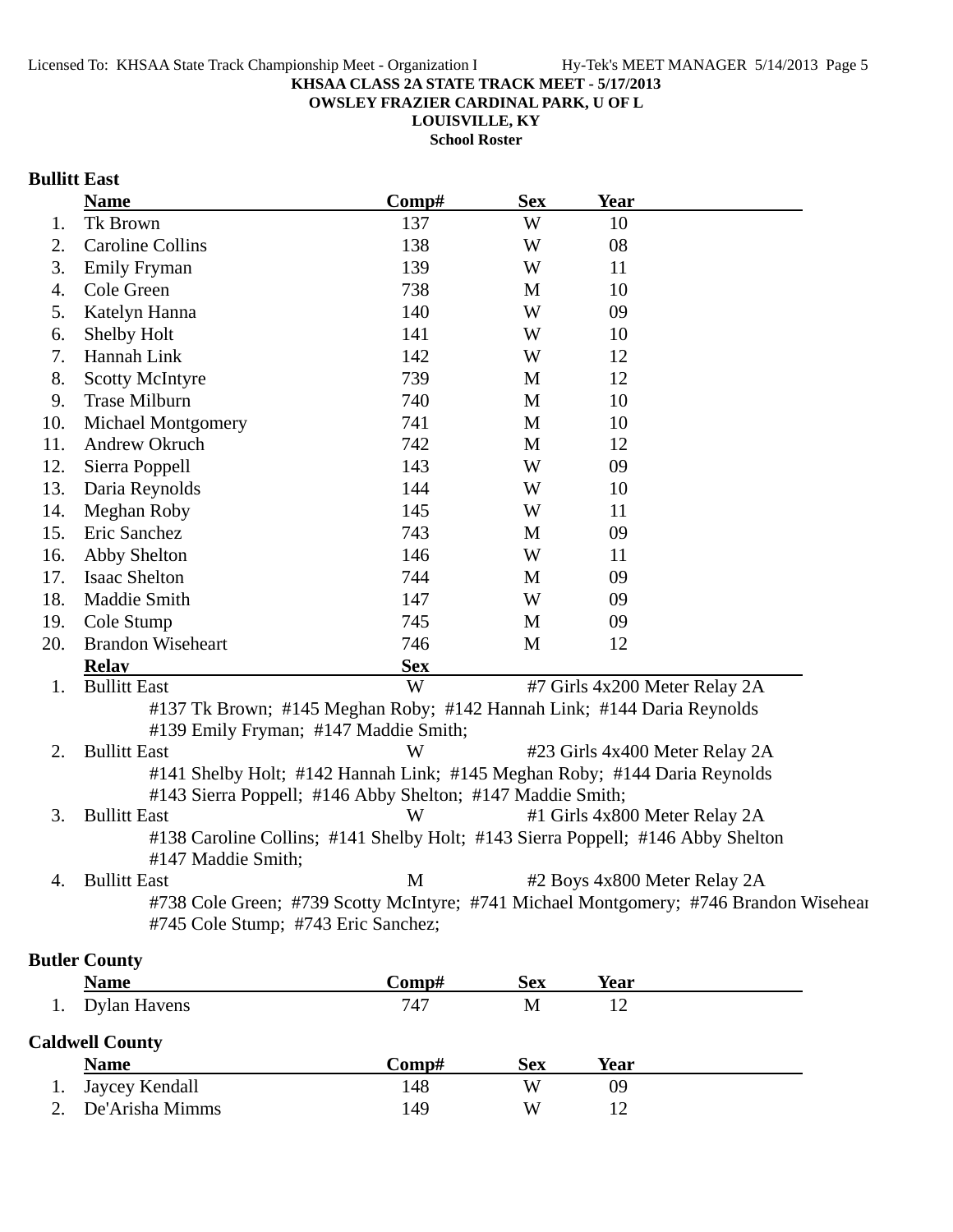**OWSLEY FRAZIER CARDINAL PARK, U OF L**

**LOUISVILLE, KY**

**School Roster**

# **Calloway County**

|     | <b>Name</b>                                                                         | Comp#      | <b>Sex</b> | Year |                                |
|-----|-------------------------------------------------------------------------------------|------------|------------|------|--------------------------------|
| 1.  | <b>Hunter Bailey</b>                                                                | 748        | M          | 10   |                                |
| 2.  | <b>Josh Betts</b>                                                                   | 749        | M          | 10   |                                |
| 3.  | Hunter Bucy                                                                         | 750        | M          | 11   |                                |
| 4.  | Lauren Eastwood                                                                     | 150        | W          | 09   |                                |
| 5.  | Jacob Friedrich                                                                     | 751        | M          | 09   |                                |
| 6.  | Delissa Green                                                                       | 151        | W          | 10   |                                |
| 7.  | Lily Lowe                                                                           | 152        | W          | 09   |                                |
| 8.  | <b>Kelly Norton</b>                                                                 | 153        | W          | 09   |                                |
| 9.  | <b>Ashton Shelton</b>                                                               | 154        | W          | 11   |                                |
| 10. | Jordan Tetrey                                                                       | 155        | W          | 12   |                                |
| 11. | Jessica Williams                                                                    | 156        | W          | 10   |                                |
|     | <b>Relay</b>                                                                        | <b>Sex</b> |            |      |                                |
| 1.  | <b>Calloway County</b>                                                              | W          |            |      | #23 Girls 4x400 Meter Relay 2A |
|     | #156 Jessica Williams; #152 Lily Lowe; #150 Lauren Eastwood; #155 Jordan Tetrev     |            |            |      |                                |
| 2.  | <b>Calloway County</b>                                                              | W          |            |      | #1 Girls 4x800 Meter Relay 2A  |
|     | #150 Lauren Eastwood; #151 Delissa Green; #155 Jordan Tetrev; #156 Jessica Williams |            |            |      |                                |
| 3.  | <b>Calloway County</b>                                                              | M          |            |      | #2 Boys 4x800 Meter Relay 2A   |
|     | #751 Jacob Friedrich; #749 Josh Betts; #748 Hunter Bailey; #750 Hunter Bucy         |            |            |      |                                |
|     |                                                                                     |            |            |      |                                |

# **Casey County**

|    | <b>Name</b>            | Comp# | <b>Sex</b> | Year |
|----|------------------------|-------|------------|------|
|    | Alex Bolin             | 752   | М          | 12   |
|    | Abby Meece             | 157   | W          | 11   |
| 3. | Collin Miller          | 753   | M          | 08   |
| 4. | Lakken Miller          | 158   | W          | 10   |
|    | 5. Nicole Nagy         | 159   | W          | 12   |
| 6. | Micah Smith            | 754   | М          | 12   |
| 7. | <b>Shelby Stringer</b> | 160   | W          | 11   |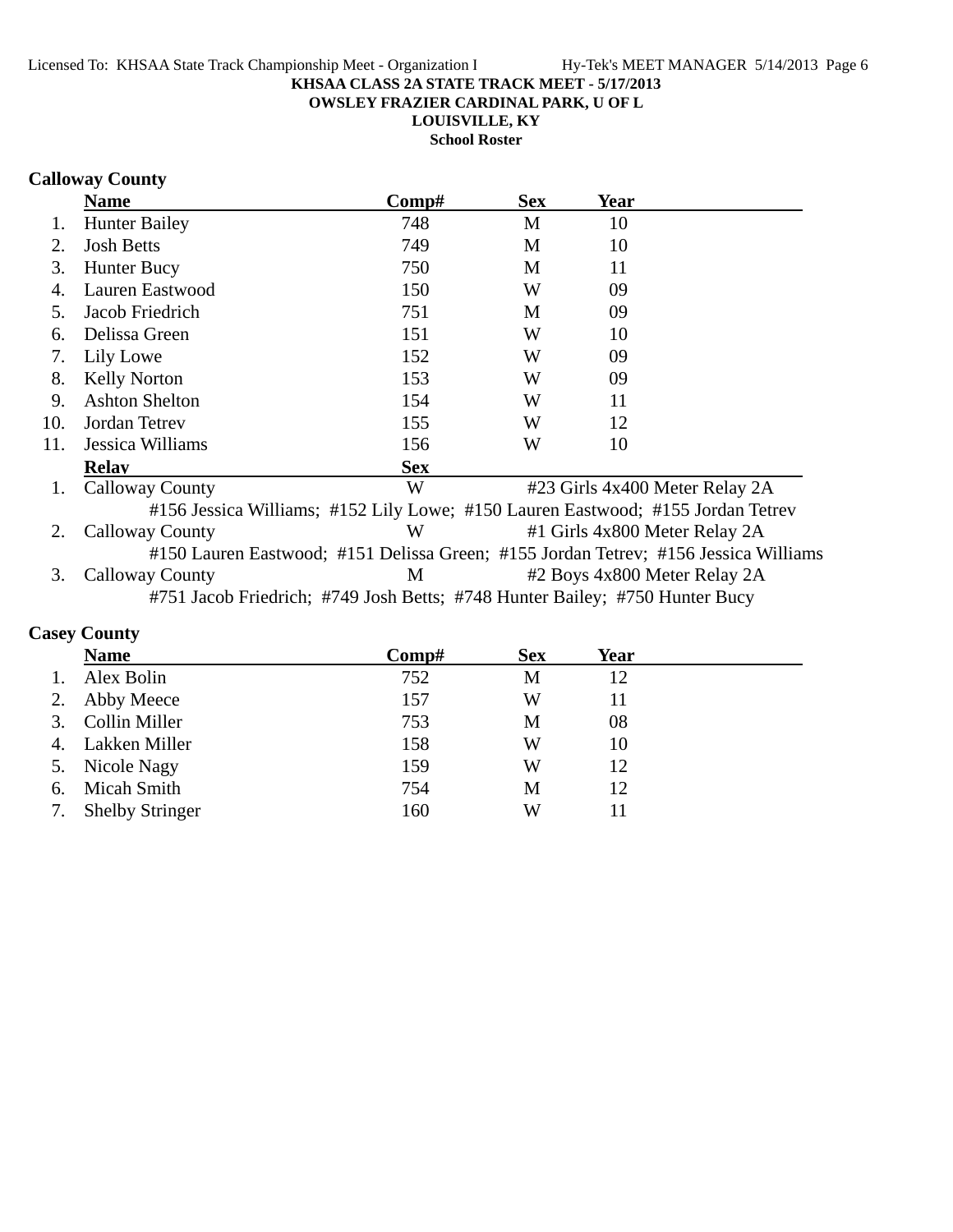**OWSLEY FRAZIER CARDINAL PARK, U OF L**

**LOUISVILLE, KY**

**School Roster**

# **Central**

|     | <b>Name</b>             | Comp#                                                                             | <b>Sex</b> | <b>Year</b>                    |  |
|-----|-------------------------|-----------------------------------------------------------------------------------|------------|--------------------------------|--|
| 1.  | <b>Clavon Armstrong</b> | 755                                                                               | M          | 09                             |  |
| 2.  | Dazha Berry             | 161                                                                               | W          | 11                             |  |
| 3.  | Alexis Boyd             | 162                                                                               | W          | 10                             |  |
| 4.  | Breanna Butler          | 163                                                                               | W          | 10                             |  |
| 5.  | Gretel Caballero        | 164                                                                               | W          | 09                             |  |
| 6.  | <b>Cheyney Carney</b>   | 165                                                                               | W          | 11                             |  |
| 7.  | Chris Dinwiddie         | 756                                                                               | M          | 11                             |  |
| 8.  | <b>Sherman Everette</b> | 757                                                                               | M          | 12                             |  |
| 9.  | Elizabeth Fakunie       | 166                                                                               | W          | 11                             |  |
| 10. | Marcola Fels            | 167                                                                               | W          | 10                             |  |
| 11. | <b>Phillip Francis</b>  | 758                                                                               | M          | 11                             |  |
| 12. | Juquan Hailey           | 759                                                                               | M          | 11                             |  |
| 13. | <b>Anthony Hamblin</b>  | 760                                                                               | M          | 11                             |  |
| 14. | Jazz Hayes              | 761                                                                               | M          | 12                             |  |
| 15. | Keonna Hobbs            | 168                                                                               | W          | 09                             |  |
| 16. | Aritha Hurt             | 169                                                                               | W          | 10                             |  |
| 17. | Paige Irvine            | 170                                                                               | W          | 09                             |  |
| 18. | Stu Jackson             | 762                                                                               | M          | 12                             |  |
| 19. | Domonique Johnson       | 763                                                                               | M          | 12                             |  |
| 20. | Donald Johnson          | 764                                                                               | M          | 10                             |  |
| 21. | Jaylyn Johnson          | 171                                                                               | W          | 10                             |  |
| 22. | <b>Stephen Jones</b>    | 765                                                                               | M          | 09                             |  |
| 23. | Kevonne King            | 172                                                                               | W          | 09                             |  |
| 24. | <b>Brooke Payne</b>     | 173                                                                               | W          | 12                             |  |
| 25. | Lanis Roberts           | 174                                                                               | W          | 10                             |  |
| 26. | Rayshawn Robinson       | 766                                                                               | M          | 12                             |  |
| 27. | Keith Smith             | 767                                                                               | M          | 12                             |  |
| 28. | Mya Spalding            | 175                                                                               | W          | 12                             |  |
| 29. | Demondrea Starnes       | 176                                                                               | W          | 12                             |  |
| 30. | <b>Anthony Thompson</b> | 768                                                                               | M          | 12                             |  |
|     | <b>Relay</b>            | <b>Sex</b>                                                                        |            |                                |  |
| 1.  | Central                 | W                                                                                 |            | #11 Girls 4x100 Meter Relay 2A |  |
|     |                         | #165 Cheyney Carney; #173 Brooke Payne; #170 Paige Irvine; #176 Demondrea Starnes |            |                                |  |
|     |                         | #168 Keonna Hobbs; #171 Jaylyn Johnson; #164 Gretel Caballero; #162 Alexis Boyd   |            |                                |  |
| 2.  | Central                 | W                                                                                 |            | #7 Girls 4x200 Meter Relay 2A  |  |
|     |                         | #165 Cheyney Carney; #161 Dazha Berry; #175 Mya Spalding; #176 Demondrea Starnes  |            |                                |  |
|     |                         | #173 Brooke Payne; #168 Keonna Hobbs; #170 Paige Irvine; #171 Jaylyn Johnson      |            |                                |  |
| 3.  | Central                 | W                                                                                 |            | #23 Girls 4x400 Meter Relay 2A |  |
|     |                         | #175 Mya Spalding; #161 Dazha Berry; #164 Gretel Caballero; #171 Jaylyn Johnson   |            |                                |  |
|     |                         | #170 Paige Irvine; #173 Brooke Payne; #165 Cheyney Carney; #162 Alexis Boyd       |            |                                |  |
| 4.  | Central                 | W                                                                                 |            | #1 Girls 4x800 Meter Relay 2A  |  |
|     |                         | #169 Aritha Hurt; #166 Elizabeth Fakunie; #172 Kevonne King; #163 Breanna Butler  |            |                                |  |
|     | #167 Marcola Fels;      |                                                                                   |            |                                |  |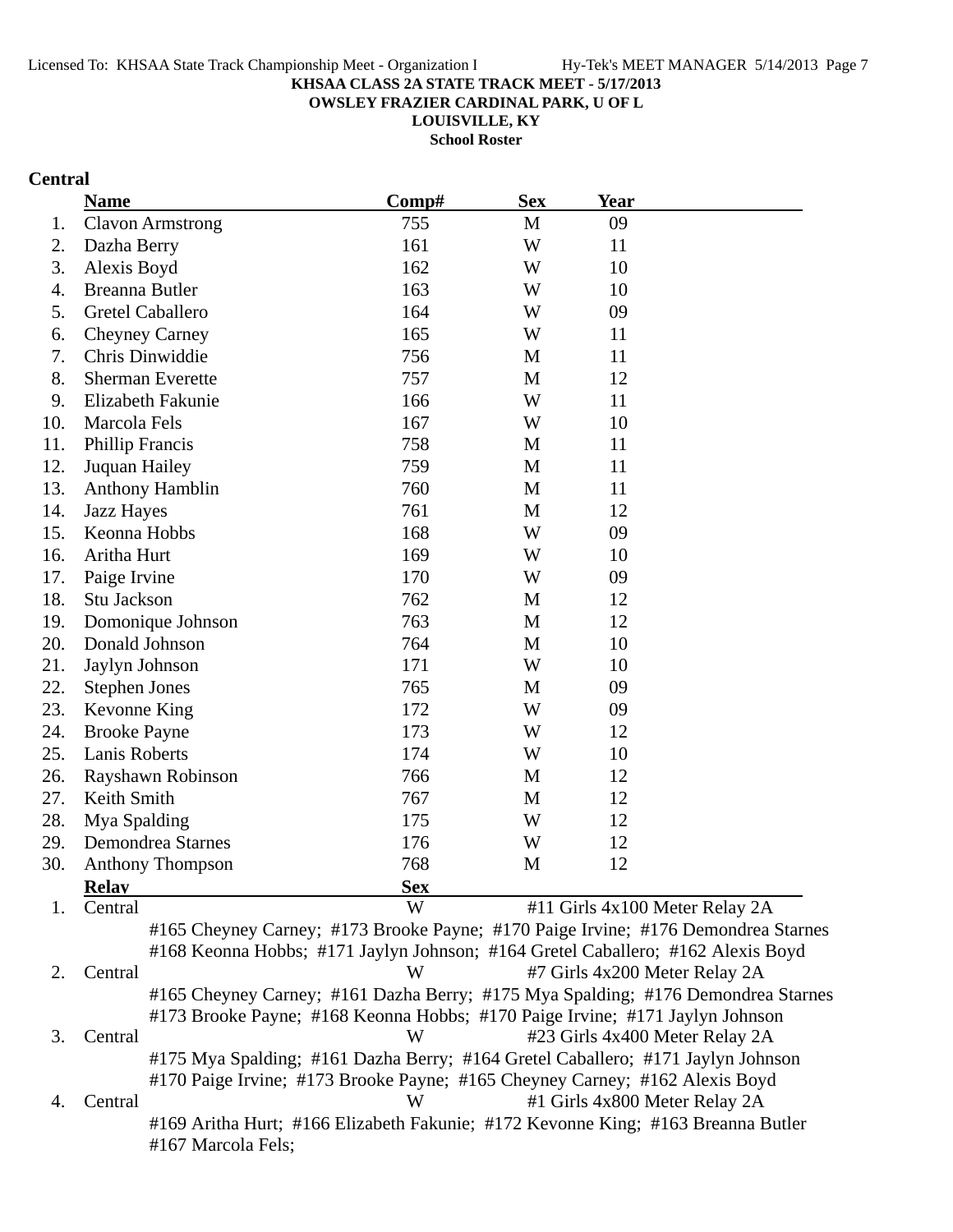#### Licensed To: KHSAA State Track Championship Meet - Organization I Hy-Tek's MEET MANAGER 5/14/2013 Page 8 **KHSAA CLASS 2A STATE TRACK MEET - 5/17/2013 OWSLEY FRAZIER CARDINAL PARK, U OF L LOUISVILLE, KY School Roster**

| <b>Central</b> |              |                                                                                        |
|----------------|--------------|----------------------------------------------------------------------------------------|
|                | <b>Relay</b> | <b>Sex</b>                                                                             |
|                | Central      | #12 Boys 4x100 Meter Relay 2A<br>M                                                     |
|                |              | #756 Chris Dinwiddie; #759 Juquan Hailey; #763 Domonique Johnson; #758 Phillip Francis |
|                |              | #767 Keith Smith; #757 Sherman Everette; #755 Clavon Armstrong; #765 Stephen Jones     |
| 6.             | Central      | #8 Boys 4x200 Meter Relay 2A<br>M                                                      |
|                |              | #756 Chris Dinwiddie; #759 Juquan Hailey; #758 Phillip Francis; #763 Domonique Johnson |
|                |              | #755 Clavon Armstrong; #764 Donald Johnson; #761 Jazz Hayes; #757 Sherman Everette     |
|                | Central      | #24 Boys 4x400 Meter Relay 2A<br>M                                                     |
|                |              | #758 Phillip Francis; #761 Jazz Hayes; #759 Juquan Hailey; #768 Anthony Thompson       |
|                |              | #755 Clavon Armstrong; #764 Donald Johnson; #757 Sherman Everette; #766 Rayshawn Rob   |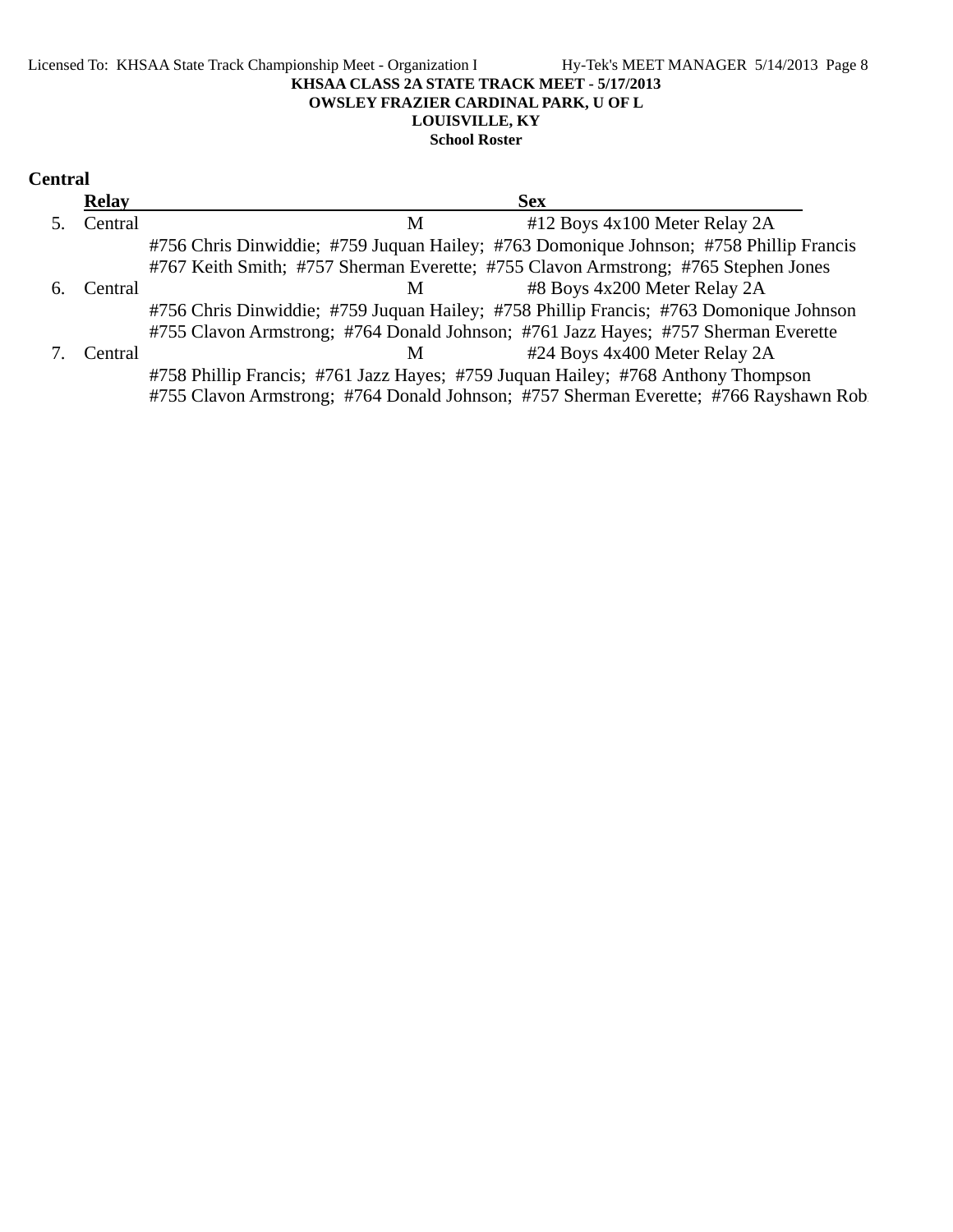**OWSLEY FRAZIER CARDINAL PARK, U OF L**

**LOUISVILLE, KY**

**School Roster**

### **Christian Academy-Louisville**

|     | <b>Name</b>            | Comp#      | <b>Sex</b>   | <b>Year</b>                                                                                          |
|-----|------------------------|------------|--------------|------------------------------------------------------------------------------------------------------|
| 1.  | Paul Barry             | 769        | $\mathbf{M}$ | 12                                                                                                   |
| 2.  | Eva Bohne              | 177        | W            | 09                                                                                                   |
| 3.  | Sarah Beth Burnett     | 178        | W            | 12                                                                                                   |
| 4.  | Erika Busse            | 179        | W            | 12                                                                                                   |
| 5.  | Anna Chitwood          | 180        | W            | 09                                                                                                   |
| 6.  | Conner Cloyd           | 770        | M            | 11                                                                                                   |
| 7.  | Alex Curry             | 771        | M            | 10                                                                                                   |
| 8.  | <b>Chase Darst</b>     | 772        | M            | 12                                                                                                   |
| 9.  | Clay Dennison          | 773        | M            | 11                                                                                                   |
| 10. | Callie Donaldson       | 181        | W            | 10                                                                                                   |
| 11. | <b>Trevor Dwyer</b>    | 774        | M            | 11                                                                                                   |
| 12. | Michael Good           | 775        | M            | 10                                                                                                   |
| 13. | Savanna Hatfield       | 182        | W            | 10                                                                                                   |
| 14. | <b>Michael Hawkins</b> | 776        | M            | 12                                                                                                   |
| 15. | Sean Hayden            | 777        | M            | 11                                                                                                   |
| 16. | Hannah Herd            | 183        | W            | 10                                                                                                   |
| 17. | Alli Lawson            | 184        | W            | 12                                                                                                   |
| 18. | Nathan Lawson          | 778        | M            | 10                                                                                                   |
| 19. | Eric Lesmeister        | 779        | M            | 11                                                                                                   |
| 20. | Alex Lott              | 780        | M            | 12                                                                                                   |
| 21. | Lilli Popovich         | 185        | W            | 10                                                                                                   |
| 22. | Aj Ross                | 781        | M            | 10                                                                                                   |
| 23. | <b>Taylor Ross</b>     | 186        | W            | 11                                                                                                   |
| 24. | <b>Austin Schaper</b>  | 782        | M            | 11                                                                                                   |
| 25. | George Shadburne       | 783        | M            | 12                                                                                                   |
| 26. | <b>Adam Shelton</b>    | 784        | M            | 11                                                                                                   |
| 27. | Grace Shepherd         | 187        | W            | 12                                                                                                   |
| 28. | Tessa Sipe             | 188        | W            | 11                                                                                                   |
| 29. | Kenzie Stovall         | 189        | W            | 09                                                                                                   |
| 30. | Maya Wright            | 190        | W            | 09                                                                                                   |
| 31. | Zach Zimmer            | 785        | M            | 10                                                                                                   |
|     | <b>Relav</b>           | <b>Sex</b> |              |                                                                                                      |
|     | Cl <sub>sub</sub>      | <b>III</b> |              | $\mu$ 11 $C_{\mu}$ $\lambda$ $\mu$ $\lambda$ $\mu$ $\lambda$ $\lambda$ $\lambda$ $\lambda$ $\lambda$ |

1. Christian Academy-Louisville W #11 Girls 4x100 Meter Relay 2A #185 Lilli Popovich; #178 Sarah Beth Burnett; #186 Taylor Ross; #188 Tessa Sipe #177 Eva Bohne; #180 Anna Chitwood; #184 Alli Lawson; #190 Maya Wright 2. Christian Academy-Louisville W #23 Girls 4x400 Meter Relay 2A #178 Sarah Beth Burnett; #184 Alli Lawson; #186 Taylor Ross; #183 Hannah Herd #179 Erika Busse; #181 Callie Donaldson; #188 Tessa Sipe; #189 Kenzie Stovall 3. Christian Academy-Louisville W #1 Girls 4x800 Meter Relay 2A #183 Hannah Herd; #179 Erika Busse; #181 Callie Donaldson; #184 Alli Lawson #178 Sarah Beth Burnett; #182 Savanna Hatfield; #187 Grace Shepherd; #189 Kenzie Stovall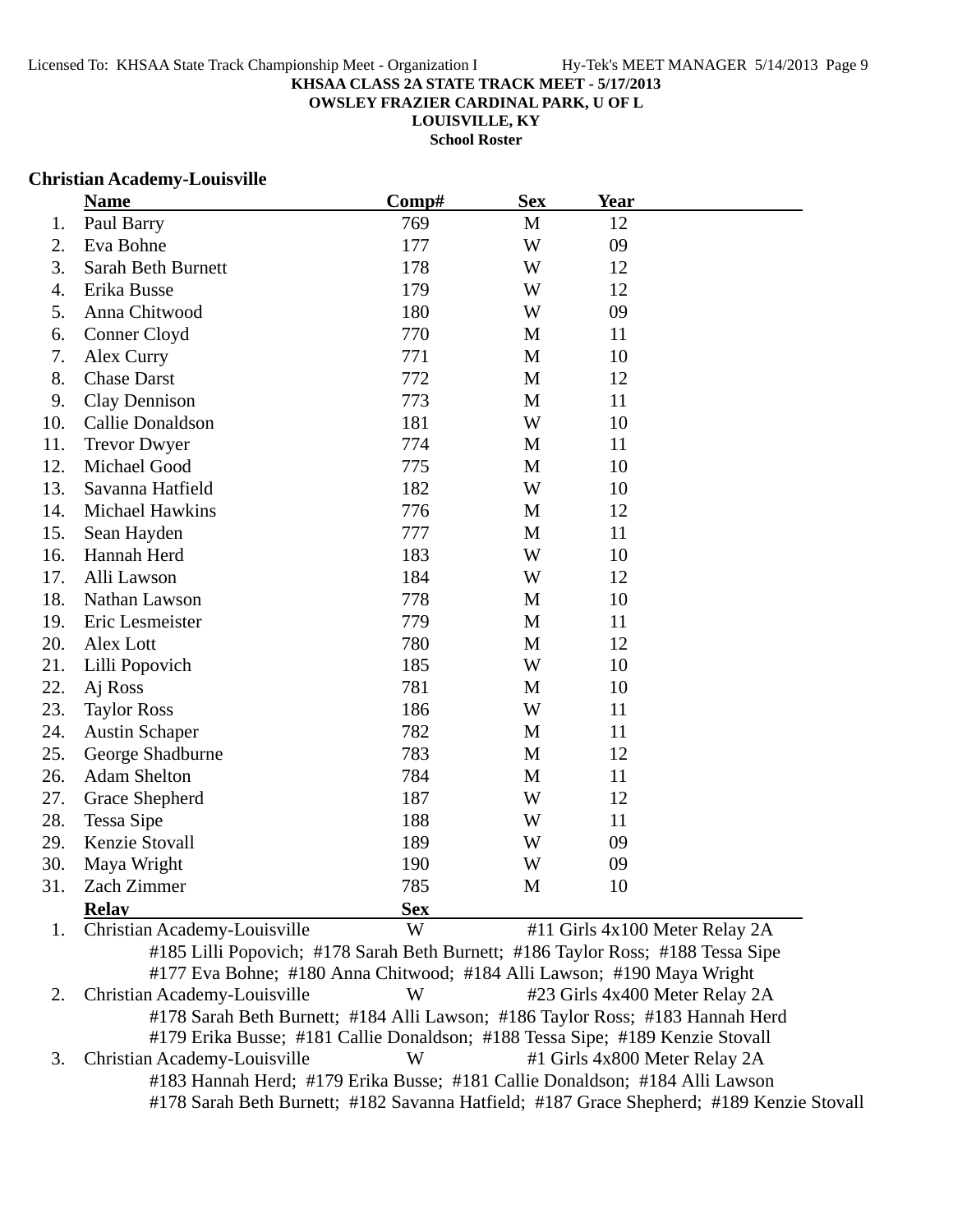**OWSLEY FRAZIER CARDINAL PARK, U OF L**

# **LOUISVILLE, KY**

# **School Roster**

# **Christian Academy-Louisville**

|    | <b>Relay</b>                    |          | <b>Sex</b>                                                                        |
|----|---------------------------------|----------|-----------------------------------------------------------------------------------|
|    | 4. Christian Academy-Louisville | M        | #12 Boys 4x100 Meter Relay 2A                                                     |
|    |                                 |          | #769 Paul Barry; #783 George Shadburne; #784 Adam Shelton; #779 Eric Lesmeister   |
|    |                                 |          | #782 Austin Schaper; #777 Sean Hayden; #778 Nathan Lawson; #785 Zach Zimmer       |
| 5. | Christian Academy-Louisville    | $M \sim$ | #8 Boys 4x200 Meter Relay 2A                                                      |
|    |                                 |          | #769 Paul Barry; #779 Eric Lesmeister; #783 George Shadburne; #784 Adam Shelton   |
|    |                                 |          | #773 Clay Dennison; #782 Austin Schaper; #774 Trevor Dwyer; #777 Sean Hayden      |
| 6. | Christian Academy-Louisville    | $M \sim$ | #24 Boys 4x400 Meter Relay 2A                                                     |
|    |                                 |          | #779 Eric Lesmeister; #770 Conner Cloyd; #773 Clay Dennison; #776 Michael Hawkins |
|    |                                 |          | #769 Paul Barry; #782 Austin Schaper; #783 George Shadburne; #784 Adam Shelton    |
| 7. | Christian Academy-Louisville    | M        | #2 Boys 4x800 Meter Relay 2A                                                      |
|    |                                 |          | #770 Conner Cloyd; #776 Michael Hawkins; #780 Alex Lott; #782 Austin Schaper      |
|    |                                 |          | #771 Alex Curry; #773 Clay Dennison; #781 Aj Ross; #775 Michael Good              |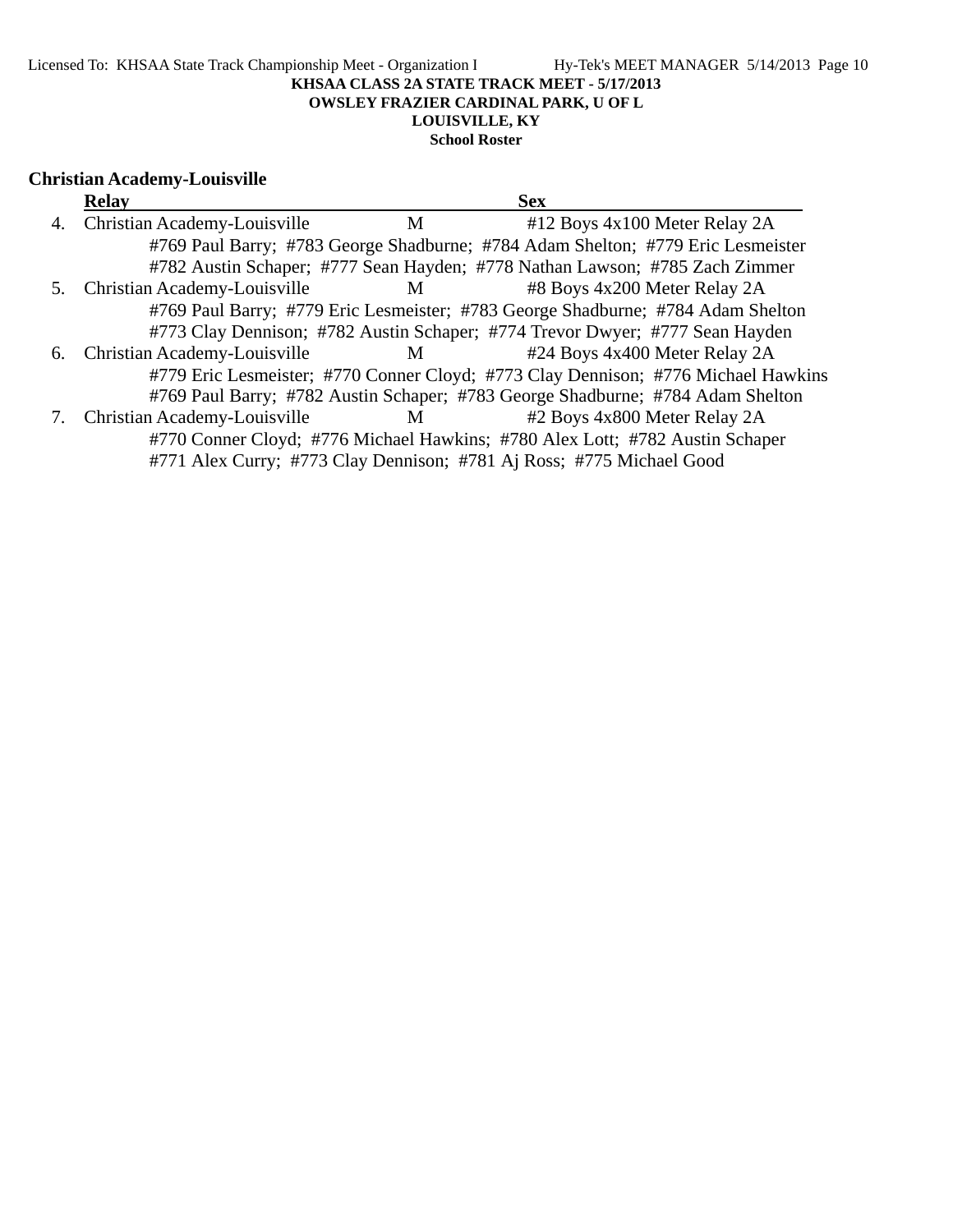**OWSLEY FRAZIER CARDINAL PARK, U OF L**

**LOUISVILLE, KY**

**School Roster**

# **Collins**

|     | <b>Name</b>                                                                      | Comp#      | <b>Sex</b>   | <b>Year</b>                   |                                |
|-----|----------------------------------------------------------------------------------|------------|--------------|-------------------------------|--------------------------------|
| 1.  | <b>Dvontre Coleman</b>                                                           | 786        | $\mathbf{M}$ | 12                            |                                |
| 2.  | <b>Evoni</b> Daugherty                                                           | 191        | W            | 09                            |                                |
| 3.  | <b>Justin Downs</b>                                                              | 787        | M            | 11                            |                                |
| 4.  | Sarah Erhard                                                                     | 192        | W            | 10                            |                                |
| 5.  | Devon Fielding                                                                   | 788        | M            | 12                            |                                |
| 6.  | Jacob Hershberger                                                                | 789        | $\mathbf M$  | 09                            |                                |
| 7.  | <b>Ryan Hunter</b>                                                               | 790        | M            | 09                            |                                |
| 8.  | Lee Johnson                                                                      | 193        | W            | 10                            |                                |
| 9.  | Gabriella Karas                                                                  | 194        | W            | 08                            |                                |
| 10. | Dashane King                                                                     | 791        | M            | 11                            |                                |
| 11. | Zantasha King                                                                    | 195        | W            | 09                            |                                |
| 12. | Shaiann Moorman                                                                  | 196        | W            | 10                            |                                |
| 13. | Gabe Nash                                                                        | 792        | M            | 10                            |                                |
| 14. | Michael Nash                                                                     | 793        | M            | 10                            |                                |
| 15. | <b>Nolan Petty</b>                                                               | 794        | M            | 12                            |                                |
| 16. | <b>Neil Plante</b>                                                               | 795        | M            | 10                            |                                |
| 17. | Alex Sells                                                                       | 796        | M            | 11                            |                                |
| 18. | <b>Brittany Smith</b>                                                            | 197        | W            | 11                            |                                |
| 19. | <b>Stevie Smith</b>                                                              | 797        | M            | 11                            |                                |
| 20. | <b>Terez Smith</b>                                                               | 798        | M            | 12                            |                                |
| 21. | Masai Whyte                                                                      | 799        | M            | 11                            |                                |
|     | <b>Relay</b>                                                                     | <b>Sex</b> |              |                               |                                |
| 1.  | Collins                                                                          | W          |              |                               | #11 Girls 4x100 Meter Relay 2A |
|     | #197 Brittany Smith; #192 Sarah Erhard; #193 Lee Johnson; #195 Zantasha King     |            |              |                               |                                |
|     | #191 Evoni Daugherty;                                                            |            |              |                               |                                |
| 2.  | Collins                                                                          | W          |              | #7 Girls 4x200 Meter Relay 2A |                                |
|     | #197 Brittany Smith; #192 Sarah Erhard; #193 Lee Johnson; #195 Zantasha King     |            |              |                               |                                |
|     | #191 Evoni Daugherty;                                                            |            |              |                               |                                |
| 3.  | Collins                                                                          | M          |              |                               | #24 Boys 4x400 Meter Relay 2A  |
|     | #786 Dvontre Coleman; #793 Michael Nash; #795 Neil Plante; #792 Gabe Nash        |            |              |                               |                                |
|     | #787 Justin Downs; #791 Dashane King; #798 Terez Smith;                          |            |              |                               |                                |
| 4.  | Collins                                                                          | M          |              | #2 Boys 4x800 Meter Relay 2A  |                                |
|     | #790 Ryan Hunter; #787 Justin Downs; #788 Devon Fielding; #794 Nolan Petty       |            |              |                               |                                |
|     | #786 Dvontre Coleman; #789 Jacob Hershberger; #796 Alex Sells; #797 Stevie Smith |            |              |                               |                                |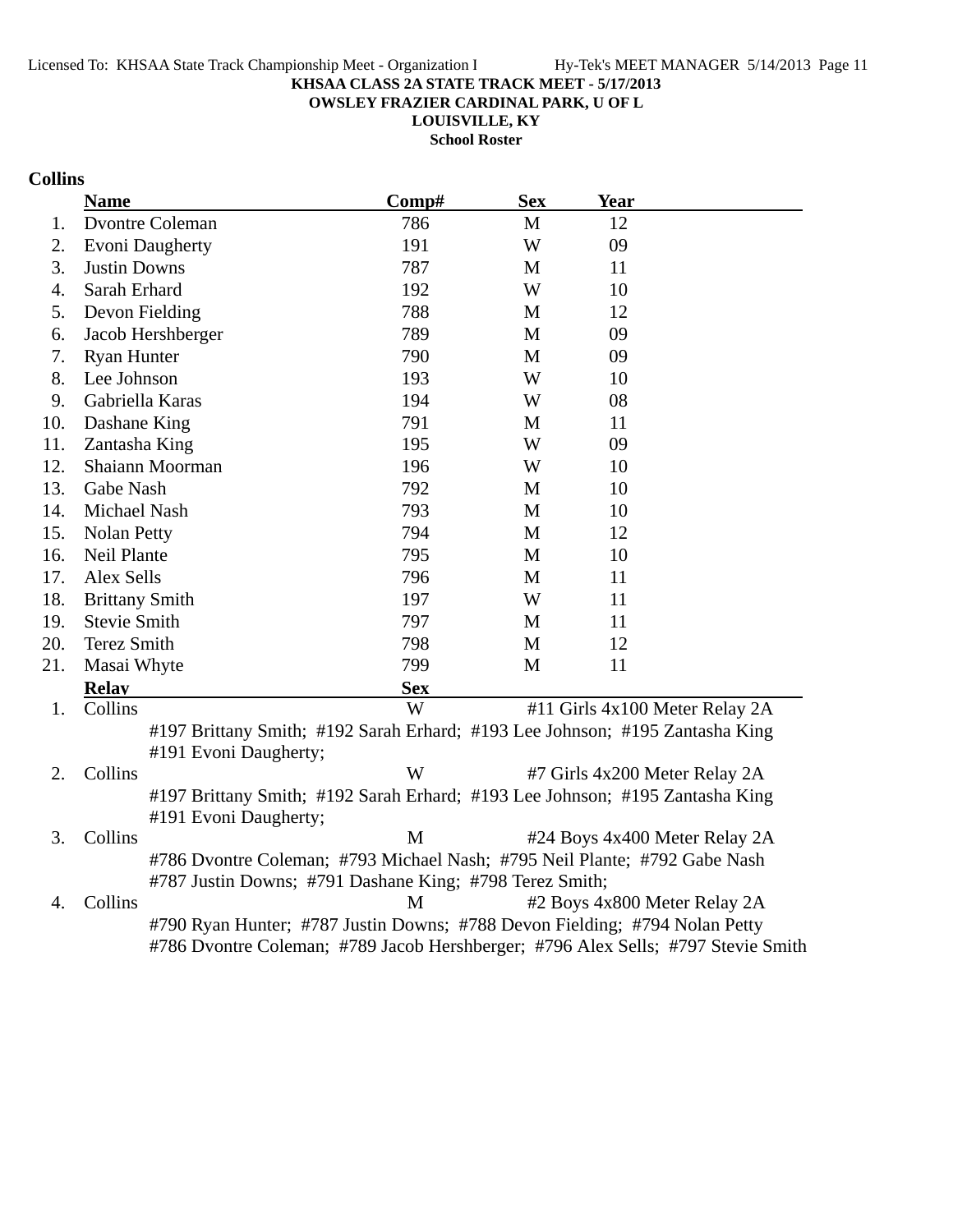**OWSLEY FRAZIER CARDINAL PARK, U OF L**

**LOUISVILLE, KY**

**School Roster**

# **Corbin**

|    | <b>Name</b>                | Comp#      | <b>Sex</b> | Year |  |
|----|----------------------------|------------|------------|------|--|
| 1. | Chelsea Gibbs              | 198        | W          | 11   |  |
| 2. | Reese Helton               | 199        | W          | 07   |  |
| 3. | Danielle Hickman           | 200        | W          | 09   |  |
| 4. | Olivia Jones               | 201        | W          | 07   |  |
| 5. | <b>Hailey Martin</b>       | 202        | W          | 08   |  |
| 6. | <b>Bridgette Smallwood</b> | 203        | W          | 11   |  |
| 7. | Makenna Thibodeaux         | 204        | W          | 09   |  |
| 8. | Kaitlyn Waddle             | 205        | W          | 10   |  |
| 9. | <b>Taylor Waddle</b>       | 800        | M          | 11   |  |
|    | <b>Relav</b>               | <b>Sex</b> |            |      |  |
|    |                            |            |            |      |  |

1. Corbin W #1 Girls 4x800 Meter Relay 2A #200 Danielle Hickman; #203 Bridgette Smallwood; #202 Hailey Martin; #205 Kaitlyn Waddl #199 Reese Helton; #204 Makenna Thibodeaux; #201 Olivia Jones;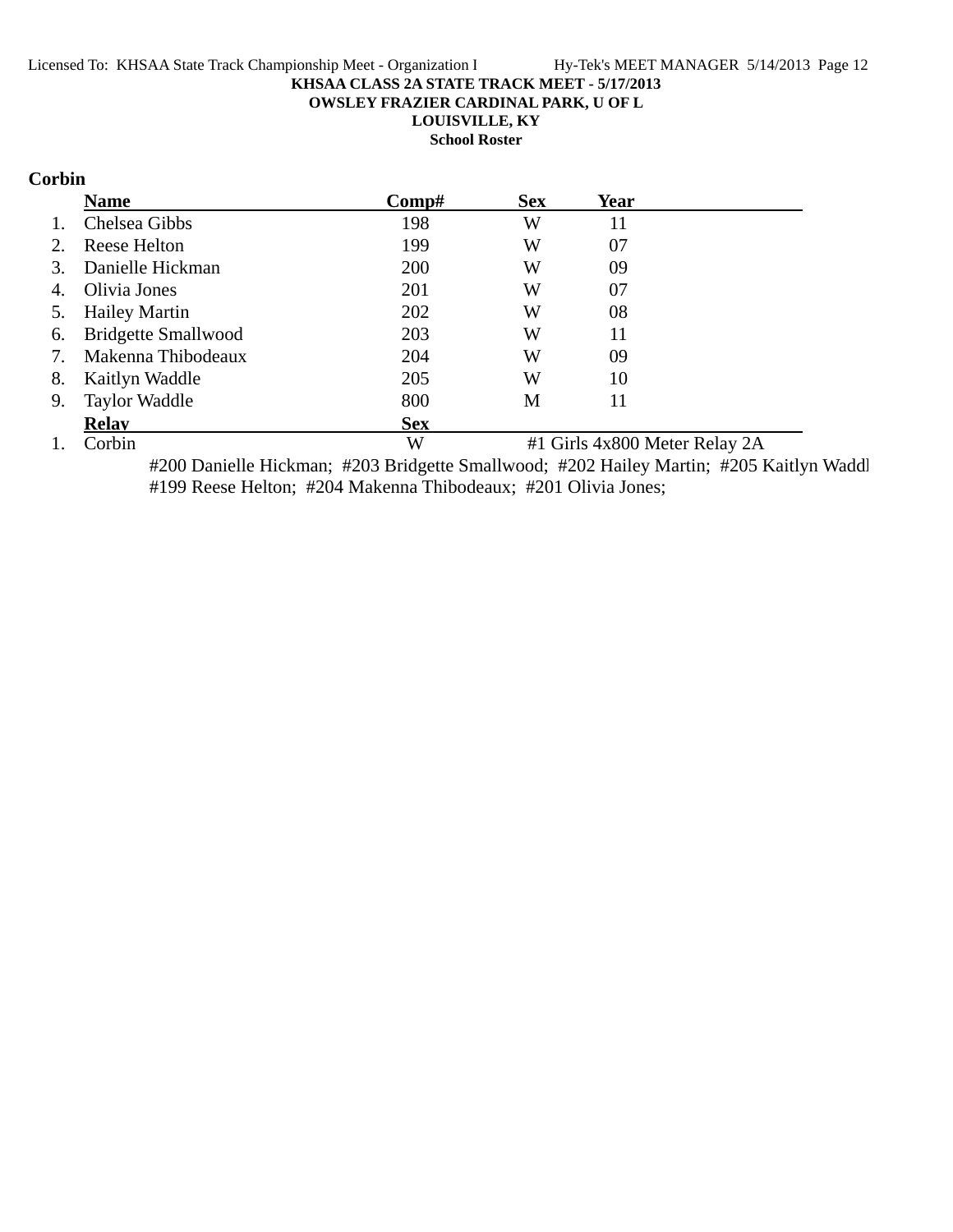**OWSLEY FRAZIER CARDINAL PARK, U OF L**

**LOUISVILLE, KY School Roster**

# **Covington Catholic**

|     | <b>Name</b>                                                                    | Comp#      | <b>Sex</b> | <b>Year</b>                   |  |
|-----|--------------------------------------------------------------------------------|------------|------------|-------------------------------|--|
| 1.  | <b>Bradley Couch</b>                                                           | 801        | M          | 11                            |  |
| 2.  | Colin Cummings                                                                 | 802        | M          | 11                            |  |
| 3.  | <b>Bryce Day</b>                                                               | 803        | M          | 09                            |  |
| 4.  | Ethan Egbers                                                                   | 804        | M          | 12                            |  |
| 5.  | <b>Jared Flood</b>                                                             | 805        | M          | 10                            |  |
| 6.  | Adam Flynn                                                                     | 806        | M          | 09                            |  |
| 7.  | <b>Austin Flynn</b>                                                            | 807        | M          | 09                            |  |
| 8.  | <b>Tony Goebel</b>                                                             | 808        | M          | 11                            |  |
| 9.  | <b>Christian Howard</b>                                                        | 809        | M          | 12                            |  |
| 10. | <b>Nick Jacobs</b>                                                             | 810        | M          | 09                            |  |
| 11. | Mitchell Lemker                                                                | 811        | M          | 12                            |  |
| 12. | Logan Mcdowell                                                                 | 812        | M          | 10                            |  |
| 13. | <b>Brian Menke</b>                                                             | 813        | M          | 11                            |  |
| 14. | Ben Metzger                                                                    | 814        | M          | 12                            |  |
| 15. | Matt Miller                                                                    | 815        | M          | 11                            |  |
| 16. | Sean Panoushek                                                                 | 816        | M          | 11                            |  |
| 17. | <b>Wyatt Plummer</b>                                                           | 817        | M          | 10                            |  |
| 18. | <b>Ross Rohling</b>                                                            | 818        | M          | 12                            |  |
| 19. | Aj Skubak                                                                      | 819        | M          | 11                            |  |
| 20. | <b>Matthew Turner</b>                                                          | 820        | M          | 09                            |  |
| 21. | Jake Zimmerman                                                                 | 821        | M          | 11                            |  |
|     | <b>Relay</b>                                                                   | <b>Sex</b> |            |                               |  |
| 1.  | Covington Catholic                                                             | M          |            | #12 Boys 4x100 Meter Relay 2A |  |
|     | #812 Logan Mcdowell; #805 Jared Flood; #816 Sean Panoushek; #804 Ethan Egbers  |            |            |                               |  |
|     | #819 Aj Skubak; #809 Christian Howard; #817 Wyatt Plummer; #820 Matthew Turner |            |            |                               |  |
| 2.  | <b>Covington Catholic</b>                                                      | M          |            | #8 Boys 4x200 Meter Relay 2A  |  |
|     | #812 Logan Mcdowell; #805 Jared Flood; #819 Aj Skubak; #804 Ethan Egbers       |            |            |                               |  |
|     | #817 Wyatt Plummer; #808 Tony Goebel; #815 Matt Miller; #820 Matthew Turner    |            |            |                               |  |
| 3.  | <b>Covington Catholic</b>                                                      | M          |            | #2 Boys 4x800 Meter Relay 2A  |  |

#807 Austin Flynn; #806 Adam Flynn; #803 Bryce Day; #801 Bradley Couch #802 Colin Cummings; #813 Brian Menke; #821 Jake Zimmerman;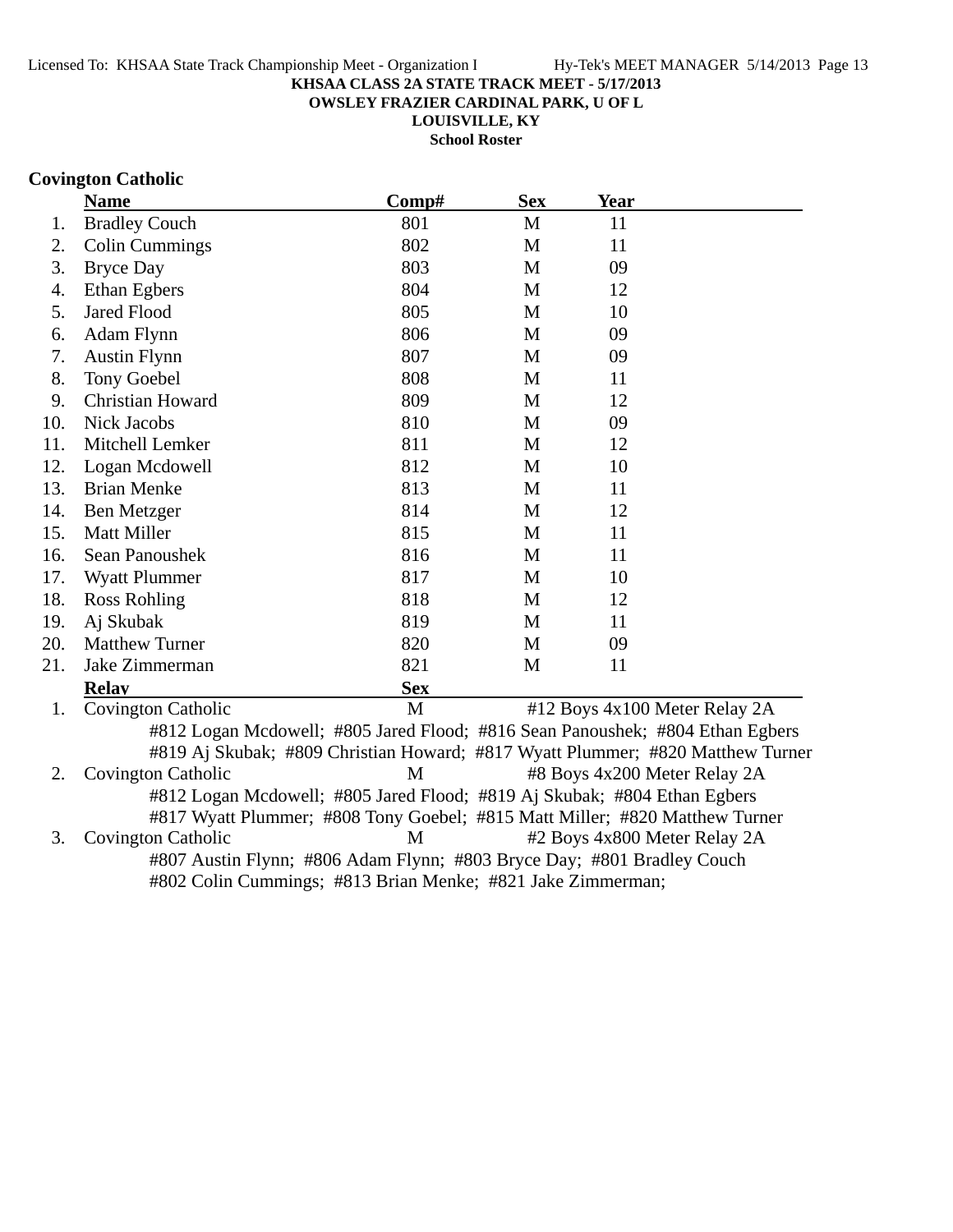**OWSLEY FRAZIER CARDINAL PARK, U OF L**

**LOUISVILLE, KY**

**School Roster**

# **East Carter**

|     | <b>Name</b>                                                                                                                                                            | Comp#      | <b>Sex</b> | Year                          |  |
|-----|------------------------------------------------------------------------------------------------------------------------------------------------------------------------|------------|------------|-------------------------------|--|
|     | Kerrick Burchett                                                                                                                                                       | 822        | М          | 11                            |  |
| 2.  | Macy Dyer                                                                                                                                                              | 206        | W          | 11                            |  |
| 3.  | Dalton Gifford                                                                                                                                                         | 823        | M          | 12                            |  |
| 4.  | Elijiah Green                                                                                                                                                          | 824        | M          | 11                            |  |
| 5.  | Shayla Henderson                                                                                                                                                       | 207        | W          | 12                            |  |
| 6.  | Mackenzie Holbrook                                                                                                                                                     | 825        | M          | 11                            |  |
| 7.  | Alex Napier                                                                                                                                                            | 826        | M          | 12                            |  |
| 8.  | Ben Napier                                                                                                                                                             | 827        | M          | 11                            |  |
| 9.  | <b>Brandon Neace</b>                                                                                                                                                   | 828        | M          | 11                            |  |
| 10. | Jordan Ratcliff                                                                                                                                                        | 829        | M          | 10                            |  |
| 11. | <b>Dustin Sexton</b>                                                                                                                                                   | 830        | M          | 11                            |  |
| 12. | Jon Wells                                                                                                                                                              | 831        | M          | 12                            |  |
| 13. | <b>Kyle Yates</b>                                                                                                                                                      | 832        | M          | 10                            |  |
|     | <b>Relav</b>                                                                                                                                                           | <b>Sex</b> |            |                               |  |
|     | <b>East Carter</b>                                                                                                                                                     | M          |            | #24 Boys 4x400 Meter Relay 2A |  |
|     | #828 Brandon Neace; #827 Ben Napier; #826 Alex Napier; #830 Dustin Sexton<br>#823 Dalton Gifford; #829 Jordan Ratcliff; #825 Mackenzie Holbrook; #822 Kerrick Burchett |            |            |                               |  |

2. East Carter M  $\mu$  #2 Boys 4x800 Meter Relay 2A #826 Alex Napier; #827 Ben Napier; #828 Brandon Neace; #830 Dustin Sexton #832 Kyle Yates; #824 Elijiah Green; #822 Kerrick Burchett; #831 Jon Wells

# **East Jessamine**

|                   | <b>Name</b>             | Comp#      | <b>Sex</b> | Year |  |
|-------------------|-------------------------|------------|------------|------|--|
|                   | <b>Noah Daniel</b>      | 833        | M          | 11   |  |
| 2.                | <b>Mallory Osbourne</b> | 208        | W          | 12   |  |
| <b>East Ridge</b> |                         |            |            |      |  |
|                   | <b>Name</b>             | Comp#      | <b>Sex</b> | Year |  |
|                   | Eric Dotson             | 834        | M          | 10   |  |
| 2.                | <b>Josh Epling</b>      | 835        | M          | 11   |  |
| 3.                | <b>Micheal Fields</b>   | 836        | M          | 10   |  |
| 4.                | Andrew Hilton           | 837        | M          | 10   |  |
| 5.                | Leighton Miller         | 838        | M          | 09   |  |
| 6.                | Caleb Skeens            | 839        | M          | 10   |  |
| 7.                | Jacob Skeens            | 840        | M          | 11   |  |
|                   | <b>Relav</b>            | <b>Sex</b> |            |      |  |
|                   |                         |            |            |      |  |

1. East Ridge M #12 Boys 4x100 Meter Relay 2A #834 Eric Dotson; #835 Josh Epling; #836 Micheal Fields; #840 Jacob Skeens #839 Caleb Skeens; #838 Leighton Miller; #837 Andrew Hilton;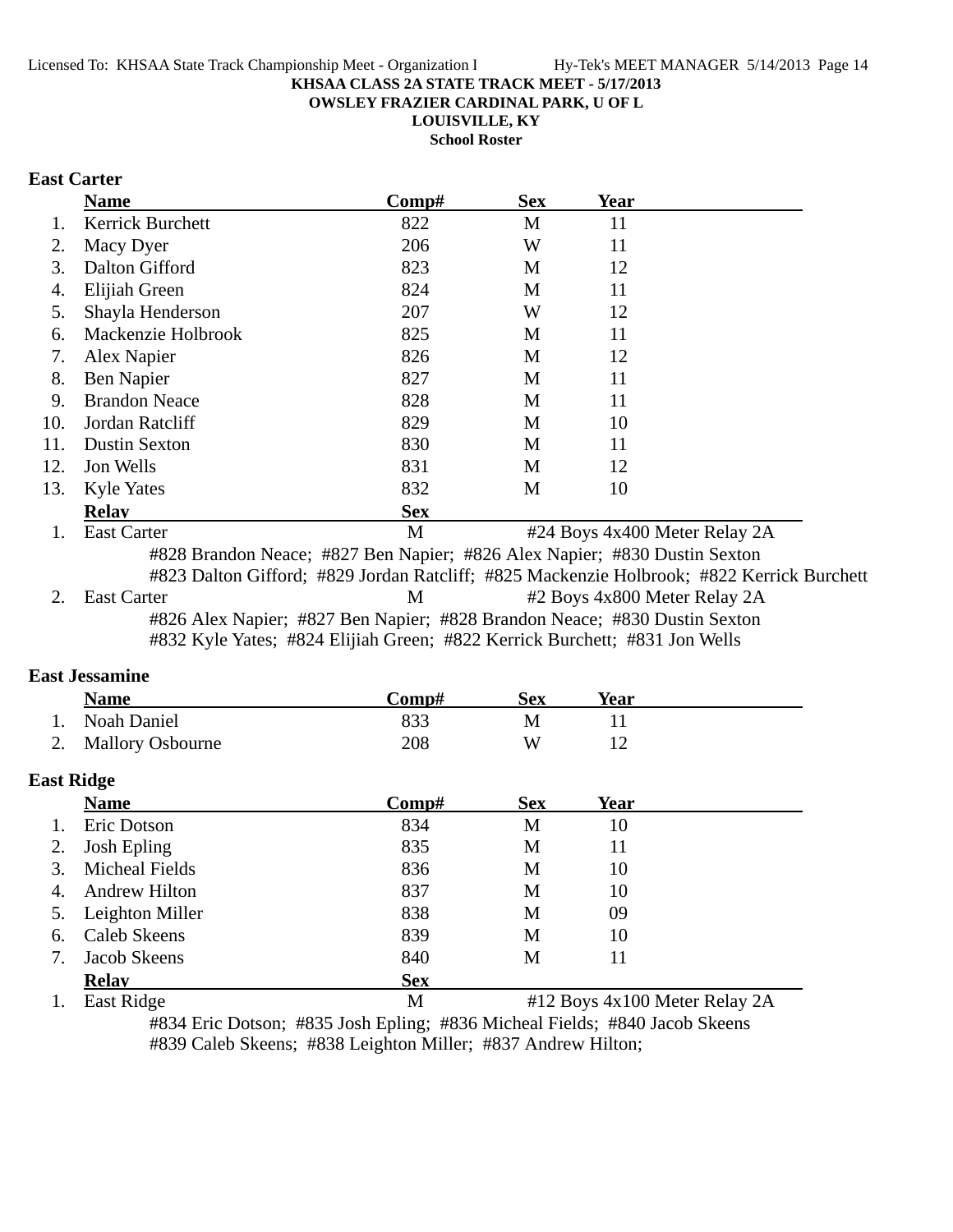**OWSLEY FRAZIER CARDINAL PARK, U OF L**

**LOUISVILLE, KY**

**School Roster**

# **Edmonson County**

|     | <b>Name</b>                                                                                                                               | Comp#      | <b>Sex</b> | Year                          |  |
|-----|-------------------------------------------------------------------------------------------------------------------------------------------|------------|------------|-------------------------------|--|
| 1.  | <b>Austin Allen</b>                                                                                                                       | 841        | M          | 11                            |  |
| 2.  | Aaron Bunnell                                                                                                                             | 842        | M          | 12                            |  |
| 3.  | Diara Davis                                                                                                                               | 209        | W          | 10                            |  |
| 4.  | Ethan Henson                                                                                                                              | 843        | M          | 12                            |  |
| 5.  | Cody Hymer                                                                                                                                | 844        | M          | 12                            |  |
| 6.  | Carlie Lindsey                                                                                                                            | 210        | W          | 11                            |  |
| 7.  | Drew Meredith                                                                                                                             | 845        | М          | 09                            |  |
| 8.  | Maranda Russell                                                                                                                           | 211        | W          | 09                            |  |
| 9.  | <b>Austin Sasse</b>                                                                                                                       | 846        | M          | 09                            |  |
| 10. | Jennifer Smith                                                                                                                            | 212        | W          | 09                            |  |
| 11. | Jessica Smith                                                                                                                             | 213        | W          | 09                            |  |
| 12. | Kenny Stethen                                                                                                                             | 847        | M          | 12                            |  |
| 13. | <b>Chance Stockdale</b>                                                                                                                   | 848        | M          | 10                            |  |
| 14. | Jacob Thien                                                                                                                               | 849        | М          | 11                            |  |
|     | <b>Relav</b>                                                                                                                              | <b>Sex</b> |            |                               |  |
| 1.  | <b>Edmonson County</b>                                                                                                                    | W          |            | #1 Girls 4x800 Meter Relay 2A |  |
|     | #213 Jessica Smith; #212 Jennifer Smith; #211 Maranda Russell; #209 Diara Davis                                                           |            |            |                               |  |
| 2.  | <b>Edmonson County</b>                                                                                                                    | M          |            | #24 Boys 4x400 Meter Relay 2A |  |
|     | #849 Jacob Thien; #842 Aaron Bunnell; #844 Cody Hymer; #843 Ethan Henson<br>#848 Chance Stockdale;                                        |            |            |                               |  |
| 3.  | <b>Edmonson County</b>                                                                                                                    | М          |            | #2 Boys 4x800 Meter Relay 2A  |  |
|     | #849 Jacob Thien; #848 Chance Stockdale; #847 Kenny Stethen; #846 Austin Sasse<br>#844 Cody Hymer; #845 Drew Meredith; #841 Austin Allen; |            |            |                               |  |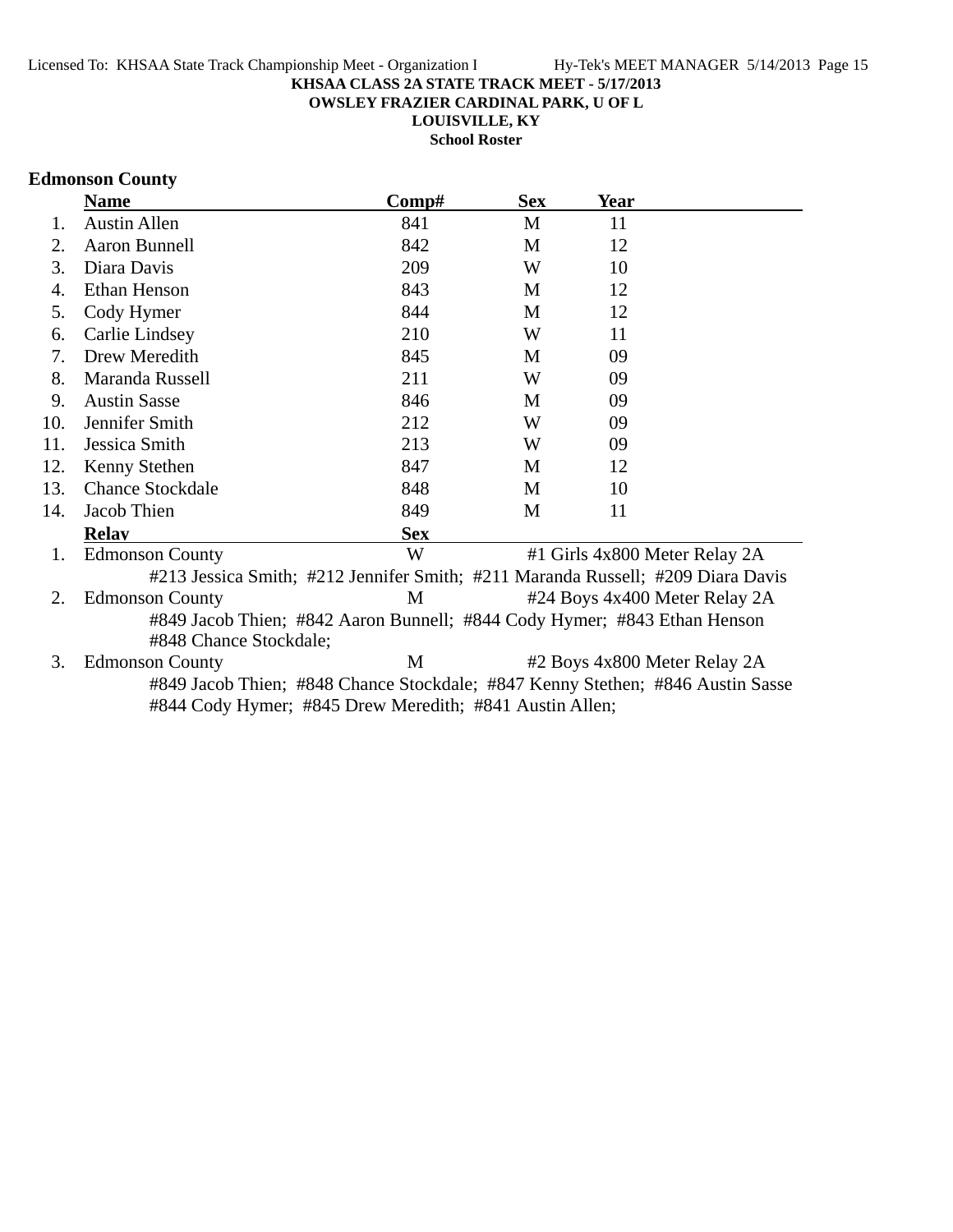**OWSLEY FRAZIER CARDINAL PARK, U OF L**

**LOUISVILLE, KY**

**School Roster**

# **Elizabethtown**

|     | <b>Name</b>                                                                         | Comp#      | <b>Sex</b>  | <b>Year</b>                    |                                                                                          |
|-----|-------------------------------------------------------------------------------------|------------|-------------|--------------------------------|------------------------------------------------------------------------------------------|
| 1.  | Michaela Brangers                                                                   | 214        | W           | 09                             |                                                                                          |
| 2.  | <b>Tyler Brashear</b>                                                               | 850        | M           | 12                             |                                                                                          |
| 3.  | Jacari Brown                                                                        | 851        | M           | 12                             |                                                                                          |
| 4.  | Dalton Campbell                                                                     | 852        | M           | 09                             |                                                                                          |
| 5.  | <b>Nathan Cleary</b>                                                                | 853        | $\mathbf M$ | 12                             |                                                                                          |
| 6.  | Celia Cusick                                                                        | 215        | W           | 09                             |                                                                                          |
| 7.  | Daniel Elder                                                                        | 854        | M           | 10                             |                                                                                          |
| 8.  | Cierra Garcia                                                                       | 216        | W           | 09                             |                                                                                          |
| 9.  | Hannah Godfrey                                                                      | 217        | W           | 11                             |                                                                                          |
| 10. | Darien Huff                                                                         | 218        | W           | 10                             |                                                                                          |
| 11. | Chas Jones                                                                          | 855        | M           | 12                             |                                                                                          |
| 12. | Savannah Kingery                                                                    | 219        | W           | 07                             |                                                                                          |
| 13. | Taylor Kuklinski                                                                    | 220        | W           | 10                             |                                                                                          |
| 14. | Anne-Elizabeth Mason                                                                | 221        | W           | 12                             |                                                                                          |
| 15. | Evan McKinley                                                                       | 856        | M           | 12                             |                                                                                          |
| 16. | Lauren Miller                                                                       | 222        | W           | 10                             |                                                                                          |
| 17. | <b>Bailey Nall</b>                                                                  | 223        | W           | 09                             |                                                                                          |
| 18. | Jordan Nuccitelli                                                                   | 224        | W           | 09                             |                                                                                          |
| 19. | Jordyn Patterson                                                                    | 225        | W           | 12                             |                                                                                          |
| 20. | <b>Claire Ratliff</b>                                                               | 226        | W           | 09                             |                                                                                          |
| 21. | Emily Richardson                                                                    | 227        | W           | 12                             |                                                                                          |
| 22. | Juirien Royal                                                                       | 857        | M           | 11                             |                                                                                          |
| 23. | John Selorio                                                                        | 858        | M           | 09                             |                                                                                          |
| 24. | <b>Madison Smith</b>                                                                | 228        | W           | 12                             |                                                                                          |
| 25. | Rebecca Snyder                                                                      | 229        | W           | 12                             |                                                                                          |
| 26. | <b>Audrey Stinnett</b>                                                              | 230        | W           | 09                             |                                                                                          |
| 27. | <b>Dalton Swank</b>                                                                 | 859        | M           | 12                             |                                                                                          |
| 28. | <b>Charles Warden</b>                                                               | 860        | M           | 10                             |                                                                                          |
| 29. | Rachel Warden                                                                       | 231        | W           | 09                             |                                                                                          |
| 30. | James Washington                                                                    | 861        | M           | 11                             |                                                                                          |
| 31. | Joshua Williams                                                                     | 862        | M           | 12                             |                                                                                          |
| 32. | Emma Young                                                                          | 232        | W           | 09                             |                                                                                          |
|     | <b>Relav</b>                                                                        | <b>Sex</b> |             |                                |                                                                                          |
| 1.  | Elizabethtown                                                                       | W          |             | #11 Girls 4x100 Meter Relay 2A |                                                                                          |
|     |                                                                                     |            |             |                                | #225 Jordyn Patterson; #224 Jordan Nuccitelli; #228 Madison Smith; #227 Emily Richardson |
|     | #229 Rebecca Snyder; #230 Audrey Stinnett; #223 Bailey Nall; #214 Michaela Brangers |            |             |                                |                                                                                          |
| 2.  | Elizabethtown                                                                       | W          |             | #7 Girls 4x200 Meter Relay 2A  |                                                                                          |

#229 Rebecca Snyder; #224 Jordan Nuccitelli; #228 Madison Smith; #223 Bailey Nall

#225 Jordyn Patterson; #230 Audrey Stinnett; #216 Cierra Garcia; #215 Celia Cusick 3. Elizabethtown W #23 Girls 4x400 Meter Relay 2A #226 Claire Ratliff; #217 Hannah Godfrey; #228 Madison Smith; #227 Emily Richardson #231 Rachel Warden; #223 Bailey Nall; #230 Audrey Stinnett; #229 Rebecca Snyder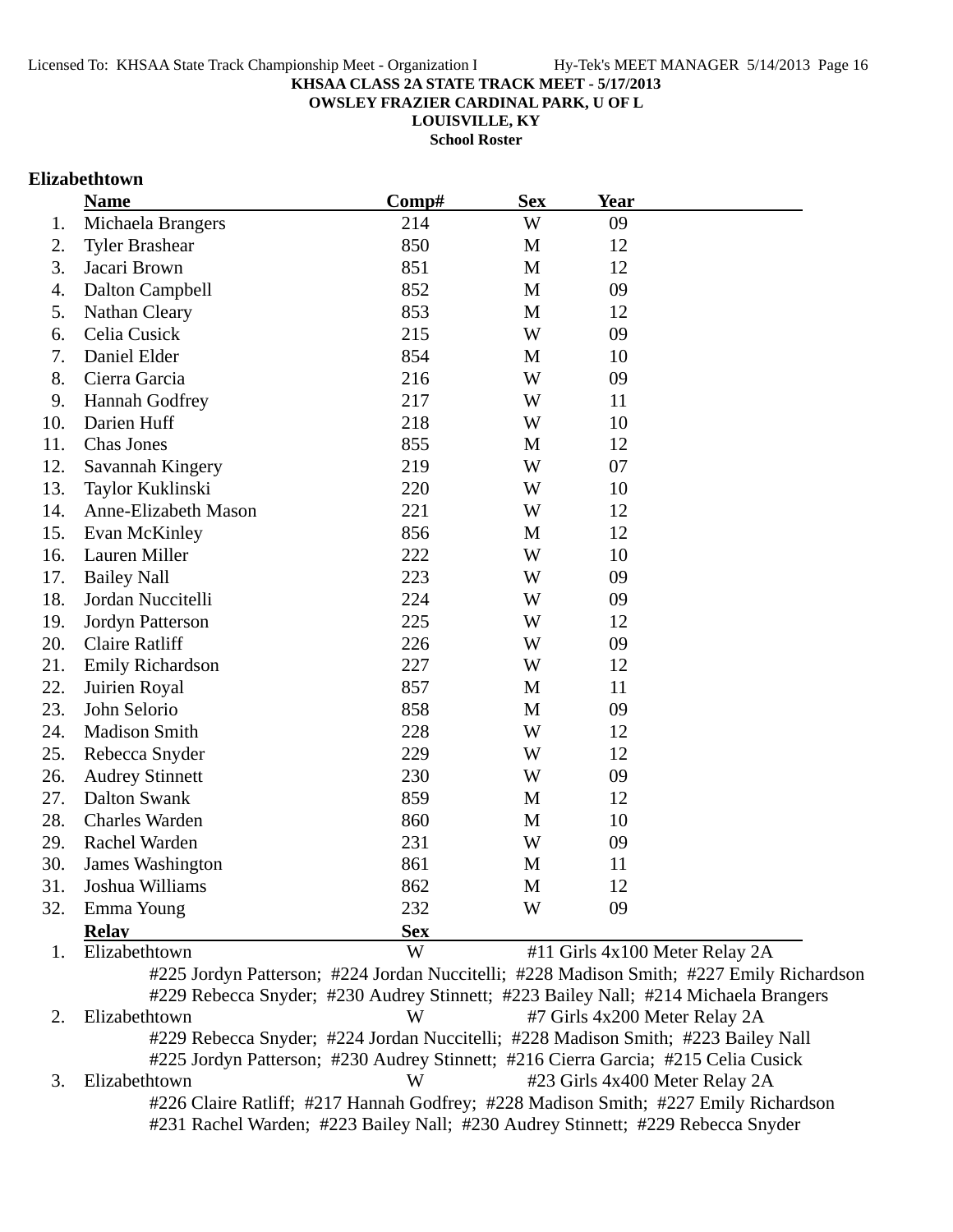#### Licensed To: KHSAA State Track Championship Meet - Organization I Hy-Tek's MEET MANAGER 5/14/2013 Page 17 **KHSAA CLASS 2A STATE TRACK MEET - 5/17/2013 OWSLEY FRAZIER CARDINAL PARK, U OF L LOUISVILLE, KY**

**School Roster**

### **Elizabethtown**

|    | <b>Relay</b>  |   | <b>Sex</b>                                                                            |  |
|----|---------------|---|---------------------------------------------------------------------------------------|--|
| 4. | Elizabethtown | W | #1 Girls 4x800 Meter Relay 2A                                                         |  |
|    |               |   | #219 Savannah Kingery; #231 Rachel Warden; #227 Emily Richardson; #217 Hannah Godfrey |  |
|    |               |   | #226 Claire Ratliff; #221 Anne-Elizabeth Mason; #222 Lauren Miller; #232 Emma Young   |  |
|    | Elizabethtown | M | #12 Boys 4x100 Meter Relay 2A                                                         |  |
|    |               |   | #854 Daniel Elder; #850 Tyler Brashear; #851 Jacari Brown; #862 Joshua Williams       |  |
|    |               |   | #853 Nathan Cleary; #852 Dalton Campbell; #858 John Selorio; #861 James Washington    |  |
| 6. | Elizabethtown | М | #8 Boys 4x200 Meter Relay 2A                                                          |  |
|    |               |   | #850 Tyler Brashear; #854 Daniel Elder; #862 Joshua Williams; #861 James Washington   |  |
|    |               |   | #851 Jacari Brown; #853 Nathan Cleary; #858 John Selorio; #852 Dalton Campbell        |  |
|    | Elizabethtown | M | #24 Boys 4x400 Meter Relay 2A                                                         |  |
|    |               |   | #862 Joshua Williams; #855 Chas Jones; #853 Nathan Cleary; #857 Juirien Royal         |  |
|    |               |   | #856 Evan McKinley; #858 John Selorio; #860 Charles Warden; #850 Tyler Brashear       |  |

| Fairdale |  |
|----------|--|
|----------|--|

| <b>Name</b>     | Comp# | Sex | Year |  |
|-----------------|-------|-----|------|--|
| 1. Jimmy Harris | 863   |     |      |  |
| 2. Tia Weston   | 233   | W   |      |  |

### **Fleming County**

|     | $\cdots$              |            |            |                               |  |
|-----|-----------------------|------------|------------|-------------------------------|--|
|     | <b>Name</b>           | Comp#      | <b>Sex</b> | <b>Year</b>                   |  |
|     | <b>Robert Conway</b>  | 864        | M          | 11                            |  |
| 2.  | Abby Fearin           | 234        | W          | 09                            |  |
| 3.  | Kelsey Jent           | 235        | W          | 12                            |  |
| 4.  | Olivia Leet           | 236        | W          | 08                            |  |
| 5.  | Martina Lytle         | 237        | W          | 10                            |  |
| 6.  | <b>Shelby Moran</b>   | 238        | W          | 09                            |  |
| 7.  | <b>Julie Perkins</b>  | 239        | W          | 09                            |  |
| 8.  | Katie Pfeffer         | 240        | W          | 10                            |  |
| 9.  | Mackenzie Purvis      | 241        | W          | 09                            |  |
| 10. | <b>Madison Purvis</b> | 242        | W          | 07                            |  |
| 11. | <b>Christen Reid</b>  | 243        | W          | 09                            |  |
|     | <b>Relav</b>          | <b>Sex</b> |            |                               |  |
|     | <b>Fleming County</b> | W          |            | #1 Girls 4x800 Meter Relay 2A |  |

#243 Christen Reid; #234 Abby Fearin; #239 Julie Perkins; #236 Olivia Leet #238 Shelby Moran; #240 Katie Pfeffer; #242 Madison Purvis; #241 Mackenzie Purvis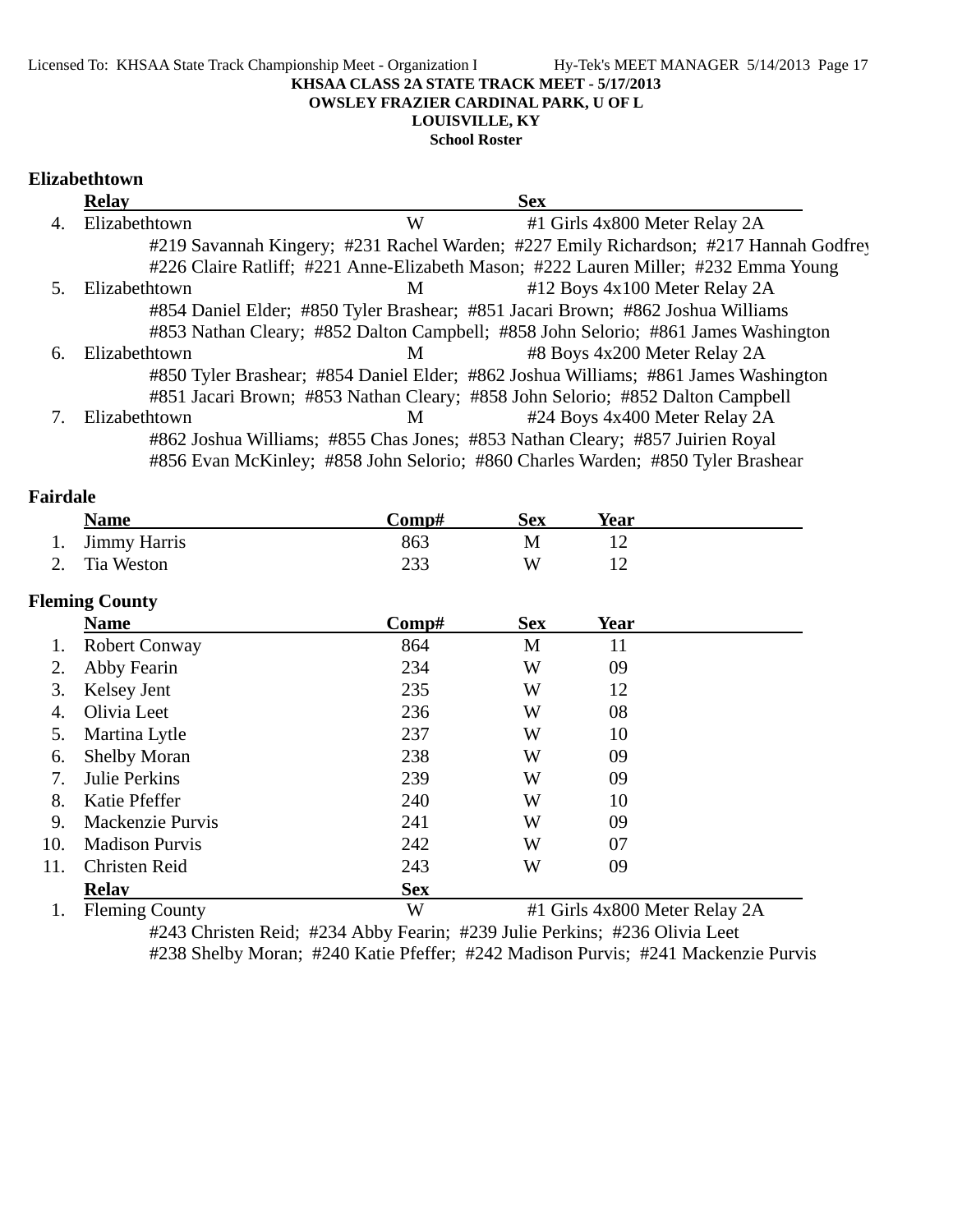**OWSLEY FRAZIER CARDINAL PARK, U OF L**

**LOUISVILLE, KY**

**School Roster**

# **Franklin County**

|     | <b>Name</b>                                                                           | Comp#      | <b>Sex</b> | <b>Year</b>                    |  |
|-----|---------------------------------------------------------------------------------------|------------|------------|--------------------------------|--|
| 1.  | Kerri Bochantin                                                                       | 244        | W          | 12                             |  |
| 2.  | Chris Catron                                                                          | 865        | M          | 12                             |  |
| 3.  | Rachel Coleman                                                                        | 245        | W          | 07                             |  |
| 4.  | Rebecca Coleman                                                                       | 246        | W          | 11                             |  |
| 5.  | Rebecca Cook                                                                          | 247        | W          | 08                             |  |
| 6.  | Kristen Ellis                                                                         | 248        | W          | 10                             |  |
| 7.  | Malaka Frank                                                                          | 249        | W          | 09                             |  |
| 8.  | <b>Tighe Harrod</b>                                                                   | 866        | M          | 12                             |  |
| 9.  | Charisma Haynes                                                                       | 250        | W          | 11                             |  |
| 10. | Kambrea Johnson                                                                       | 251        | W          | 11                             |  |
| 11. | <b>Ashley Lawhorn</b>                                                                 | 252        | W          | 09                             |  |
| 12. | Sallee Monicah                                                                        | 253        | W          | 10                             |  |
| 13. | <b>Sierra Newton</b>                                                                  | 254        | W          | 09                             |  |
| 14. | Kirsten Pilcher                                                                       | 255        | W          | 09                             |  |
| 15. | Kerry Taylor                                                                          | 256        | W          | 09                             |  |
| 16. | <b>Raven Timmons</b>                                                                  | 257        | W          | 12                             |  |
| 17. | <b>Ryan Timmons</b>                                                                   | 867        | M          | 12                             |  |
| 18. | Savannah Tipton                                                                       | 258        | W          | 07                             |  |
| 19. | Nannilena White                                                                       | 259        | W          | 11                             |  |
|     | <b>Relay</b>                                                                          | <b>Sex</b> |            |                                |  |
| 1.  | <b>Franklin County</b>                                                                | W          |            | #11 Girls 4x100 Meter Relay 2A |  |
|     | #246 Rebecca Coleman; #254 Sierra Newton; #249 Malaka Frank; #259 Nannilena White     |            |            |                                |  |
|     | #245 Rachel Coleman; #253 Sallee Monicah; #257 Raven Timmons; #247 Rebecca Cook       |            |            |                                |  |
| 2.  | <b>Franklin County</b>                                                                | W          |            | #7 Girls 4x200 Meter Relay 2A  |  |
|     | #246 Rebecca Coleman; #249 Malaka Frank; #247 Rebecca Cook; #259 Nannilena White      |            |            |                                |  |
|     | #257 Raven Timmons; #245 Rachel Coleman; #250 Charisma Haynes; #254 Sierra Newton     |            |            |                                |  |
| 3.  | <b>Franklin County</b>                                                                | W          |            | #23 Girls 4x400 Meter Relay 2A |  |
|     | #244 Kerri Bochantin; #252 Ashley Lawhorn; #250 Charisma Haynes; #247 Rebecca Cook    |            |            |                                |  |
|     | #246 Rebecca Coleman; #259 Nannilena White; #245 Rachel Coleman; #258 Savannah Tiptor |            |            |                                |  |
| 4.  | <b>Franklin County</b>                                                                | W          |            | #1 Girls 4x800 Meter Relay 2A  |  |
|     | #244 Kerri Bochantin; #252 Ashley Lawhorn; #247 Rebecca Cook; #246 Rebecca Coleman    |            |            |                                |  |
|     | #245 Rachel Coleman; #256 Kerry Taylor; #259 Nannilena White; #250 Charisma Haynes    |            |            |                                |  |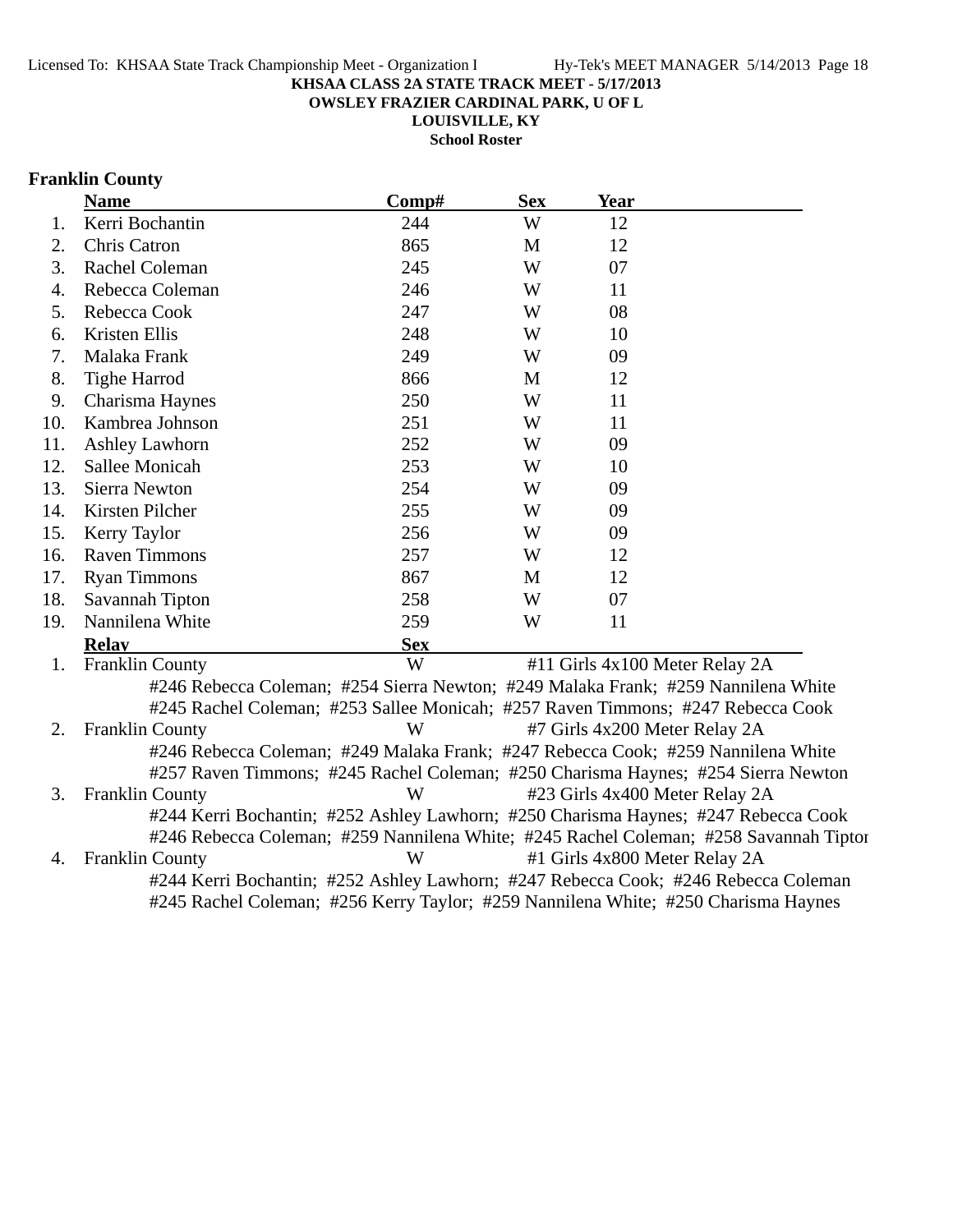**OWSLEY FRAZIER CARDINAL PARK, U OF L**

**LOUISVILLE, KY**

**School Roster**

# **Franklin-Simpson**

|     | <b>Name</b>                                                                                           | Comp#      | <b>Sex</b> | Year |                                |
|-----|-------------------------------------------------------------------------------------------------------|------------|------------|------|--------------------------------|
| 1.  | La Kayla Atkins                                                                                       | 260        | W          | 09   |                                |
| 2.  | Autumn Babb                                                                                           | 261        | W          | 12   |                                |
| 3.  | Logan Caldwell                                                                                        | 868        | M          | 10   |                                |
| 4.  | Mackensie Daily                                                                                       | 262        | W          | 09   |                                |
| 5.  | Tiara Gamble                                                                                          | 263        | W          | 11   |                                |
| 6.  | <b>Sydney Gooch</b>                                                                                   | 264        | W          | 11   |                                |
| 7.  | Isaiah Hall                                                                                           | 869        | M          | 09   |                                |
| 8.  | Jordan Holt                                                                                           | 870        | М          | 10   |                                |
| 9.  | <b>Tristan Phillips</b>                                                                               | 871        | M          | 12   |                                |
| 10. | Kalen Ray                                                                                             | 872        | M          | 09   |                                |
| 11. | <b>Marquiez Robbins</b>                                                                               | 873        | M          | 11   |                                |
|     | <b>Relay</b>                                                                                          | <b>Sex</b> |            |      |                                |
| 1.  | Franklin-Simpson                                                                                      | W          |            |      | #11 Girls 4x100 Meter Relay 2A |
|     | #261 Autumn Babb; #263 Tiara Gamble; #264 Sydney Gooch; #262 Mackensie Daily<br>#260 La Kayla Atkins; |            |            |      |                                |
| 2.  | Franklin-Simpson                                                                                      | M          |            |      | #12 Boys 4x100 Meter Relay 2A  |
|     | #872 Kalen Ray; #871 Tristan Phillips; #869 Isaiah Hall; #873 Marquiez Robbins<br>#870 Jordan Holt;   |            |            |      |                                |

# **Garrard County**

| <b>Name</b>           | Comp# | <b>Sex</b> | Year |  |
|-----------------------|-------|------------|------|--|
| Cole Grecco           | 874   | M          |      |  |
| <b>Greenup County</b> |       |            |      |  |
| <b>Name</b>           | Comp# | <b>Sex</b> | Year |  |
|                       |       |            |      |  |
| Cara Jorio            | 265   | W          |      |  |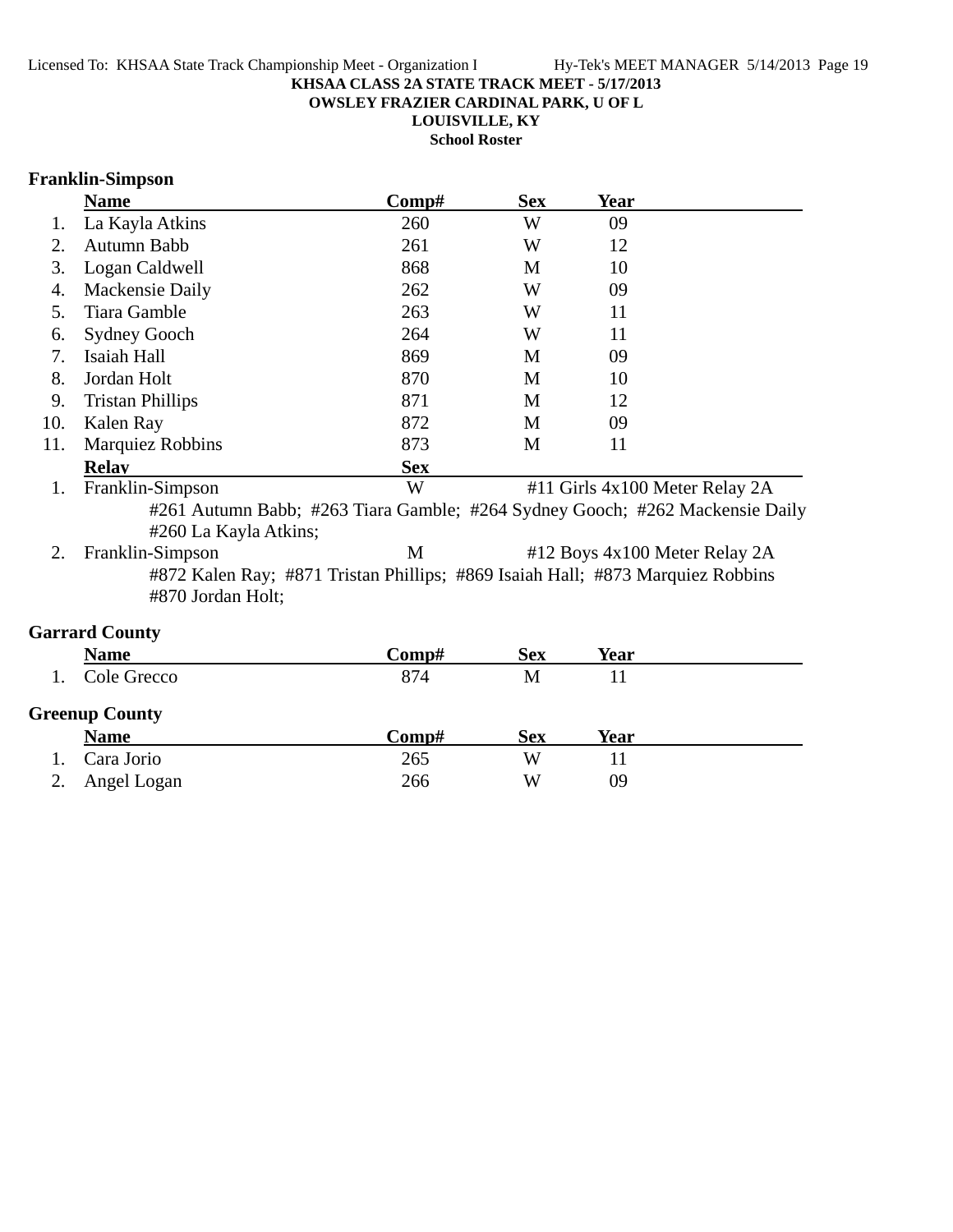**OWSLEY FRAZIER CARDINAL PARK, U OF L**

**LOUISVILLE, KY**

**School Roster**

# **Harlan County**

|     | <b>Name</b>                                                           | Comp#      | <b>Sex</b> | <b>Year</b>                  |  |
|-----|-----------------------------------------------------------------------|------------|------------|------------------------------|--|
| 1.  | <b>Jared Ball</b>                                                     | 875        | М          | 09                           |  |
| 2.  | Adam Clem                                                             | 876        | M          | 11                           |  |
| 3.  | Steven Engle                                                          | 877        | M          | 10                           |  |
| 4.  | Noah Hughes                                                           | 878        | M          | 11                           |  |
| 5.  | Donavon Johnson                                                       | 879        | M          | 12                           |  |
| 6.  | Caleb Justen                                                          | 880        | M          | 12                           |  |
| 7.  | Chad Linquist                                                         | 881        | M          | 12                           |  |
| 8.  | <b>Coty Miracle</b>                                                   | 882        | M          | 12                           |  |
| 9.  | Kayla Moore                                                           | 267        | W          | 12                           |  |
| 10. | <b>Justin Napier</b>                                                  | 883        | M          | 12                           |  |
| 11. | <b>Steve Reed</b>                                                     | 884        | M          | 12                           |  |
| 12. | Josh Wynn                                                             | 885        | M          | 12                           |  |
|     | <b>Relay</b>                                                          | <b>Sex</b> |            |                              |  |
| 1.  | <b>Harlan County</b>                                                  | M          |            | #8 Boys 4x200 Meter Relay 2A |  |
|     | #885 Josh Wynn; #876 Adam Clem; #883 Justin Napier; #882 Coty Miracle |            |            |                              |  |
|     | #884 Steve Reed; #881 Chad Linquist;                                  |            |            |                              |  |

2. Harlan County **1.** M  $\overrightarrow{M}$  #2 Boys 4x800 Meter Relay 2A #880 Caleb Justen; #878 Noah Hughes; #877 Steven Engle; #879 Donavon Johnson #875 Jared Ball;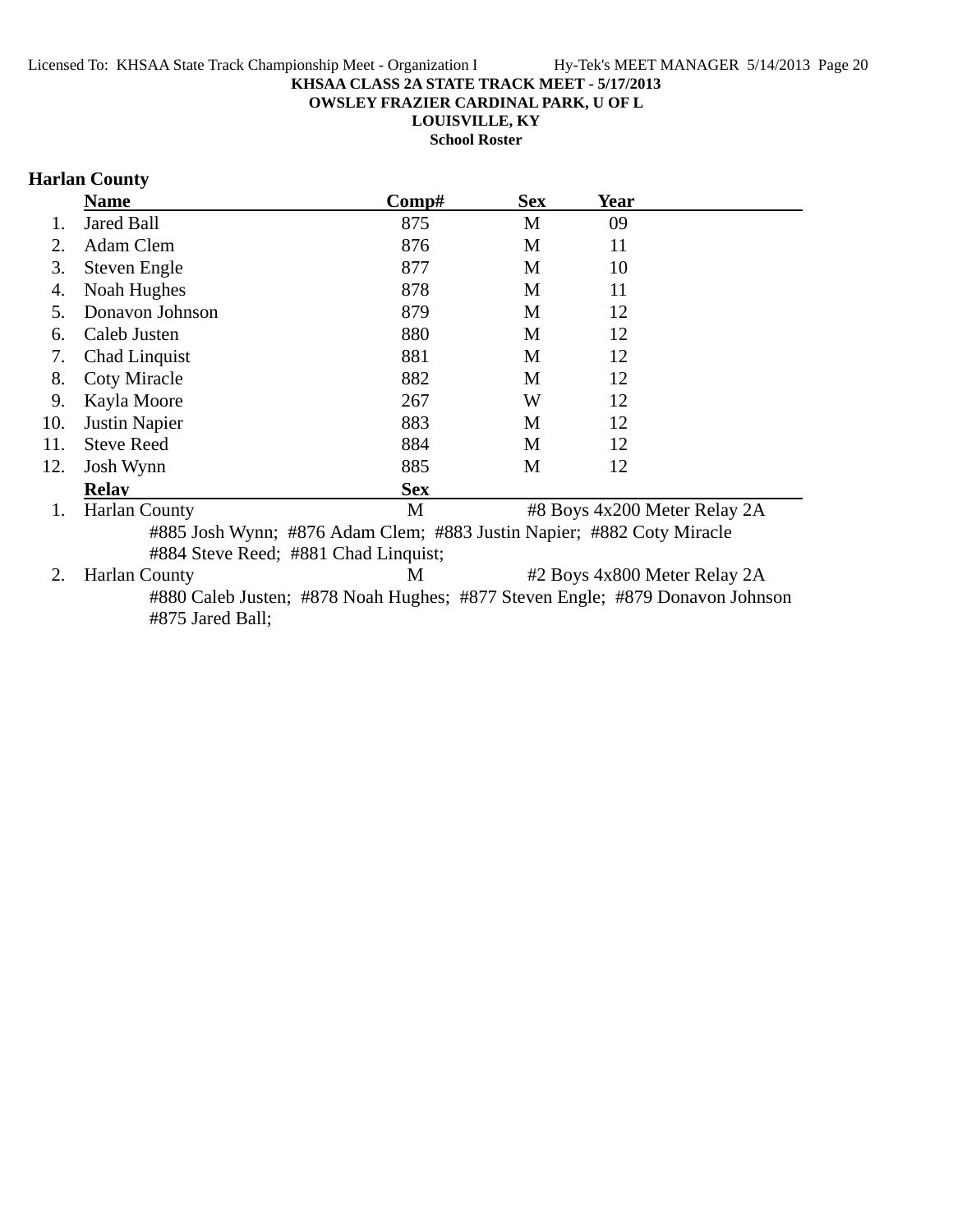**OWSLEY FRAZIER CARDINAL PARK, U OF L**

**LOUISVILLE, KY School Roster**

# **Harrison County**

|     | <b>Name</b>                                                                    | Comp#        | <b>Sex</b>  | <b>Year</b>                   |  |
|-----|--------------------------------------------------------------------------------|--------------|-------------|-------------------------------|--|
| 1.  | <b>Ben Anness</b>                                                              | 886          | $\mathbf M$ | 12                            |  |
| 2.  | <b>Taylor Bolin</b>                                                            | 887          | M           | 11                            |  |
| 3.  | <b>Colton Burus</b>                                                            | 888          | M           | 09                            |  |
| 4.  | <b>Grant Carr</b>                                                              | 889          | M           | 11                            |  |
| 5.  | <b>Haley Carr</b>                                                              | 268          | W           | 11                            |  |
| 6.  | <b>Kassidy Cook</b>                                                            | 269          | W           | 10                            |  |
| 7.  | Joey Faulconer                                                                 | 890          | M           | 12                            |  |
| 8.  | Derrick Hurst                                                                  | 891          | M           | 12                            |  |
| 9.  | Corey Jackson                                                                  | 892          | M           | 10                            |  |
| 10. | <b>Brock Jenkins</b>                                                           | 893          | M           | 09                            |  |
| 11. | Scott Kendall                                                                  | 894          | M           | 12                            |  |
| 12. | Jordan Kenney                                                                  | 895          | M           | 11                            |  |
| 13. | Daniel Klapheke                                                                | 896          | M           | 12                            |  |
| 14. | Mia Lail                                                                       | 270          | W           | 10                            |  |
| 15. | <b>Corey Moore</b>                                                             | 897          | M           | 09                            |  |
| 16. | Derek Nunnelley                                                                | 898          | M           | 10                            |  |
| 17. | <b>Shane Palmer</b>                                                            | 899          | M           | 10                            |  |
| 18. | <b>Todd Puckett</b>                                                            | 900          | M           | 12                            |  |
| 19. | <b>Mason Ritchie</b>                                                           | 901          | M           | 11                            |  |
| 20. | <b>Austin Short</b>                                                            | 902          | M           | 10                            |  |
| 21. | Harry Smith                                                                    | 903          | M           | 11                            |  |
| 22. | Ross Smith                                                                     | 904          | M           | 10                            |  |
| 23. | <b>Joseph Thomas</b>                                                           | 905          | M           | 11                            |  |
| 24. | J. j. Willis                                                                   | 906          | M           | 10                            |  |
|     | <b>Relav</b>                                                                   | <b>Sex</b>   |             |                               |  |
| 1.  | <b>Harrison County</b>                                                         | $\mathbf{M}$ |             | #8 Boys 4x200 Meter Relay 2A  |  |
|     | #886 Ben Anness; #894 Scott Kendall; #900 Todd Puckett; #906 J. j. Willis      |              |             |                               |  |
|     | #895 Jordan Kenney; #898 Derek Nunnelley;                                      |              |             |                               |  |
| 2.  | <b>Harrison County</b>                                                         | M            |             | #24 Boys 4x400 Meter Relay 2A |  |
|     | #886 Ben Anness; #889 Grant Carr; #894 Scott Kendall; #891 Derrick Hurst       |              |             |                               |  |
|     | #893 Brock Jenkins; #890 Joey Faulconer; #902 Austin Short; #905 Joseph Thomas |              |             |                               |  |
| 3.  | <b>Harrison County</b>                                                         | M            |             | #2 Boys 4x800 Meter Relay 2A  |  |
|     | #889 Grant Carr; #902 Austin Short; #903 Harry Smith; #905 Joseph Thomas       |              |             |                               |  |
|     | #892 Corey Jackson; #897 Corey Moore; #904 Ross Smith; #899 Shane Palmer       |              |             |                               |  |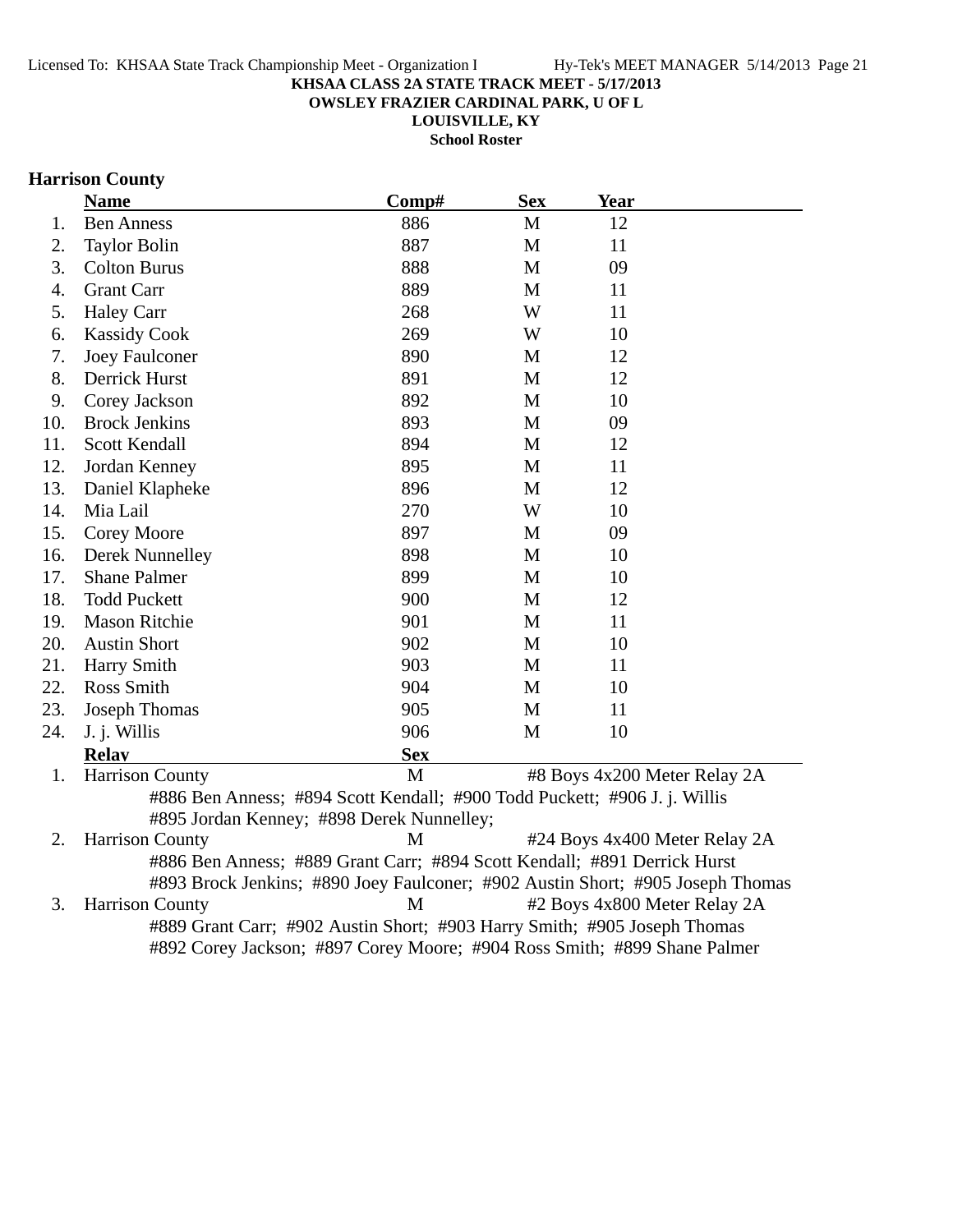**OWSLEY FRAZIER CARDINAL PARK, U OF L**

**LOUISVILLE, KY**

**School Roster**

# **Hart County**

|    | <b>Name</b>             | $\bf Comp\#$                                                                      | <b>Sex</b> | Year |                               |
|----|-------------------------|-----------------------------------------------------------------------------------|------------|------|-------------------------------|
|    | Darius Barbour          | 907                                                                               | M          | 12   |                               |
|    | <b>Forrest Ferguson</b> | 908                                                                               | M          | 11   |                               |
| 3. | <b>Chris Gaither</b>    | 909                                                                               | M          | 12   |                               |
| 4. | <b>Weston Lancaster</b> | 910                                                                               | M          | 09   |                               |
| 5. | <b>Trevor Priddy</b>    | 911                                                                               | M          | 09   |                               |
| 6. | <b>Kendall West</b>     | 912                                                                               | M          | 09   |                               |
|    | <b>Relav</b>            | <b>Sex</b>                                                                        |            |      |                               |
|    | <b>Hart County</b>      | M                                                                                 |            |      | #12 Boys 4x100 Meter Relay 2A |
|    |                         | #907 Darius Barbour; #908 Forrest Ferguson; #909 Chris Gaither; #912 Kendall West |            |      |                               |
|    |                         | #910 Weston Lancaster; #911 Trevor Priddy;                                        |            |      |                               |
|    | <b>Hart County</b>      | M                                                                                 |            |      | #8 Boys 4x200 Meter Relay 2A  |
|    |                         | #907 Darius Barbour; #908 Forrest Ferguson; #909 Chris Gaither; #912 Kendall West |            |      |                               |

#910 Weston Lancaster; #911 Trevor Priddy;

# **Henry County**

|     | <b>Name</b>            | $\bf Comp\#$ | <b>Sex</b> | <b>Year</b>                    |  |
|-----|------------------------|--------------|------------|--------------------------------|--|
|     | Morgan Amyx            | 271          | W          | 10                             |  |
|     | Ricki Carter           | 272          | W          | 09                             |  |
| 3.  | Destany Crawford       | 273          | W          | 10                             |  |
| 4.  | <b>Connor Finley</b>   | 913          | M          | 09                             |  |
| 5.  | Sara Finley            | 274          | W          | 08                             |  |
| 6.  | <b>Cathryn Fischer</b> | 275          | W          | 11                             |  |
| 7.  | Teagan Fish            | 276          | W          | 09                             |  |
| 8.  | <b>Edward Jones</b>    | 914          | M          | 11                             |  |
| 9.  | Mahala Lewis           | 277          | W          | 12                             |  |
| 10. | Morgan Miller          | 278          | W          | 10                             |  |
| 11. | Cole Nelson            | 915          | M          | 12                             |  |
|     | <b>Relav</b>           | <b>Sex</b>   |            |                                |  |
|     | <b>Henry County</b>    | W            |            | #23 Girls 4x400 Meter Relay 2A |  |

#278 Morgan Miller; #276 Teagan Fish; #275 Cathryn Fischer; #273 Destany Crawford #271 Morgan Amyx; #274 Sara Finley; #272 Ricki Carter;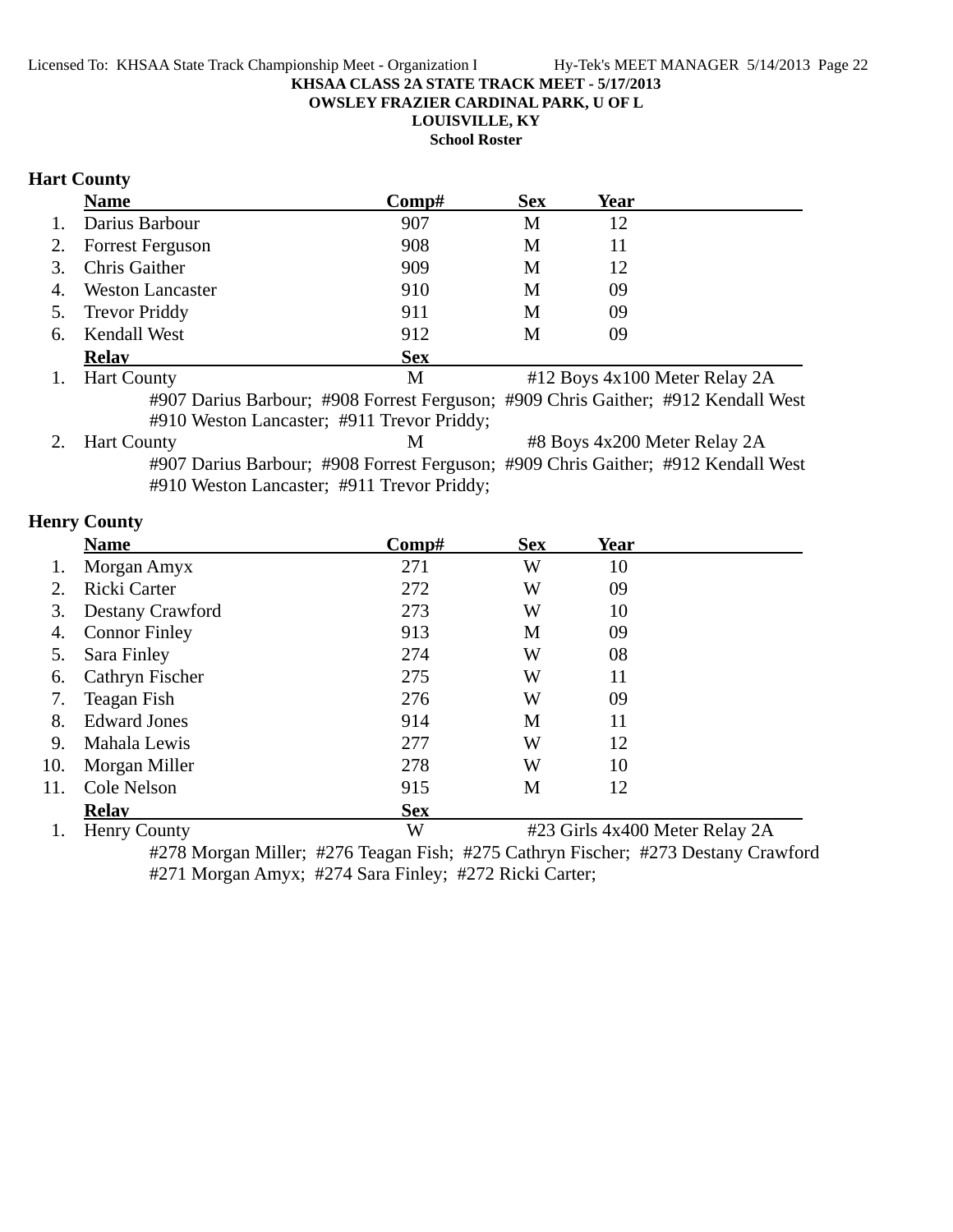**OWSLEY FRAZIER CARDINAL PARK, U OF L**

**LOUISVILLE, KY**

**School Roster**

# **Highlands**

|     | <b>Name</b>            | Comp#      | <b>Sex</b>   | <b>Year</b>                    |  |
|-----|------------------------|------------|--------------|--------------------------------|--|
| 1.  | Will Backscheider      | 916        | $\mathbf M$  | 09                             |  |
| 2.  | <b>Brian Condon</b>    | 917        | M            | 11                             |  |
| 3.  | Chris Cox              | 918        | M            | 11                             |  |
| 4.  | Paige Dauer            | 279        | W            | 11                             |  |
| 5.  | Devin Dupont           | 919        | M            | 10                             |  |
| 6.  | Kelsey Etherton        | 280        | W            | 11                             |  |
| 7.  | Alyssa Farley          | 281        | W            | 11                             |  |
| 8.  | <b>Chloe Gastright</b> | 282        | W            | 08                             |  |
| 9.  | Matthew Gray           | 920        | M            | 09                             |  |
| 10. | <b>Ryan Greene</b>     | 921        | M            | 11                             |  |
| 11. | Beth Ann Griffith      | 283        | W            | 08                             |  |
| 12. | John Michael Griffith  | 922        | M            | 11                             |  |
| 13. | Jalen Hayes            | 923        | M            | 11                             |  |
| 14. | Isabelle Ison          | 284        | W            | 08                             |  |
| 15. | Nick Kendall           | 924        | M            | 09                             |  |
| 16. | <b>Trevor Kraft</b>    | 925        | M            | 12                             |  |
| 17. | Cameron Kruse          | 926        | M            | 12                             |  |
| 18. | <b>Geoffrey Mearns</b> | 927        | M            | 09                             |  |
| 19. | <b>Molly Mearns</b>    | 285        | W            | 09                             |  |
| 20. | <b>Blake Myers</b>     | 928        | M            | 12                             |  |
| 21. | Lauren Ossege          | 286        | W            | 09                             |  |
| 22. | <b>Sydney Ossege</b>   | 287        | W            | 08                             |  |
| 23. | Jackson Paul           | 929        | M            | 09                             |  |
| 24. | <b>Austin Peterson</b> | 930        | M            | 12                             |  |
| 25. | <b>Jared Pulsfort</b>  | 931        | M            | 08                             |  |
| 26. | Megan Reynolds         | 288        | W            | 09                             |  |
| 27. | Hannah Schenck         | 289        | W            | 10                             |  |
| 28. | <b>Ethan Shuley</b>    | 932        | M            | 09                             |  |
| 29. | Sophie Steppe          | 290        | W            | 07                             |  |
| 30. | <b>Frances Tracy</b>   | 291        | W            | 11                             |  |
| 31. | Ben Zeigler            | 933        | $\mathbf{M}$ | 09                             |  |
|     | <b>Relay</b>           | <b>Sex</b> |              |                                |  |
| 1.  | Highlands              | W          |              | #23 Girls 4x400 Meter Relay 2A |  |

#287 Sydney Ossege; #280 Kelsey Etherton; #290 Sophie Steppe; #283 Beth Ann Griffith #286 Lauren Ossege; #279 Paige Dauer; #288 Megan Reynolds; #282 Chloe Gastright 2. Highlands W #1 Girls 4x800 Meter Relay 2A #279 Paige Dauer; #291 Frances Tracy; #281 Alyssa Farley; #282 Chloe Gastright #285 Molly Mearns; #286 Lauren Ossege; #287 Sydney Ossege; #280 Kelsey Etherton 3. Highlands M #8 Boys 4x200 Meter Relay 2A #919 Devin Dupont; #921 Ryan Greene; #928 Blake Myers; #931 Jared Pulsfort #923 Jalen Hayes; #924 Nick Kendall; #933 Ben Zeigler; #917 Brian Condon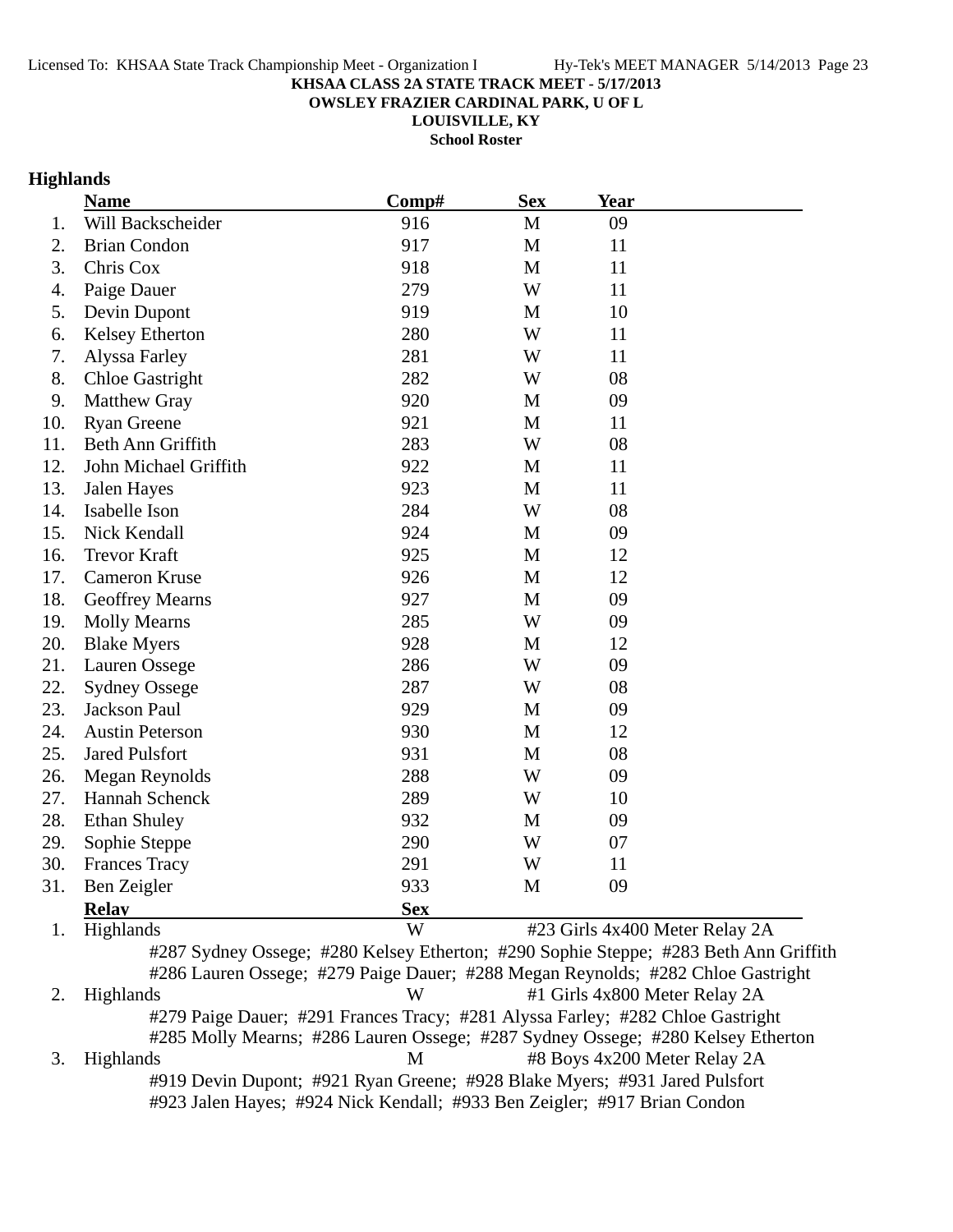#### Licensed To: KHSAA State Track Championship Meet - Organization I Hy-Tek's MEET MANAGER 5/14/2013 Page 24 **KHSAA CLASS 2A STATE TRACK MEET - 5/17/2013 OWSLEY FRAZIER CARDINAL PARK, U OF L LOUISVILLE, KY**

**School Roster**

# **Highlands**

|    | <b>Relay</b> | <b>Sex</b>                                                                               |  |
|----|--------------|------------------------------------------------------------------------------------------|--|
| 4. | Highlands    | #24 Boys 4x400 Meter Relay 2A<br>M                                                       |  |
|    |              | #928 Blake Myers; #919 Devin Dupont; #931 Jared Pulsfort; #921 Ryan Greene               |  |
|    |              | #922 John Michael Griffith; #924 Nick Kendall; #916 Will Backscheider; #920 Matthew Gray |  |
| 5. | Highlands    | #2 Boys 4x800 Meter Relay 2A<br>M                                                        |  |
|    |              | #916 Will Backscheider; #920 Matthew Gray; #932 Ethan Shuley; #926 Cameron Kruse         |  |
|    |              | #927 Geoffrey Mearns; #929 Jackson Paul; #922 John Michael Griffith;                     |  |

# **Holmes**

| <b>Name</b>         | Comp# | Sex | Year |  |
|---------------------|-------|-----|------|--|
| Cameron Johnson     | 934   | M   |      |  |
| 2. Mikekale Scruggs | 935   |     |      |  |
| 3. Freddie Vickers  | 936   |     |      |  |

# **Hopkins County Central**

|    | <b>Name</b>             | Comp# | <b>Sex</b> | Year |  |
|----|-------------------------|-------|------------|------|--|
|    | <b>Shelby Abbott</b>    | 292   | W          | 09   |  |
|    | Dustin Browning         | 937   | М          |      |  |
|    | 3. Chris Campbell       | 938   | М          | 12   |  |
|    | 4. Lyric Campbell       | 293   | W          | 09   |  |
|    | <b>Austin Childress</b> | 939   | М          | 12   |  |
| 6. | Ja'Leigh Smith          | 294   | W          |      |  |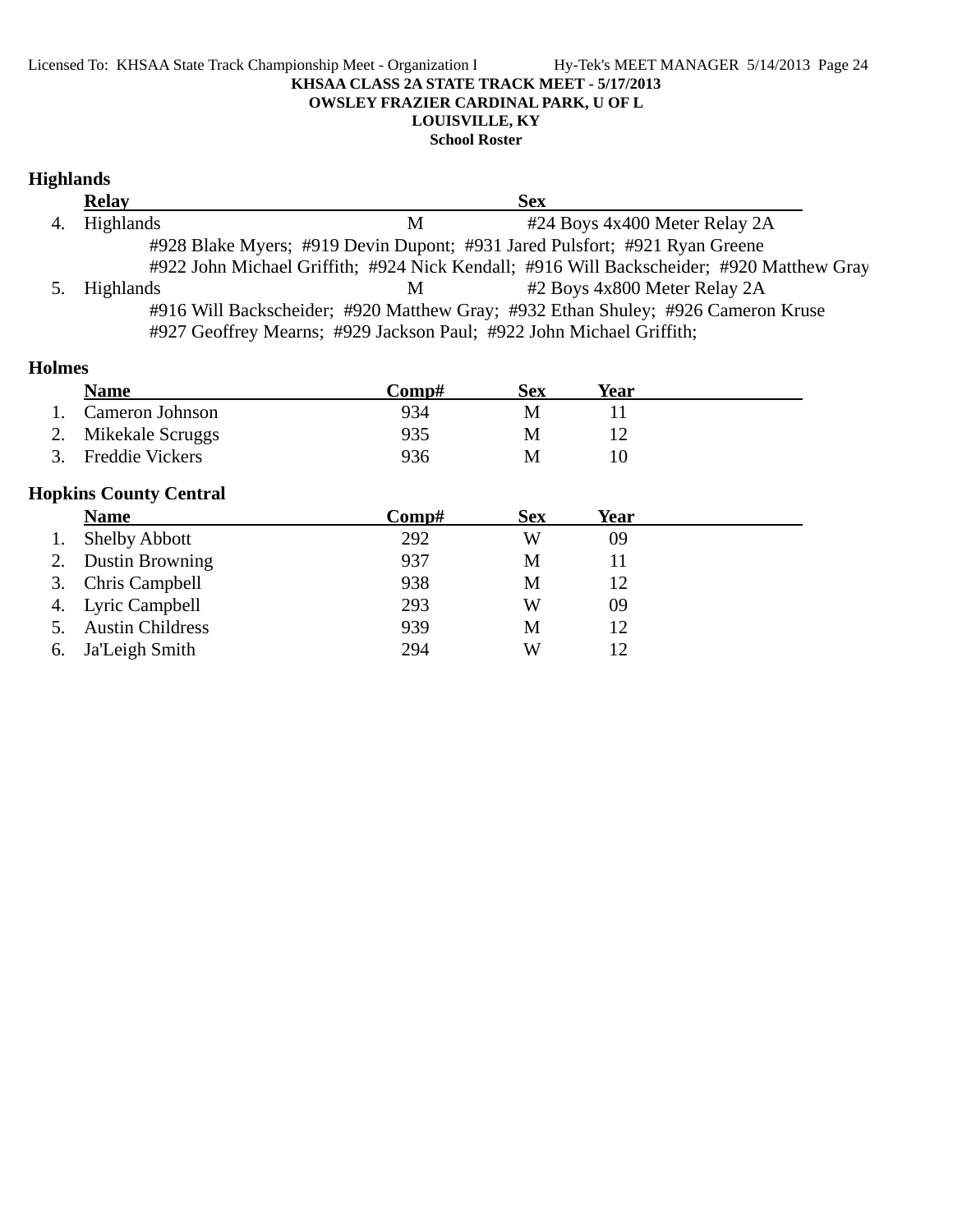**OWSLEY FRAZIER CARDINAL PARK, U OF L**

**LOUISVILLE, KY**

**School Roster**

# **Hopkinsville**

|     | <b>Name</b>                                                                                                  | Comp#      | <b>Sex</b>  | <b>Year</b> |                                                                                           |
|-----|--------------------------------------------------------------------------------------------------------------|------------|-------------|-------------|-------------------------------------------------------------------------------------------|
| 1.  | Zequoria Boone                                                                                               | 295        | W           | 11          |                                                                                           |
| 2.  | Lexie Cabiness                                                                                               | 296        | W           | 12          |                                                                                           |
| 3.  | <b>Meghan Easton</b>                                                                                         | 297        | W           | 07          |                                                                                           |
| 4.  | Lamon Eison                                                                                                  | 940        | M           | 10          |                                                                                           |
| 5.  | TJ Elam                                                                                                      | 941        | $\mathbf M$ | 12          |                                                                                           |
| 6.  | Lataviya Felder                                                                                              | 298        | W           | 08          |                                                                                           |
| 7.  | Jaila Grubbs                                                                                                 | 299        | W           | 10          |                                                                                           |
| 8.  | Jalonna Grubbs                                                                                               | 300        | W           | 11          |                                                                                           |
| 9.  | Keith Johnson                                                                                                | 942        | M           | 09          |                                                                                           |
| 10. | <b>Terrance Kenderick</b>                                                                                    | 943        | M           | 11          |                                                                                           |
| 11. | Damarius Killebrew                                                                                           | 944        | M           | 11          |                                                                                           |
| 12. | Jakayla McSwain                                                                                              | 301        | W           | 07          |                                                                                           |
| 13. | Tra-von Miller                                                                                               | 945        | M           | 09          |                                                                                           |
| 14. | Avery O'Hara                                                                                                 | 302        | W           | 07          |                                                                                           |
| 15. | Jamaraquai Reid                                                                                              | 946        | M           | 10          |                                                                                           |
| 16. | <b>Michael Spears</b>                                                                                        | 947        | M           | 10          |                                                                                           |
| 17. | D'Esmaine Stallworth                                                                                         | 303        | W           | 09          |                                                                                           |
| 18. | Payton Strobe                                                                                                | 304        | W           | 10          |                                                                                           |
| 19. | <b>Travon Thacker</b>                                                                                        | 948        | M           | 12          |                                                                                           |
| 20. | Sarah Turner                                                                                                 | 305        | W           | 07          |                                                                                           |
|     | <b>Relay</b>                                                                                                 | <b>Sex</b> |             |             |                                                                                           |
| 1.  | Hopkinsville                                                                                                 | W          |             |             | #11 Girls 4x100 Meter Relay 2A                                                            |
|     |                                                                                                              |            |             |             | #301 Jakayla McSwain; #304 Payton Strobe; #295 Zequoria Boone; #303 D'Esmaine Stallwor    |
|     | #300 Jalonna Grubbs;                                                                                         |            |             |             |                                                                                           |
| 2.  | Hopkinsville                                                                                                 | W          |             |             | #7 Girls 4x200 Meter Relay 2A                                                             |
|     | #301 Jakayla McSwain; #304 Payton Strobe; #295 Zequoria Boone; #298 Lataviya Felder                          |            |             |             |                                                                                           |
|     | #300 Jalonna Grubbs; #303 D'Esmaine Stallworth;                                                              | W          |             |             |                                                                                           |
| 3.  | Hopkinsville                                                                                                 |            |             |             | #1 Girls 4x800 Meter Relay 2A                                                             |
|     | #297 Meghan Easton; #302 Avery O'Hara; #303 D'Esmaine Stallworth; #298 Lataviya Felder<br>#305 Sarah Turner; |            |             |             |                                                                                           |
| 4.  | Hopkinsville                                                                                                 | M          |             |             | #12 Boys 4x100 Meter Relay 2A                                                             |
|     |                                                                                                              |            |             |             | #944 Damarius Killebrew; #943 Terrance Kenderick; #947 Michael Spears; #942 Keith Johnson |
|     | #940 Lamon Eison; #945 Tra-von Miller; #948 Travon Thacker;                                                  |            |             |             |                                                                                           |
| 5.  | Hopkinsville                                                                                                 | M          |             |             | #8 Boys 4x200 Meter Relay 2A                                                              |
|     |                                                                                                              |            |             |             | #943 Terrance Kenderick; #944 Damarius Killebrew; #947 Michael Spears; #942 Keith Johnson |
|     | #940 Lamon Eison; #946 Jamaraquai Reid;                                                                      |            |             |             |                                                                                           |
|     |                                                                                                              |            |             |             |                                                                                           |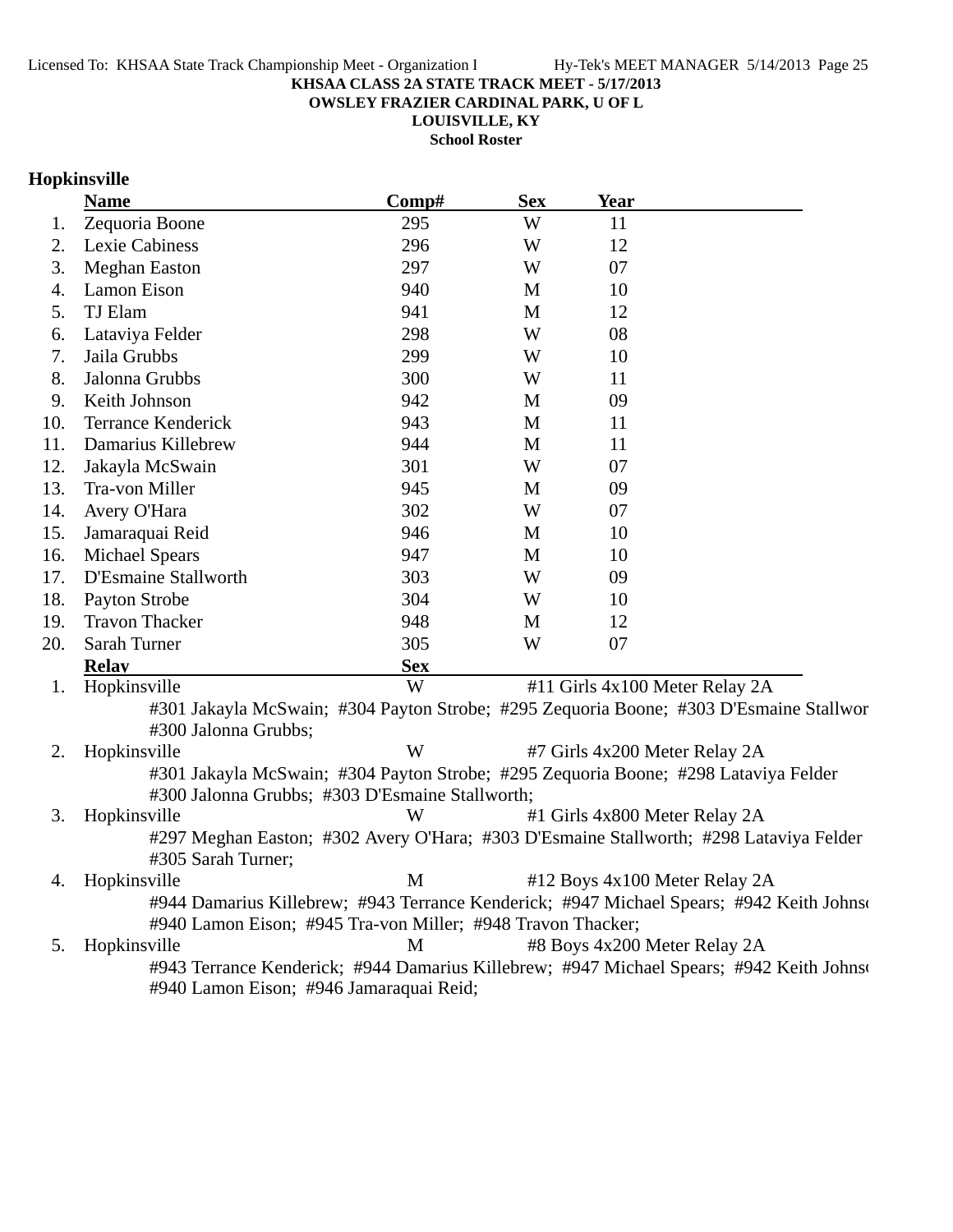**OWSLEY FRAZIER CARDINAL PARK, U OF L**

**LOUISVILLE, KY**

**School Roster**

# **Jeffersontown**

|     | <b>Name</b>              | Comp#                                                                              | <b>Sex</b> | Year                           |  |
|-----|--------------------------|------------------------------------------------------------------------------------|------------|--------------------------------|--|
| 1.  | Alexis Boyd              | 306                                                                                | W          | 10                             |  |
| 2.  | Daphene Brown            | 307                                                                                | W          | 12                             |  |
| 3.  | Dondre Busby             | 949                                                                                | M          | 11                             |  |
| 4.  | Dwight Colbert           | 950                                                                                | M          | 12                             |  |
| 5.  | <b>Kerry Dickerson</b>   | 308                                                                                | W          | 10                             |  |
| 6.  | <b>Marvin Hayes</b>      | 951                                                                                | M          | 12                             |  |
| 7.  | Lovetee Howe             | 309                                                                                | W          | 09                             |  |
| 8.  | Shayne Howell            | 952                                                                                | M          | 09                             |  |
| 9.  | Taizahane James          | 310                                                                                | W          | 11                             |  |
| 10. | Ty'Juan Johnson          | 953                                                                                | M          | 12                             |  |
| 11. | Jacoby Jones             | 954                                                                                | M          | 11                             |  |
| 12. | <b>Charles Killebrew</b> | 955                                                                                | M          | 09                             |  |
| 13. | Mykaele Little           | 311                                                                                | W          | 10                             |  |
| 14. | Keijuana Masden          | 312                                                                                | W          | 12                             |  |
| 15. | Elijah Robinson          | 956                                                                                | M          | 12                             |  |
| 16. | Jikala Thomas            | 313                                                                                | W          | 12                             |  |
|     | <b>Relav</b>             | <b>Sex</b>                                                                         |            |                                |  |
| 1.  | Jeffersontown            | W                                                                                  |            | #11 Girls 4x100 Meter Relay 2A |  |
|     |                          | 4206. A levia Devid, 4212 Elvele Themse, 4210 Teighema Leman, 4211 Medicale Little |            |                                |  |

#306 Alexis Boyd; #313 Jikala Thomas; #310 Taizahane James; #311 Mykaele Little #309 Lovetee Howe; #308 Kerry Dickerson; #312 Keijuana Masden; #307 Daphene Brown 2. Jeffersontown M #12 Boys 4x100 Meter Relay 2A #949 Dondre Busby; #950 Dwight Colbert; #954 Jacoby Jones; #953 Ty'Juan Johnson #952 Shayne Howell; #955 Charles Killebrew; #956 Elijah Robinson; #951 Marvin Hayes 3. Jeffersontown M #8 Boys 4x200 Meter Relay 2A #949 Dondre Busby; #950 Dwight Colbert; #954 Jacoby Jones; #953 Ty'Juan Johnson #952 Shayne Howell; #955 Charles Killebrew; #956 Elijah Robinson;

# **Johnson Central**

|    | <b>Name</b>          | $\bf Comp\#$ | <b>Sex</b> | Year |  |
|----|----------------------|--------------|------------|------|--|
|    | Alexis Butcher       | 314          | W          | 10   |  |
| 2. | Kalya Chance         | 315          | W          | 09   |  |
| 3. | Joe Cole             | 957          | M          | 12   |  |
| 4. | <b>Taylor Damron</b> | 958          | M          | 12   |  |
| 5. | Johnna Little        | 316          | W          | 10   |  |
| 6. | Paige McPeek         | 317          | W          | 10   |  |
| 7. | Erika Osborne        | 318          | W          | 10   |  |
| 8. | Alexa Plank          | 319          | W          | 09   |  |
| 9. | Kalene Yost          | 320          | W          | 11   |  |
|    | <b>Relay</b>         | <b>Sex</b>   |            |      |  |

1. Johnson Central W #7 Girls 4x200 Meter Relay 2A

#315 Kalya Chance; #316 Johnna Little; #319 Alexa Plank; #317 Paige McPeek #318 Erika Osborne; #314 Alexis Butcher; #320 Kalene Yost;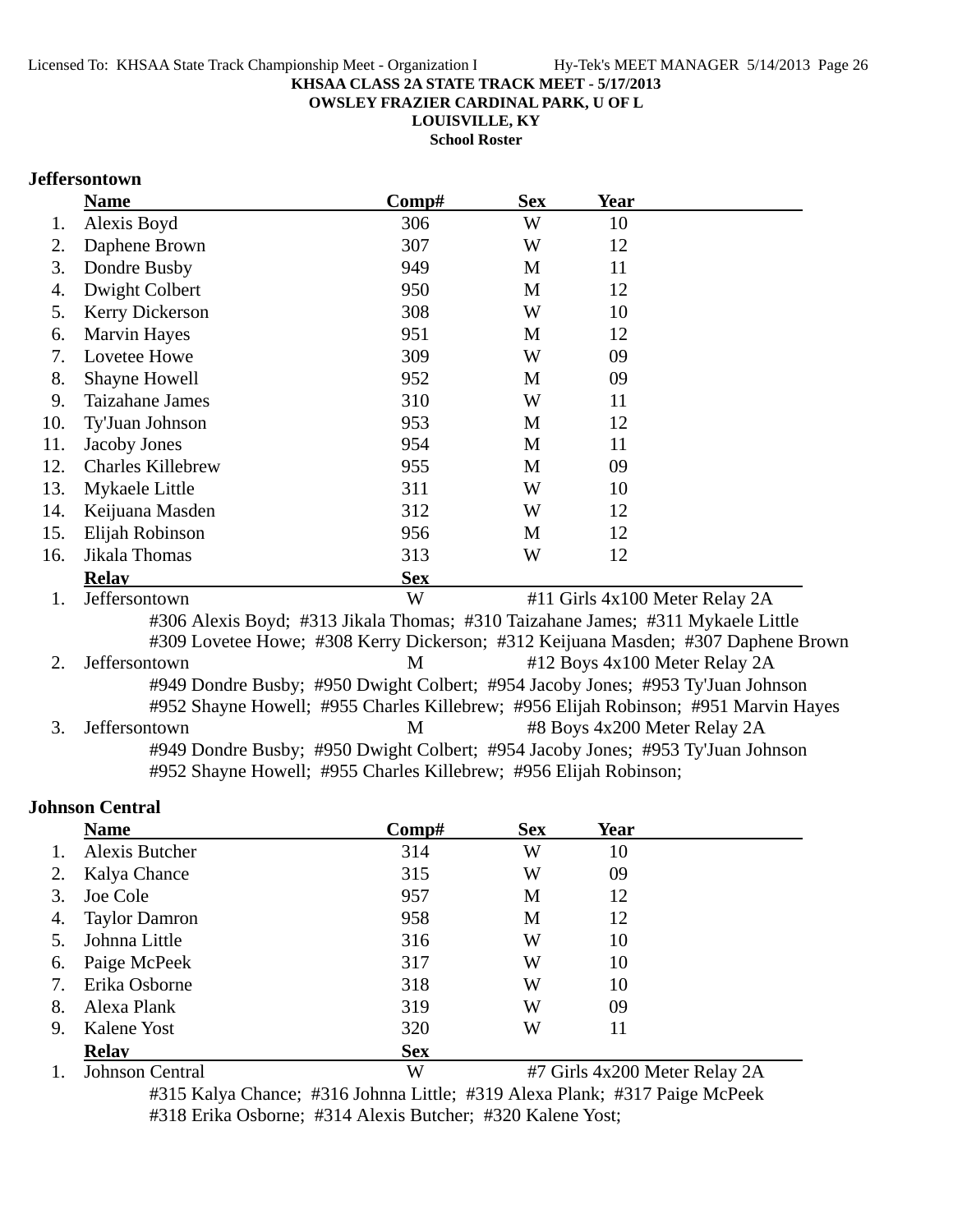**OWSLEY FRAZIER CARDINAL PARK, U OF L**

**LOUISVILLE, KY**

**School Roster**

# **Knott County Central**

|    | <b>Name</b>           | Comp#      | <b>Sex</b> | Year |  |
|----|-----------------------|------------|------------|------|--|
| 1. | Alexis Hatmaker       | 321        | W          | 09   |  |
| 2. | Mashayla Higgins      | 322        | W          | 07   |  |
| 3. | Maggie Hoffman        | 323        | W          | 08   |  |
| 4. | Sarah Hunter          | 324        | W          | 08   |  |
|    | 5. Tyler Kilburn      | 959        | M          | 12   |  |
| 6. | <b>Emily Lewis</b>    | 325        | W          | 10   |  |
| 7. | Whitney Lewis         | 326        | W          | 09   |  |
| 8. | <b>Stacey Stamper</b> | 327        | W          | 09   |  |
| 9. | Kristen Waugh         | 328        | W          | 08   |  |
|    | <b>Relav</b>          | <b>Sex</b> |            |      |  |

1. Knott County Central W #23 Girls 4x400 Meter Relay 2A #323 Maggie Hoffman; #327 Stacey Stamper; #325 Emily Lewis; #328 Kristen Waugh #322 Mashayla Higgins; #324 Sarah Hunter; #326 Whitney Lewis; #321 Alexis Hatmaker

# **Knox Central**

|    | <b>Name</b>           | Comp#      | <b>Sex</b> | Year                           |  |
|----|-----------------------|------------|------------|--------------------------------|--|
| 1. | Jobeth Bingham        | 329        | W          | 12                             |  |
| 2. | Caseylynn Brooks      | 330        | W          | 09                             |  |
| 3. | <b>Haley Brown</b>    | 331        | W          | 10                             |  |
| 4. | Andrea Dumphord       | 332        | W          | 10                             |  |
| 5. | Sabrina Elliott       | 333        | W          | 11                             |  |
| 6. | Devon Evans           | 960        | M          | 12                             |  |
| 7. | Casey Mitchell        | 334        | W          | 12                             |  |
| 8. | <b>Cassidy Shippy</b> | 335        | W          | 12                             |  |
| 9. | Jazmene Taylor        | 336        | W          | 11                             |  |
|    | <b>Relav</b>          | <b>Sex</b> |            |                                |  |
|    | Knox Central          | W          |            | #11 Girls 4x100 Meter Relay 2A |  |

#331 Haley Brown; #334 Casey Mitchell; #335 Cassidy Shippy; #336 Jazmene Taylor #333 Sabrina Elliott; #329 Jobeth Bingham; #330 Caseylynn Brooks; #332 Andrea Dumphord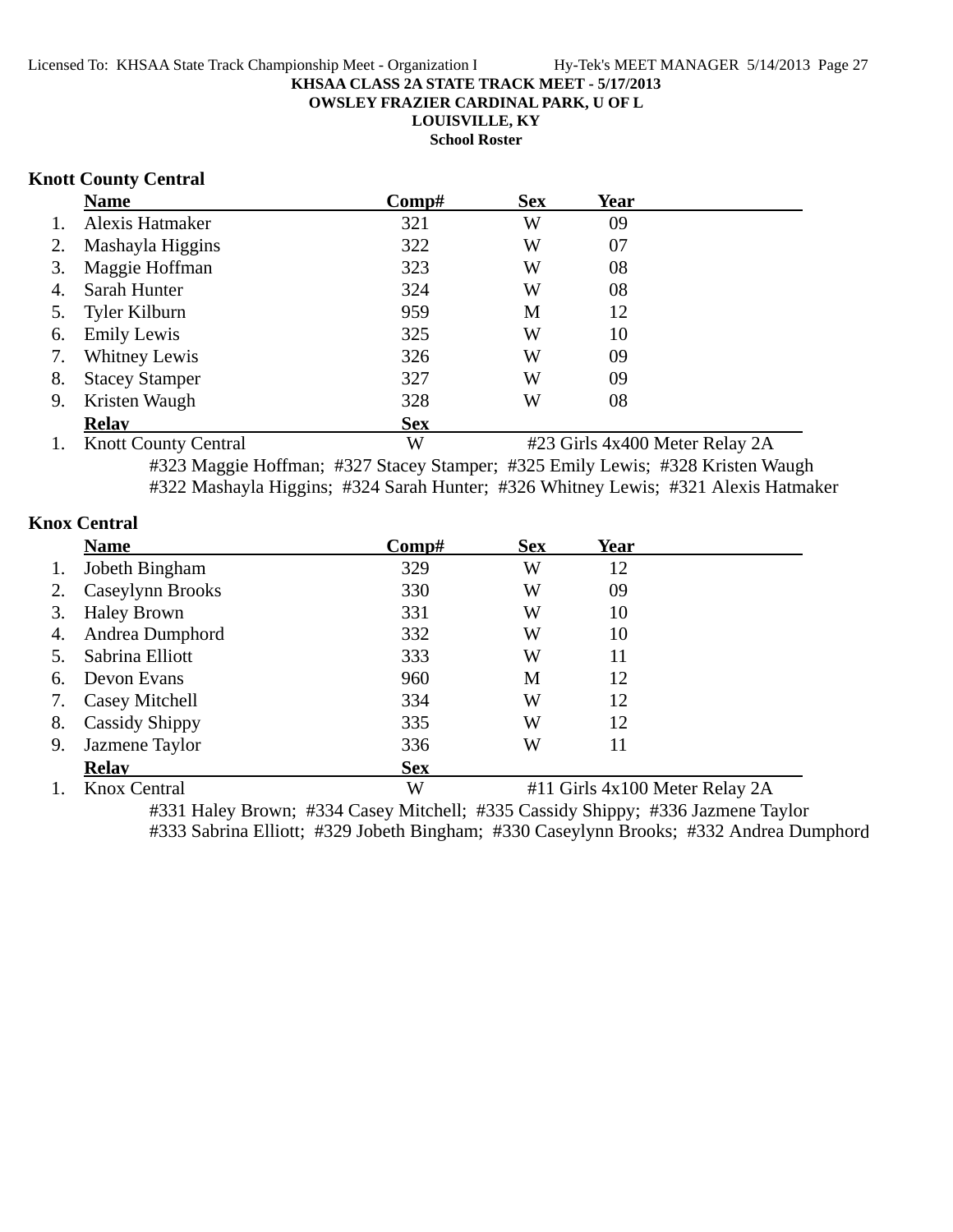**OWSLEY FRAZIER CARDINAL PARK, U OF L**

**LOUISVILLE, KY**

**School Roster**

# **Larue County**

|    | <b>Name</b>                             | Comp#                                                                               | <b>Sex</b> | Year                           |  |
|----|-----------------------------------------|-------------------------------------------------------------------------------------|------------|--------------------------------|--|
| 1. | <b>Chantel Bonanno</b>                  | 337                                                                                 | W          | 10                             |  |
| 2. | Amanda Brewer                           | 338                                                                                 | W          | 10                             |  |
| 3. | Kristina Durbin                         | 339                                                                                 | W          | 10                             |  |
| 4. | Abby French                             | 340                                                                                 | W          | 09                             |  |
| 5. | Hannah Harry                            | 341                                                                                 | W          | 09                             |  |
| 6. | <b>Natalie Mullins</b>                  | 342                                                                                 | W          | 09                             |  |
| 7. | Nichole Thomas                          | 343                                                                                 | W          | 09                             |  |
|    | <b>Relay</b>                            | <b>Sex</b>                                                                          |            |                                |  |
| 1. | Larue County                            | W                                                                                   |            | #23 Girls 4x400 Meter Relay 2A |  |
|    |                                         | #338 Amanda Brewer; #339 Kristina Durbin; #343 Nichole Thomas; #342 Natalie Mullins |            |                                |  |
|    | #340 Abby French; #337 Chantel Bonanno; |                                                                                     |            |                                |  |
| 2. | Larue County                            | W                                                                                   |            | #1 Girls 4x800 Meter Relay 2A  |  |
|    |                                         | #338 Amanda Brewer; #339 Kristina Durbin; #342 Natalie Mullins; #343 Nichole Thomas |            |                                |  |
|    | #341 Hannah Harry;                      |                                                                                     |            |                                |  |
|    | <b>Lawrence County</b>                  |                                                                                     |            |                                |  |

|     | <b>Name</b>    | -`omp# | Sex | rear |  |
|-----|----------------|--------|-----|------|--|
| . . | Mollie Workman | 344    | W   | 1 V  |  |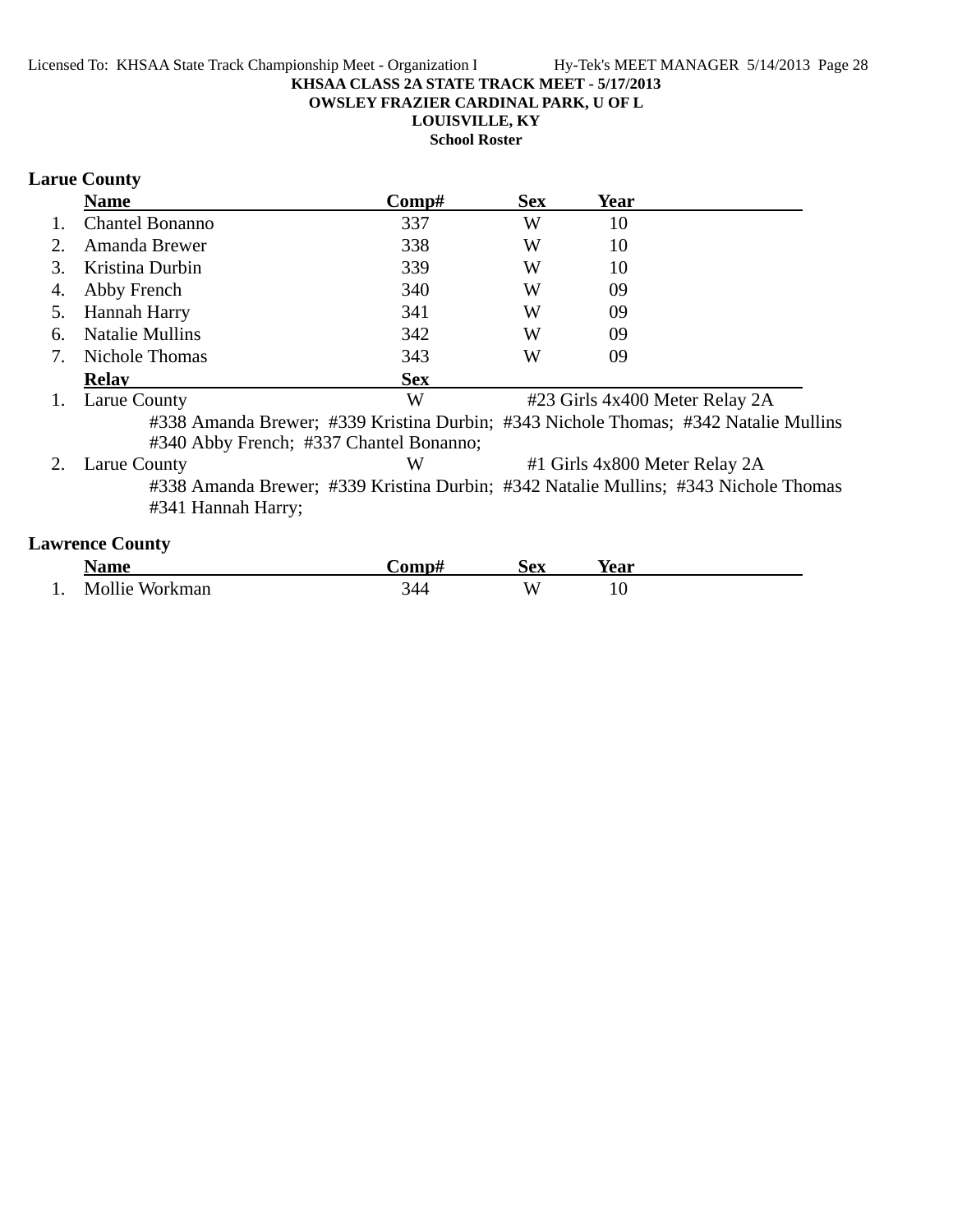**OWSLEY FRAZIER CARDINAL PARK, U OF L**

**LOUISVILLE, KY**

**School Roster**

# **Leslie County**

|     | <b>Name</b>              | Comp#                                                                           | <b>Sex</b> | Year                          |  |
|-----|--------------------------|---------------------------------------------------------------------------------|------------|-------------------------------|--|
| 1.  | Shania Asher             | 345                                                                             | W          | 10                            |  |
| 2.  | <b>Justin Collett</b>    | 961                                                                             | M          | 09                            |  |
| 3.  | Rury Eldridge            | 962                                                                             | M          | 10                            |  |
| 4.  | Katie Fee                | 346                                                                             | W          | 10                            |  |
| 5.  | Emily Griffith           | 347                                                                             | W          | 08                            |  |
| 6.  | Kennedy Howard           | 348                                                                             | W          | 07                            |  |
| 7.  | Dustin Lewis             | 963                                                                             | M          | 12                            |  |
| 8.  | Alex Little              | 964                                                                             | M          | 10                            |  |
| 9.  | <b>Madison Little</b>    | 349                                                                             | W          | 08                            |  |
| 10. | <b>Brittany Mitchell</b> | 350                                                                             | W          | 08                            |  |
| 11. | Katie Moore              | 351                                                                             | W          | 10                            |  |
| 12. | <b>Austin Osborne</b>    | 965                                                                             | M          | 11                            |  |
| 13. | <b>Shelby Sparks</b>     | 352                                                                             | W          | 08                            |  |
| 14. | Andrew Stidham           | 966                                                                             | M          | 10                            |  |
| 15. | Alex Washburn            | 353                                                                             | W          | 08                            |  |
| 16. | Kyle Whitaker            | 967                                                                             | M          | 08                            |  |
| 17. | Chris Wilson             | 968                                                                             | M          | 10                            |  |
| 18. | <b>Andrew Wooton</b>     | 969                                                                             | M          | 09                            |  |
|     | <b>Relay</b>             | <b>Sex</b>                                                                      |            |                               |  |
| 1.  | Leslie County            | W                                                                               |            | #1 Girls 4x800 Meter Relay 2A |  |
|     |                          | #352 Shelby Sparks; #345 Shania Asher; #348 Kennedy Howard; #349 Madison Little |            |                               |  |
|     |                          | #353 Alex Washburn; #347 Emily Griffith; #351 Katie Moore; #346 Katie Fee       |            |                               |  |
| 2.  | Leslie County            | M                                                                               |            | #24 Boys 4x400 Meter Relay 2A |  |
|     |                          | #961 Justin Collett; #964 Alex Little; #962 Rury Eldridge; #965 Austin Osborne  |            |                               |  |

#963 Dustin Lewis; #967 Kyle Whitaker; #968 Chris Wilson; #969 Andrew Wooton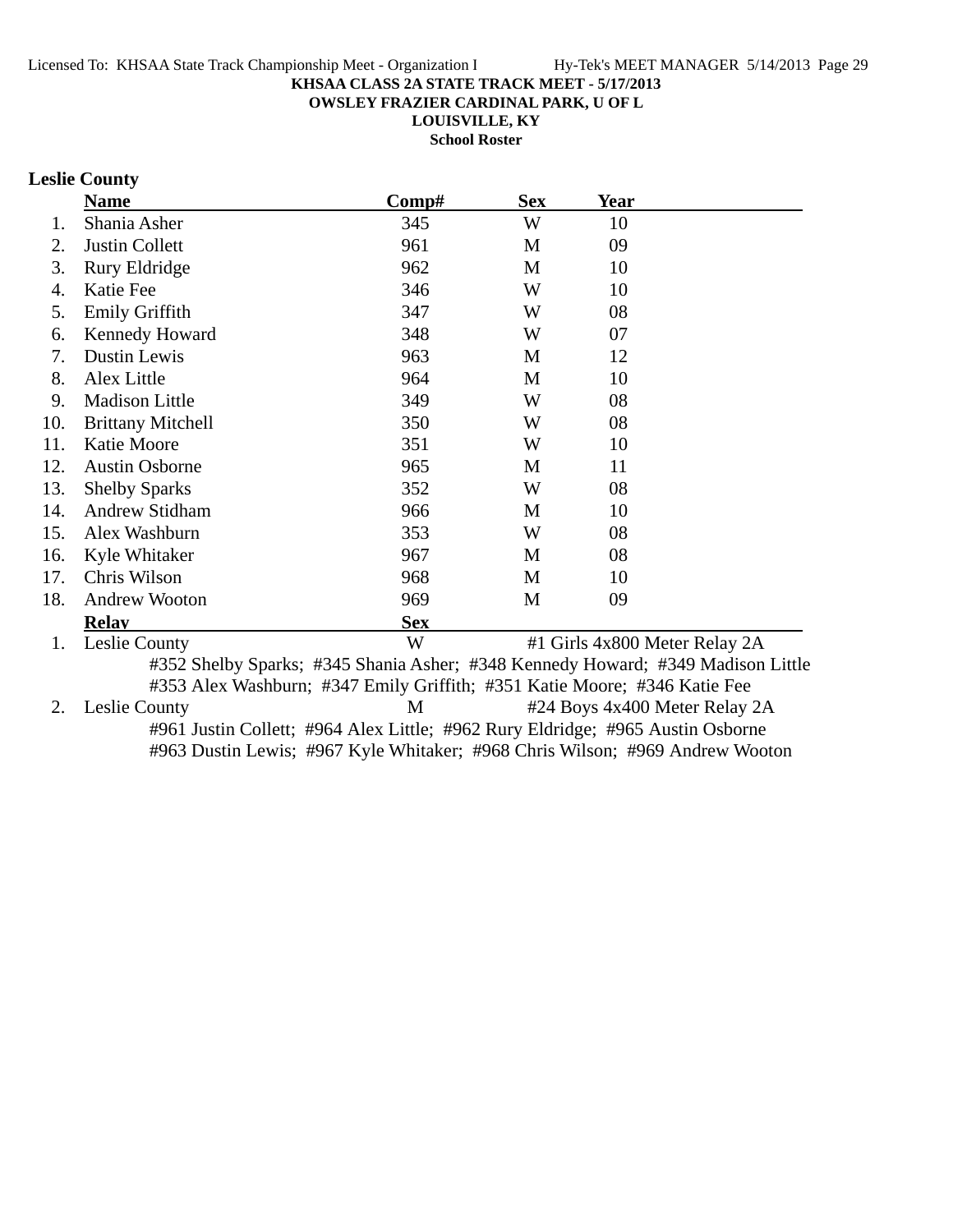**OWSLEY FRAZIER CARDINAL PARK, U OF L**

**LOUISVILLE, KY School Roster**

# **Letcher County Central**

|     | <b>Name</b>                                                               | Comp#      | <b>Sex</b>  | <b>Year</b> |                                |
|-----|---------------------------------------------------------------------------|------------|-------------|-------------|--------------------------------|
| 1.  | <b>Brooke Adams</b>                                                       | 354        | W           | 10          |                                |
| 2.  | Keisha Balthis                                                            | 355        | W           | 11          |                                |
| 3.  | <b>Anthony Banks</b>                                                      | 970        | M           | 12          |                                |
| 4.  | <b>Josh Boggs</b>                                                         | 971        | M           | 11          |                                |
| 5.  | <b>Alley Bolling</b>                                                      | 356        | W           | 11          |                                |
| 6.  | <b>Austin Bolling</b>                                                     | 972        | M           | 12          |                                |
| 7.  | Leanna Bryant                                                             | 357        | W           | 11          |                                |
| 8.  | <b>Dylan Burton</b>                                                       | 973        | M           | 11          |                                |
| 9.  | <b>Chase Cates</b>                                                        | 974        | M           | 11          |                                |
| 10. | <b>Colton Collins</b>                                                     | 975        | M           | 11          |                                |
| 11. | <b>Judson Collins</b>                                                     | 976        | M           | 09          |                                |
| 12. | <b>Megan Cornett</b>                                                      | 358        | W           | 09          |                                |
| 13. | Ally Damron                                                               | 359        | W           | 09          |                                |
| 14. | <b>Brittany Day</b>                                                       | 360        | W           | 10          |                                |
| 15. | Izak Dyal                                                                 | 977        | M           | 12          |                                |
| 16. | <b>Chippy Frazier</b>                                                     | 978        | M           | 11          |                                |
| 17. | Cody Gregory                                                              | 979        | M           | 12          |                                |
| 18. | Hunter Hall                                                               | 980        | M           | 10          |                                |
| 19. | <b>Keaston Hall</b>                                                       | 981        | $\mathbf M$ | 12          |                                |
| 20. | Tami Hall                                                                 | 361        | W           | 11          |                                |
| 21. | Endia Lillie                                                              | 362        | W           | 10          |                                |
| 22. | <b>Bobby McKenzie</b>                                                     | 982        | M           | 10          |                                |
| 23. | Meg Raleigh                                                               | 363        | W           | 11          |                                |
| 24. | Lexie Smith                                                               | 364        | W           | 12          |                                |
| 25. | Willie Smith                                                              | 983        | M           | 11          |                                |
| 26. | <b>Casey Stines</b>                                                       | 984        | M           | 11          |                                |
| 27. | Chris Tyree                                                               | 985        | M           | 12          |                                |
| 28. | <b>Trevor Wayne</b>                                                       | 986        | M           | 10          |                                |
| 29. | <b>Courtney Wilson</b>                                                    | 365        | W           | 11          |                                |
|     | <b>Relay</b>                                                              | <b>Sex</b> |             |             |                                |
| 1.  | <b>Letcher County Central</b>                                             | W          |             |             | #11 Girls 4x100 Meter Relay 2A |
|     | #362 Endia Lillie; #364 Lexie Smith; #358 Megan Cornett; #361 Tami Hall   |            |             |             |                                |
|     | #356 Alley Bolling; #360 Brittany Day;                                    |            |             |             |                                |
|     | 2. Letcher County Central                                                 | W          |             |             | #7 Girls 4x200 Meter Relay 2A  |
|     | #364 Lexie Smith; #361 Tami Hall; #358 Megan Cornett; #362 Endia Lillie   |            |             |             |                                |
|     | #356 Alley Bolling; #360 Brittany Day;                                    |            |             |             |                                |
| 3.  | <b>Letcher County Central</b>                                             | W          |             |             | #23 Girls 4x400 Meter Relay 2A |
|     | #354 Brooke Adams; #363 Meg Raleigh; #364 Lexie Smith; #359 Ally Damron   |            |             |             |                                |
|     | #355 Keisha Balthis; #356 Alley Bolling; #365 Courtney Wilson;            | W          |             |             |                                |
| 4.  | <b>Letcher County Central</b>                                             |            |             |             | #1 Girls 4x800 Meter Relay 2A  |
|     | #354 Brooke Adams; #357 Leanna Bryant; #359 Ally Damron; #363 Meg Raleigh |            |             |             |                                |
|     | #355 Keisha Balthis; #365 Courtney Wilson;                                |            |             |             |                                |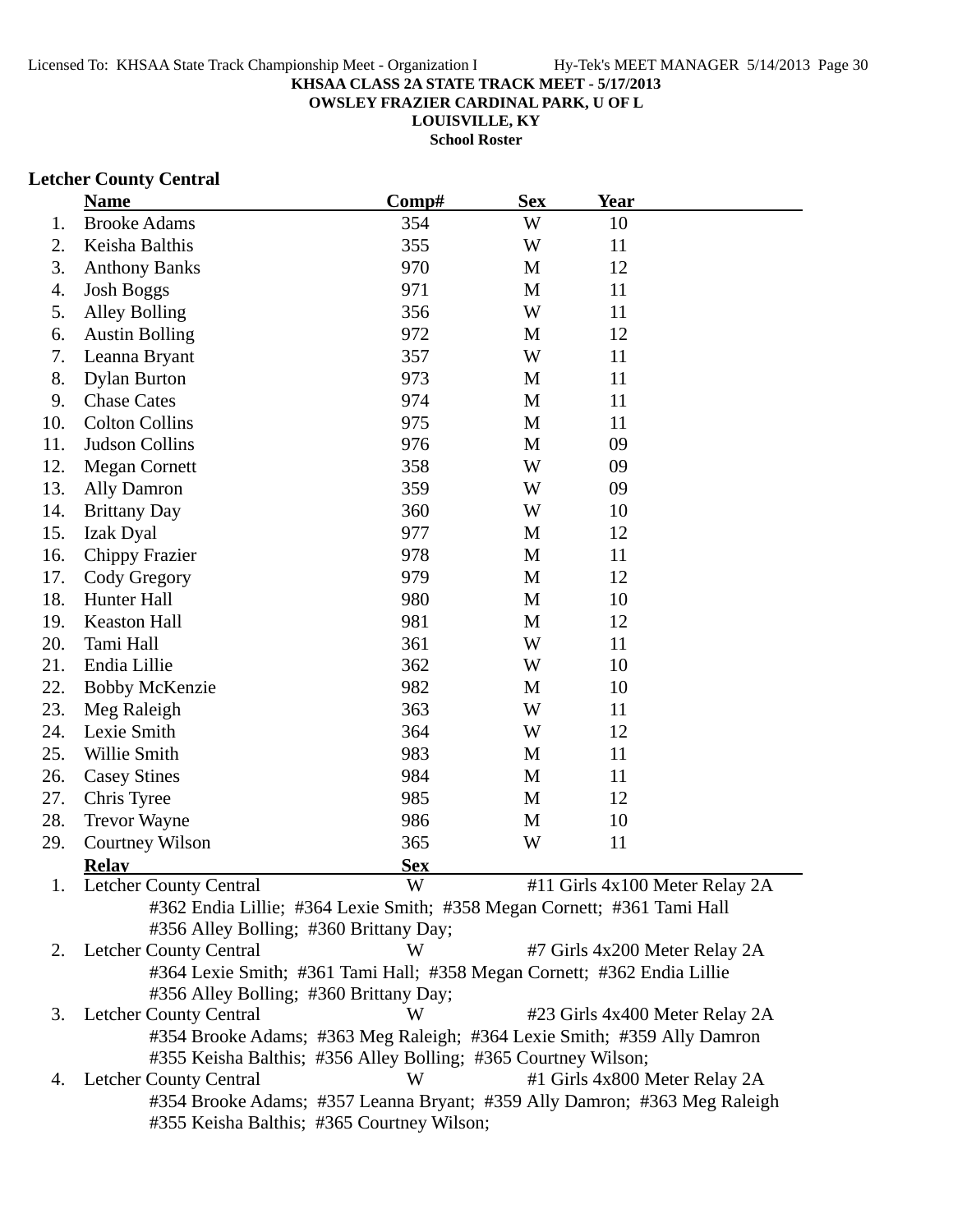# **Letcher County Central**

|    | <b>Relay</b>                                              |   | <b>Sex</b>                                                                        |
|----|-----------------------------------------------------------|---|-----------------------------------------------------------------------------------|
| 5. | <b>Letcher County Central</b>                             | M | #12 Boys 4x100 Meter Relay 2A                                                     |
|    |                                                           |   | #971 Josh Boggs; #979 Cody Gregory; #977 Izak Dyal; #975 Colton Collins           |
|    |                                                           |   | #973 Dylan Burton; #980 Hunter Hall; #981 Keaston Hall; #984 Casey Stines         |
| 6. | <b>Letcher County Central</b>                             | M | #8 Boys 4x200 Meter Relay 2A                                                      |
|    |                                                           |   | #971 Josh Boggs; #973 Dylan Burton; #978 Chippy Frazier; #980 Hunter Hall         |
|    |                                                           |   | #975 Colton Collins; #979 Cody Gregory; #977 Izak Dyal; #981 Keaston Hall         |
|    | 7. Letcher County Central                                 | M | #24 Boys 4x400 Meter Relay 2A                                                     |
|    |                                                           |   | #973 Dylan Burton; #971 Josh Boggs; #978 Chippy Frazier; #979 Cody Gregory        |
|    |                                                           |   | #980 Hunter Hall; #981 Keaston Hall; #982 Bobby McKenzie; #986 Trevor Wayne       |
| 8. | <b>Letcher County Central</b>                             | М | #2 Boys 4x800 Meter Relay 2A                                                      |
|    |                                                           |   | #970 Anthony Banks; #972 Austin Bolling; #982 Bobby McKenzie; #976 Judson Collins |
|    | #978 Chippy Frazier; #974 Chase Cates; #986 Trevor Wayne; |   |                                                                                   |

# **Lewis County**

| <b>Name</b>      | Comp# | Sex | Year |  |
|------------------|-------|-----|------|--|
| 1. Tanner Barton | 987   |     |      |  |
| 2. Jordan Hunt   | 988   | М   |      |  |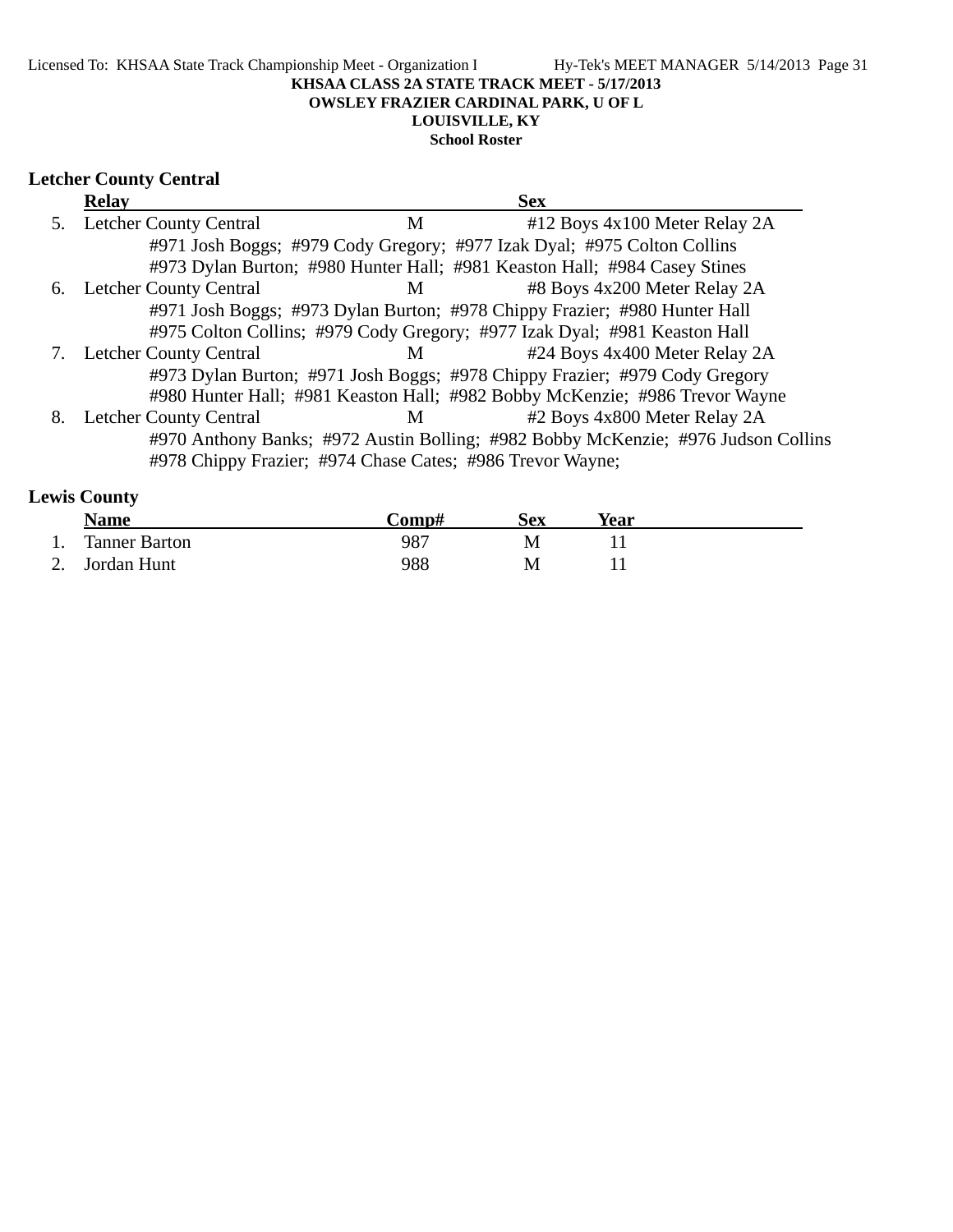**OWSLEY FRAZIER CARDINAL PARK, U OF L**

**LOUISVILLE, KY**

**School Roster**

### **Lexington Catholic**

|     | <b>Name</b>              | Comp#      | <b>Sex</b> | Year |                                |
|-----|--------------------------|------------|------------|------|--------------------------------|
| 1.  | Natalie Appel            | 366        | W          | 11   |                                |
| 2.  | <b>Chase Brieske</b>     | 989        | M          | 10   |                                |
| 3.  | Olivia Carter            | 367        | W          | 11   |                                |
| 4.  | Allen Curtis             | 990        | M          | 10   |                                |
| 5.  | Gaby Duffey              | 368        | W          | 11   |                                |
| 6.  | Mary Beth Gorham         | 369        | W          | 12   |                                |
| 7.  | Sarah Gorham             | 370        | W          | 11   |                                |
| 8.  | <b>Malik Guidry</b>      | 991        | M          | 11   |                                |
| 9.  | Will Harned              | 992        | M          | 10   |                                |
| 10. | Anna Hughes              | 371        | W          | 11   |                                |
| 11. | Hanna Jazdewski          | 372        | W          | 09   |                                |
| 12. | <b>Emily Johnson</b>     | 373        | W          | 10   |                                |
| 13. | Kagen Katzenmaier        | 993        | M          | 11   |                                |
| 14. | Claire Kellen            | 374        | W          | 11   |                                |
| 15. | Emma King                | 375        | W          | 11   |                                |
| 16. | Amoh Kumengisa           | 994        | M          | 12   |                                |
| 17. | Jack Laureano            | 995        | M          | 10   |                                |
| 18. | Nicholas Laureano        | 996        | M          | 12   |                                |
| 19. | Jodi Llanora             | 376        | W          | 10   |                                |
| 20. | <b>Bridgette Mangold</b> | 377        | W          | 11   |                                |
| 21. | Camille Mangold          | 378        | W          | 09   |                                |
| 22. | Noah Mitchell            | 997        | M          | 11   |                                |
| 23. | Alex Nash                | 998        | M          | 12   |                                |
| 24. | Casey Nash               | 999        | M          | 12   |                                |
| 25. | <b>August Necamp</b>     | 1000       | M          | 10   |                                |
| 26. | Lauren Phillips          | 379        | W          | 10   |                                |
| 27. | Michaela Reinhart        | 380        | W          | 08   |                                |
| 28. | Kate Samuel              | 381        | W          | 09   |                                |
| 29. | Kairon Snowden           | 1001       | M          | 11   |                                |
| 30. | Matthew Tomassoni        | 1002       | M          | 10   |                                |
| 31. | Alex Van Leeuwen         | 1003       | M          | 12   |                                |
| 32. | Natalie Vish             | 382        | W          | 11   |                                |
| 33. | <b>Andrew Vollet</b>     | 1004       | M          | 12   |                                |
| 34. | Colin Vollet             | 1005       | M          | 09   |                                |
| 35. | Parker Wachs             | 1006       | M          | 12   |                                |
|     | <b>Relay</b>             | <b>Sex</b> |            |      |                                |
| 1.  | Lexington Catholic       | W          |            |      | #11 Girls 4x100 Meter Relay 2A |

#374 Claire Kellen; #367 Olivia Carter; #369 Mary Beth Gorham; #366 Natalie Appel #372 Hanna Jazdewski; #379 Lauren Phillips; #371 Anna Hughes;

2. Lexington Catholic W #7 Girls 4x200 Meter Relay 2A #369 Mary Beth Gorham; #374 Claire Kellen; #367 Olivia Carter; #372 Hanna Jazdewski #370 Sarah Gorham; #379 Lauren Phillips; #366 Natalie Appel; #377 Bridgette Mangold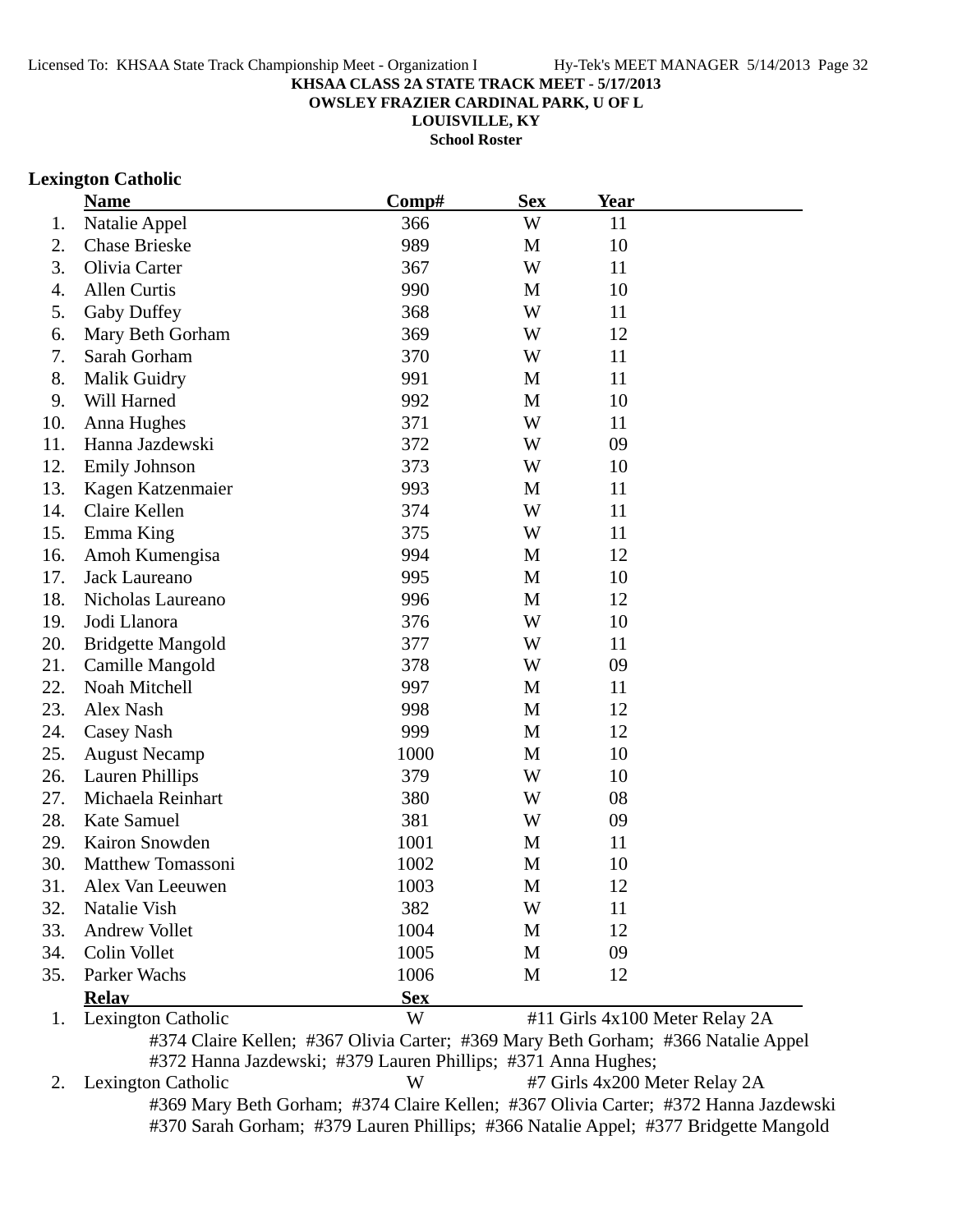Licensed To: KHSAA State Track Championship Meet - Organization I Hy-Tek's MEET MANAGER 5/14/2013 Page 33

#### **KHSAA CLASS 2A STATE TRACK MEET - 5/17/2013**

#### **OWSLEY FRAZIER CARDINAL PARK, U OF L**

# **LOUISVILLE, KY**

### **School Roster**

# **Lexington Catholic**

|    | <b>Relay</b>                           |                                                             | <b>Sex</b>                                                                           |
|----|----------------------------------------|-------------------------------------------------------------|--------------------------------------------------------------------------------------|
| 3. | Lexington Catholic                     | W                                                           | #23 Girls 4x400 Meter Relay 2A                                                       |
|    |                                        |                                                             | #367 Olivia Carter; #372 Hanna Jazdewski; #381 Kate Samuel; #368 Gaby Duffey         |
|    |                                        |                                                             | #370 Sarah Gorham; #366 Natalie Appel; #377 Bridgette Mangold; #382 Natalie Vish     |
| 4. | <b>Lexington Catholic</b>              | W                                                           | #1 Girls 4x800 Meter Relay 2A                                                        |
|    |                                        |                                                             | #382 Natalie Vish; #368 Gaby Duffey; #373 Emily Johnson; #376 Jodi Llanora           |
|    | #370 Sarah Gorham; #375 Emma King;     |                                                             |                                                                                      |
| 5. | Lexington Catholic                     | M                                                           | #12 Boys 4x100 Meter Relay 2A                                                        |
|    |                                        |                                                             | #991 Malik Guidry; #999 Casey Nash; #1001 Kairon Snowden; #994 Amoh Kumengisa        |
|    |                                        | #997 Noah Mitchell; #1003 Alex Van Leeuwen; #998 Alex Nash; |                                                                                      |
| 6. | Lexington Catholic                     | M                                                           | #8 Boys 4x200 Meter Relay 2A                                                         |
|    |                                        |                                                             | #994 Amoh Kumengisa; #991 Malik Guidry; #998 Alex Nash; #999 Casey Nash              |
|    |                                        |                                                             | #1001 Kairon Snowden; #1006 Parker Wachs; #997 Noah Mitchell; #1003 Alex Van Leeuwen |
| 7. | Lexington Catholic                     | M                                                           | #24 Boys 4x400 Meter Relay 2A                                                        |
|    |                                        |                                                             | #1003 Alex Van Leeuwen; #989 Chase Brieske; #990 Allen Curtis; #998 Alex Nash        |
|    |                                        |                                                             | #999 Casey Nash; #996 Nicholas Laureano; #1002 Matthew Tomassoni; #1005 Colin Vollet |
| 8. | Lexington Catholic                     | M                                                           | #2 Boys 4x800 Meter Relay 2A                                                         |
|    |                                        |                                                             | #989 Chase Brieske; #990 Allen Curtis; #995 Jack Laureano; #993 Kagen Katzenmaier    |
|    | #992 Will Harned; #1000 August Necamp; |                                                             |                                                                                      |

# **Lloyd Memorial**

|     | <b>Name</b>           | Comp#      | <b>Sex</b>                    | Year |  |
|-----|-----------------------|------------|-------------------------------|------|--|
|     | Nejmo Adem            | 383        | W                             | 12   |  |
| 2.  | Damesha Bailey        | 384        | W                             | 12   |  |
| 3.  | <b>Courtney Davis</b> | 385        | W                             | 12   |  |
| 4.  | Sarah Duncan          | 386        | W                             | 11   |  |
| 5.  | <b>Shelby Green</b>   | 387        | W                             | 11   |  |
| 6.  | Dayana Gutierrez      | 388        | W                             | 08   |  |
| 7.  | Danielle Hyman        | 389        | W                             | 12   |  |
| 8.  | Micaela Marshall      | 390        | W                             | 09   |  |
| 9.  | Carol Ray             | 391        | W                             | 11   |  |
| 10. | <b>Dylan Withers</b>  | 1007       | M                             | 11   |  |
|     | <b>Relav</b>          | <b>Sex</b> |                               |      |  |
|     | Lloyd Memorial        | W          | #1 Girls 4x800 Meter Relay 2A |      |  |

#387 Shelby Green; #389 Danielle Hyman; #385 Courtney Davis; #386 Sarah Duncan #383 Nejmo Adem; #388 Dayana Gutierrez; #384 Damesha Bailey; #390 Micaela Marshall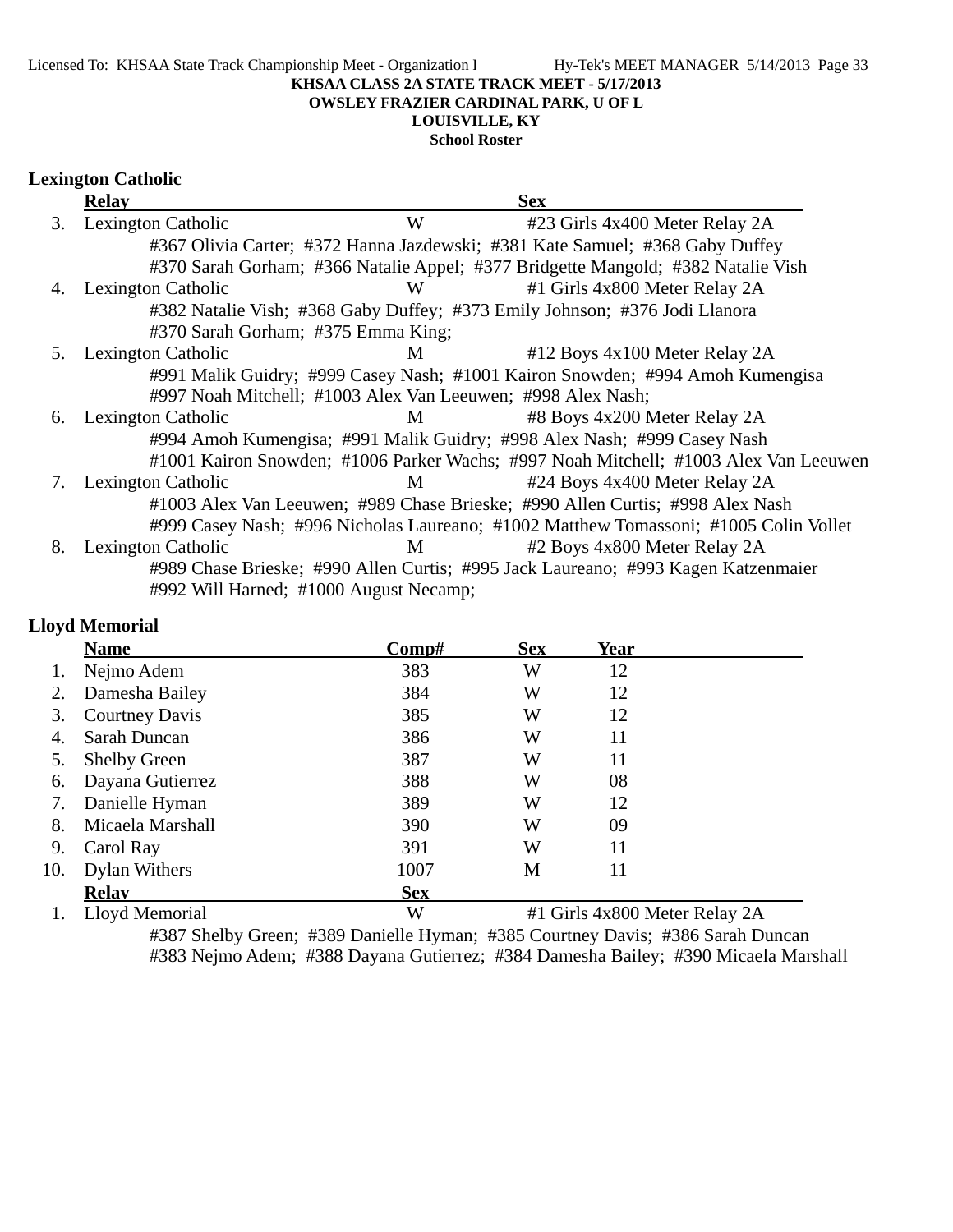**OWSLEY FRAZIER CARDINAL PARK, U OF L**

**LOUISVILLE, KY**

**School Roster**

# **Logan County**

|     | <b>Name</b>                                                                      | Comp#        | <b>Sex</b> | Year |                               |
|-----|----------------------------------------------------------------------------------|--------------|------------|------|-------------------------------|
| 1.  | Dylan Cole                                                                       | 1008         | M          | 12   |                               |
| 2.  | Levi Crossley                                                                    | 1009         | M          | 10   |                               |
| 3.  | <b>Wesley Duncan</b>                                                             | 1010         | M          | 12   |                               |
| 4.  | Kelly Eicher                                                                     | 1011         | M          | 10   |                               |
| 5.  | Cory Ford                                                                        | 1012         | M          | 10   |                               |
| 6.  | <b>Aaron Foster</b>                                                              | 1013         | M          | 12   |                               |
| 7.  | <b>Jared Hall</b>                                                                | 1014         | M          | 12   |                               |
| 8.  | Sye Head                                                                         | 1015         | M          | 12   |                               |
| 9.  | Korey Jaynes                                                                     | 1016         | M          | 12   |                               |
| 10. | Thomas Lyne                                                                      | 1017         | M          | 08   |                               |
| 11. | <b>Jasmine Martin</b>                                                            | 392          | W          | 12   |                               |
| 12. | Hayley Mayher                                                                    | 393          | W          | 12   |                               |
| 13. | Kaleb O' Dell                                                                    | 1018         | M          | 11   |                               |
| 14. | Justin Rone                                                                      | 1019         | M          | 12   |                               |
| 15. | <b>Colton Spencer</b>                                                            | 1020         | M          | 12   |                               |
| 16. | Michael Sydnor                                                                   | 1021         | M          | 11   |                               |
| 17. | Noah Thomas                                                                      | 1022         | M          | 12   |                               |
| 18. | Tyler Wood                                                                       | 1023         | M          | 12   |                               |
|     | <b>Relay</b>                                                                     | <b>Sex</b>   |            |      |                               |
| 1.  | <b>Logan County</b>                                                              | $\mathbf{M}$ |            |      | #8 Boys 4x200 Meter Relay 2A  |
|     | #1008 Dylan Cole; #1013 Aaron Foster; #1020 Colton Spencer; #1021 Michael Sydnor |              |            |      |                               |
|     | #1010 Wesley Duncan; #1014 Jared Hall; #1019 Justin Rone; #1016 Korey Jaynes     |              |            |      |                               |
| 2.  | <b>Logan County</b>                                                              | M            |            |      | #24 Boys 4x400 Meter Relay 2A |
|     | #1008 Dylan Cole; #1015 Sye Head; #1021 Michael Sydnor; #1020 Colton Spencer     |              |            |      |                               |
|     | #1009 Levi Crossley; #1019 Justin Rone; #1013 Aaron Foster; #1022 Noah Thomas    |              |            |      |                               |
| 3.  | <b>Logan County</b>                                                              | M            |            |      | #2 Boys 4x800 Meter Relay 2A  |
|     | #1009 Levi Crossley; #1015 Sye Head; #1020 Colton Spencer; #1022 Noah Thomas     |              |            |      |                               |
|     | #1018 Kaleb O' Dell; #1012 Cory Ford; #1011 Kelly Eicher; #1017 Thomas Lyne      |              |            |      |                               |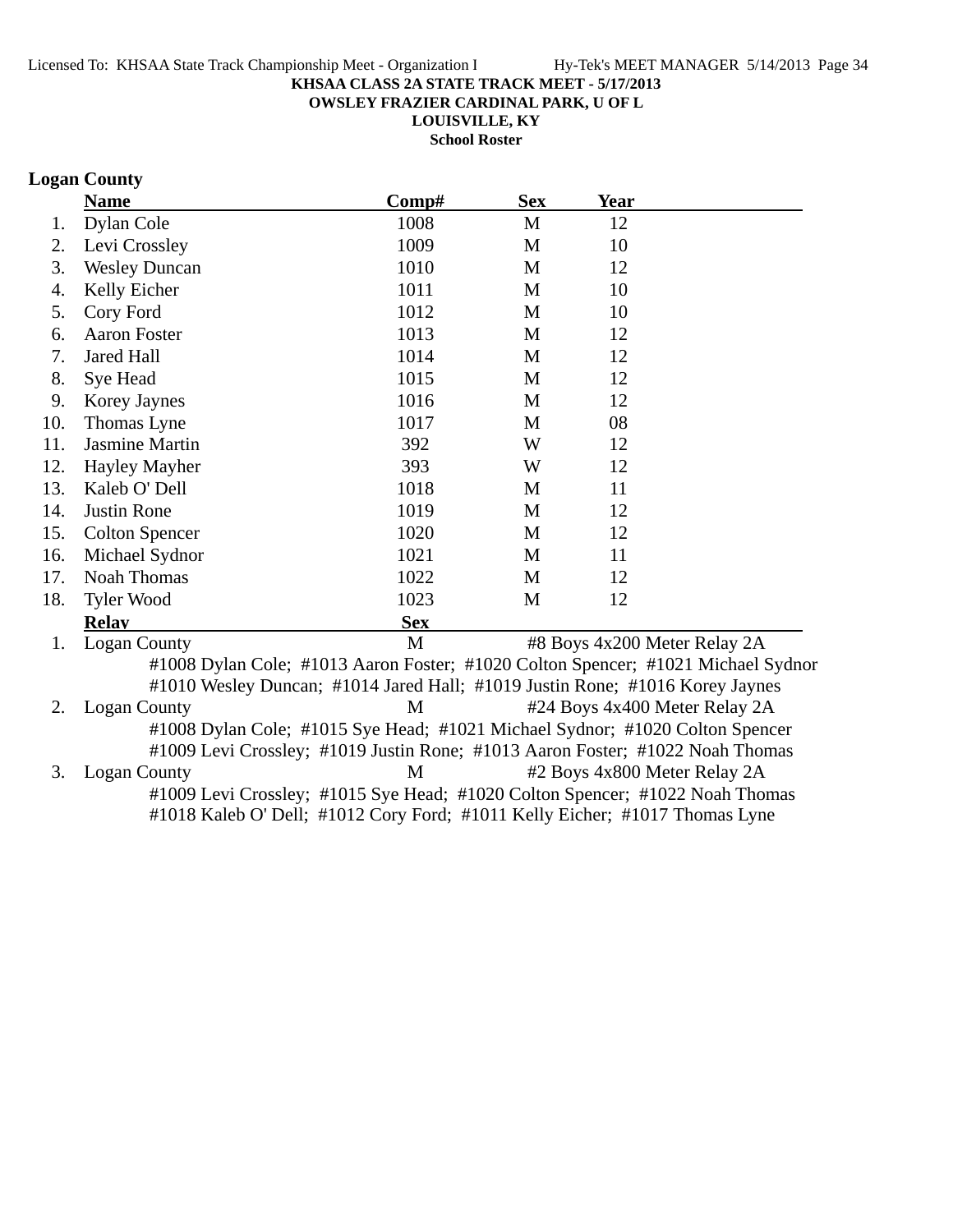**OWSLEY FRAZIER CARDINAL PARK, U OF L**

**LOUISVILLE, KY**

**School Roster**

# **Lone Oak**

|     | <b>Name</b>              | Comp#      | <b>Sex</b>                    | Year |  |
|-----|--------------------------|------------|-------------------------------|------|--|
|     | <b>Landon Chambers</b>   | 1024       | M                             | 10   |  |
| 2.  | Alex Ellerman            | 1025       | M                             | 12   |  |
| 3.  | <b>Tyler Fell</b>        | 394        | W                             | 08   |  |
| 4.  | Noah Houser              | 1026       | M                             | 10   |  |
| 5.  | <b>Zyaire Hughes</b>     | 1027       | M                             | 09   |  |
| 6.  | <b>Rasheed Jones</b>     | 1028       | M                             | 10   |  |
| 7.  | <b>Ashley Latham</b>     | 395        | W                             | 12   |  |
| 8.  | <b>Martin Livingston</b> | 1029       | M                             | 11   |  |
| 9.  | Steven Wooten            | 1030       | M                             | 12   |  |
| 10. | Ashley Zimmerman         | 396        | W                             | 08   |  |
|     | <b>Relav</b>             | <b>Sex</b> |                               |      |  |
|     | Lone Oak                 | M          | #12 Boys 4x100 Meter Relay 2A |      |  |

#1029 Martin Livingston; #1026 Noah Houser; #1024 Landon Chambers; #1027 Zyaire Hugho #1028 Rasheed Jones; #1025 Alex Ellerman;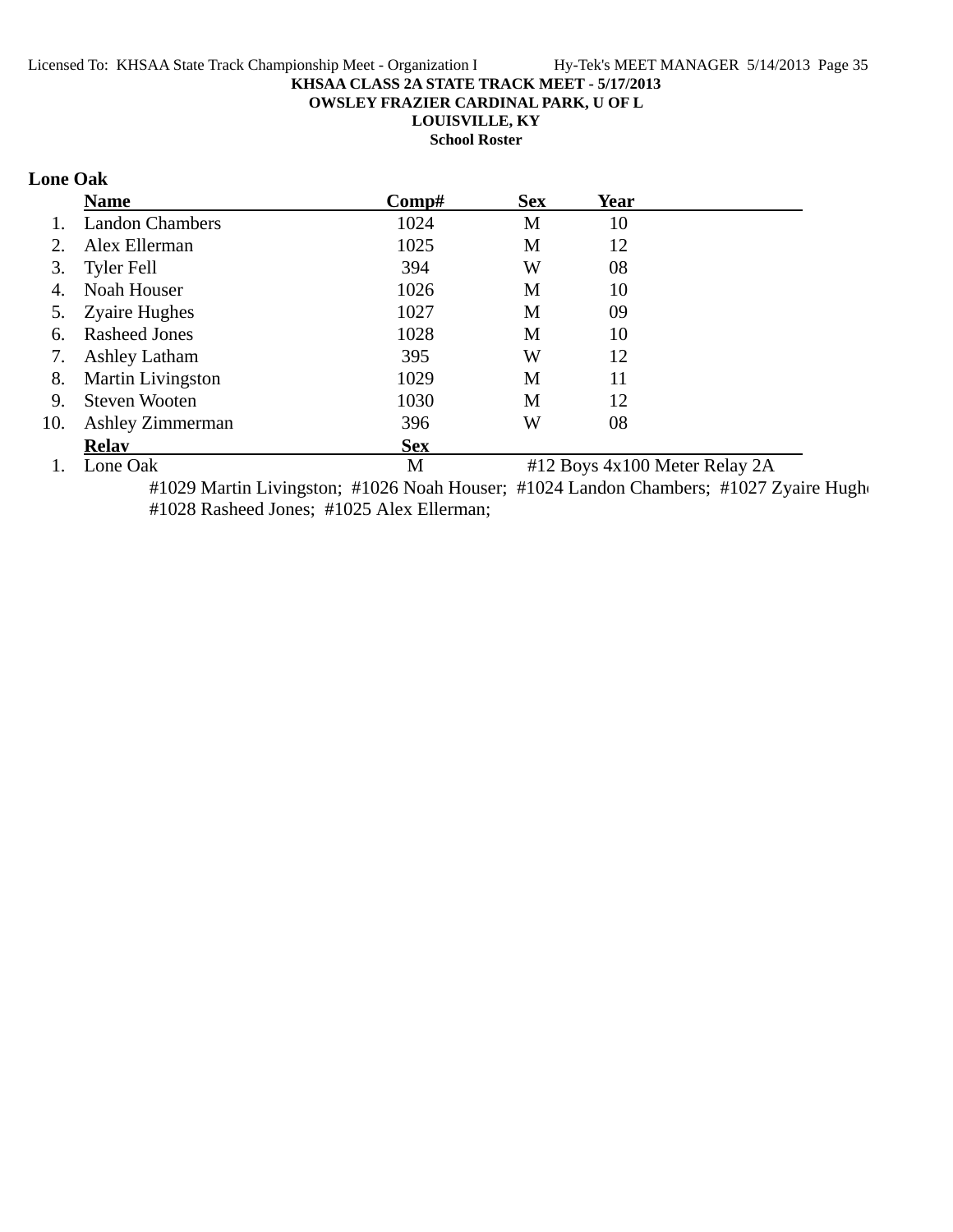**OWSLEY FRAZIER CARDINAL PARK, U OF L**

**LOUISVILLE, KY**

**School Roster**

### **Madison Southern**

|     | <b>Name</b>                                                                                                                       | Comp#      | <b>Sex</b> | <b>Year</b>                    |  |
|-----|-----------------------------------------------------------------------------------------------------------------------------------|------------|------------|--------------------------------|--|
| 1.  | <b>Clayton Barnes</b>                                                                                                             | 1031       | M          | 12                             |  |
| 2.  | Mackenzie Bicknell                                                                                                                | 397        | W          | 12                             |  |
| 3.  | <b>Casey Cameron</b>                                                                                                              | 1032       | M          | 12                             |  |
| 4.  | Amanda Collier                                                                                                                    | 398        | W          | 12                             |  |
| 5.  | <b>Emilie Collins</b>                                                                                                             | 399        | W          | 09                             |  |
| 6.  | <b>Casey Dionne</b>                                                                                                               | 1033       | M          | 11                             |  |
| 7.  | Kate Freel                                                                                                                        | 400        | W          | 11                             |  |
| 8.  | Damien Harris                                                                                                                     | 1034       | M          | 10                             |  |
| 9.  | Vernon Harrison                                                                                                                   | 1035       | M          | 11                             |  |
| 10. | Derek Howard                                                                                                                      | 1036       | M          | 11                             |  |
| 11. | Maria Melhuish                                                                                                                    | 401        | W          | 07                             |  |
| 12. | Karrigan Moberly                                                                                                                  | 402        | W          | 09                             |  |
| 13. | Michael Rothmel                                                                                                                   | 1037       | M          | 12                             |  |
| 14. | Savanah Sarver                                                                                                                    | 403        | W          | 10                             |  |
| 15. | Drew Taylor                                                                                                                       | 1038       | M          | 12                             |  |
| 16. | <b>Chad Wagers</b>                                                                                                                | 1039       | M          | 11                             |  |
|     | <b>Relay</b>                                                                                                                      | <b>Sex</b> |            |                                |  |
| 1.  | <b>Madison Southern</b>                                                                                                           | W          |            | #11 Girls 4x100 Meter Relay 2A |  |
|     | #400 Kate Freel; #398 Amanda Collier; #402 Karrigan Moberly; #397 Mackenzie Bicknell                                              |            |            |                                |  |
|     | #403 Savanah Sarver; #399 Emilie Collins;                                                                                         |            |            |                                |  |
| 2.  | <b>Madison Southern</b>                                                                                                           | W          |            | #7 Girls 4x200 Meter Relay 2A  |  |
|     | #400 Kate Freel; #398 Amanda Collier; #402 Karrigan Moberly; #397 Mackenzie Bicknell<br>#399 Emilie Collins; #403 Savanah Sarver; |            |            |                                |  |
| 3.  | <b>Madison Southern</b>                                                                                                           | M          |            | #12 Boys 4x100 Meter Relay 2A  |  |
|     | #1033 Casey Dionne; #1037 Michael Rothmel; #1038 Drew Taylor; #1034 Damien Harris                                                 |            |            |                                |  |
|     | #1039 Chad Wagers; #1035 Vernon Harrison;                                                                                         |            |            |                                |  |
| 4.  | <b>Madison Southern</b>                                                                                                           | M          |            | #8 Boys 4x200 Meter Relay 2A   |  |
|     | #1033 Casey Dionne; #1034 Damien Harris; #1037 Michael Rothmel; #1038 Drew Taylor<br>#1039 Chad Wagers; #1035 Vernon Harrison;    |            |            |                                |  |
|     | <b>Magoffin County</b>                                                                                                            |            |            |                                |  |

|                      | <b>Name</b>          | Comp# | <b>Sex</b> | Year        |  |
|----------------------|----------------------|-------|------------|-------------|--|
|                      | Dean Thacker         | 1040  | M          | 12          |  |
| 2.                   | <b>Holly Ward</b>    | 404   | W          | 12          |  |
| <b>Marion County</b> |                      |       |            |             |  |
|                      | <b>Name</b>          | Comp# | <b>Sex</b> | <b>Year</b> |  |
|                      | Morgan Avritt        | 405   | W          | 12          |  |
|                      | Dylan Bradshaw       | 1041  | М          | 08          |  |
| 3.                   | <b>Justin Dawson</b> | 1042  | М          | 11          |  |
| 4.                   | <b>Brooks Divine</b> | 1043  | M          | 12          |  |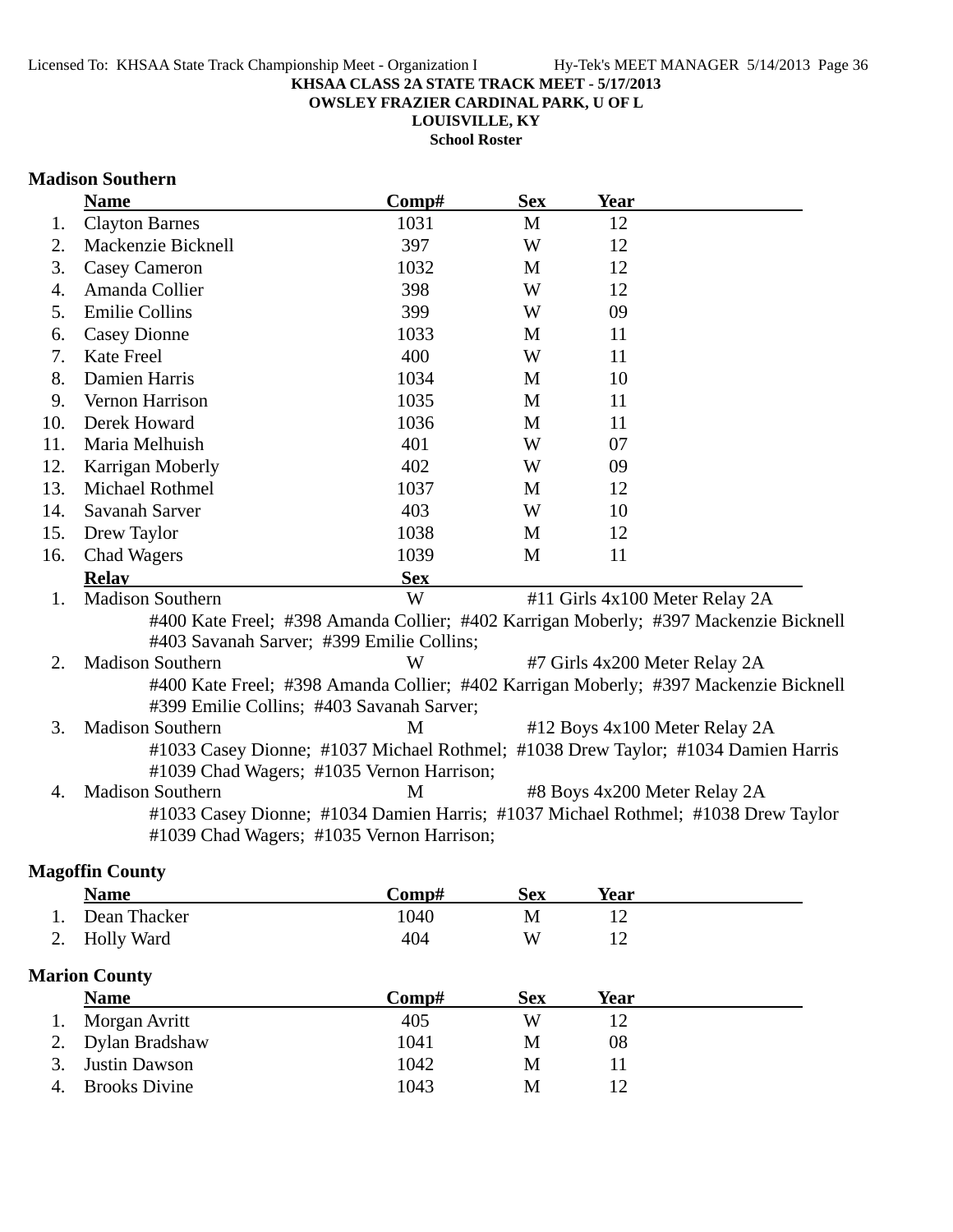**OWSLEY FRAZIER CARDINAL PARK, U OF L**

**LOUISVILLE, KY**

**School Roster**

# **Mason County**

|     | <b>Name</b>             | Comp#                                                                             | <b>Sex</b>  | <b>Year</b> |                                |
|-----|-------------------------|-----------------------------------------------------------------------------------|-------------|-------------|--------------------------------|
| 1.  | <b>Brittany Alley</b>   | 406                                                                               | W           | 10          |                                |
| 2.  | Sierra Anderson         | 407                                                                               | W           | 10          |                                |
| 3.  | Garret Appelman         | 1044                                                                              | M           | 10          |                                |
| 4.  | Alivia Bierley          | 408                                                                               | W           | 11          |                                |
| 5.  | Chris Caba              | 1045                                                                              | M           | 11          |                                |
| 6.  | Nicole Caba             | 409                                                                               | W           | 08          |                                |
| 7.  | <b>Tanner Campbell</b>  | 1046                                                                              | M           | 12          |                                |
| 8.  | <b>Steven Chambers</b>  | 1047                                                                              | M           | 12          |                                |
| 9.  | Cory Childers           | 1048                                                                              | M           | 12          |                                |
| 10. | Myla Downs-Perry        | 410                                                                               | W           | 07          |                                |
| 11. | <b>Carson Fearis</b>    | 1049                                                                              | M           | 11          |                                |
| 12. | Jordan Frodge           | 411                                                                               | W           | 08          |                                |
| 13. | <b>Brittany Hardin</b>  | 412                                                                               | W           | 11          |                                |
| 14. | Donovan Hylander        | 1050                                                                              | M           | 11          |                                |
| 15. | Hannah Jackson          | 413                                                                               | W           | 09          |                                |
| 16. | Shawn Johnson           | 1051                                                                              | M           | 11          |                                |
| 17. | Jaylin Jones            | 1052                                                                              | M           | 11          |                                |
| 18. | Samantha Jones          | 414                                                                               | W           | 10          |                                |
| 19. | Raylee Kirkland         | 415                                                                               | W           | 12          |                                |
| 20. | <b>Andrew Kouns</b>     | 1053                                                                              | M           | 08          |                                |
| 21. | Tara Machamer           | 416                                                                               | W           | 10          |                                |
| 22. | <b>Whitney Omara</b>    | 417                                                                               | W           | 08          |                                |
| 23. | Megan Pfeffer           | 418                                                                               | W           | 10          |                                |
| 24. | Sarah Redmond           | 419                                                                               | W           | 10          |                                |
| 25. | Alex Robinson           | 1054                                                                              | M           | 11          |                                |
| 26. | Nick Robinson           | 1055                                                                              | $\mathbf M$ | 11          |                                |
| 27. | <b>Morgan Sargent</b>   | 420                                                                               | W           | 09          |                                |
| 28. | Marrissa Scilley        | 421                                                                               | W           | 07          |                                |
| 29. | <b>Rheagan Sizemore</b> | 422                                                                               | W           | 08          |                                |
| 30. | Alex Stahl              | 1056                                                                              | M           | 12          |                                |
| 31. | <b>Jacob Tompkins</b>   | 1057                                                                              | M           | 11          |                                |
| 32. | <b>Tyler Toombs</b>     | 1058                                                                              | M           | 10          |                                |
| 33. | <b>Austin Tuel</b>      | 1059                                                                              | M           | 12          |                                |
| 34. | Rebecca Wood            | 423                                                                               | W           | 09          |                                |
| 35. | Cara Woods              | 424                                                                               | W           | 10          |                                |
| 36. | Julia Woods             | 425                                                                               | W           | 12          |                                |
|     | <b>Relay</b>            | <b>Sex</b>                                                                        |             |             |                                |
| 1.  | <b>Mason County</b>     | W                                                                                 |             |             | #11 Girls 4x100 Meter Relay 2A |
|     |                         | #414 Samantha Jones; #420 Morgan Sargent; #412 Brittany Hardin; #423 Rebecca Wood |             |             |                                |

#408 Alivia Bierley; #419 Sarah Redmond; #410 Myla Downs-Perry; #417 Whitney Omara 2. Mason County W #7 Girls 4x200 Meter Relay 2A #418 Megan Pfeffer; #419 Sarah Redmond; #420 Morgan Sargent; #423 Rebecca Wood #414 Samantha Jones; #410 Myla Downs-Perry; #411 Jordan Frodge; #421 Marrissa Scilley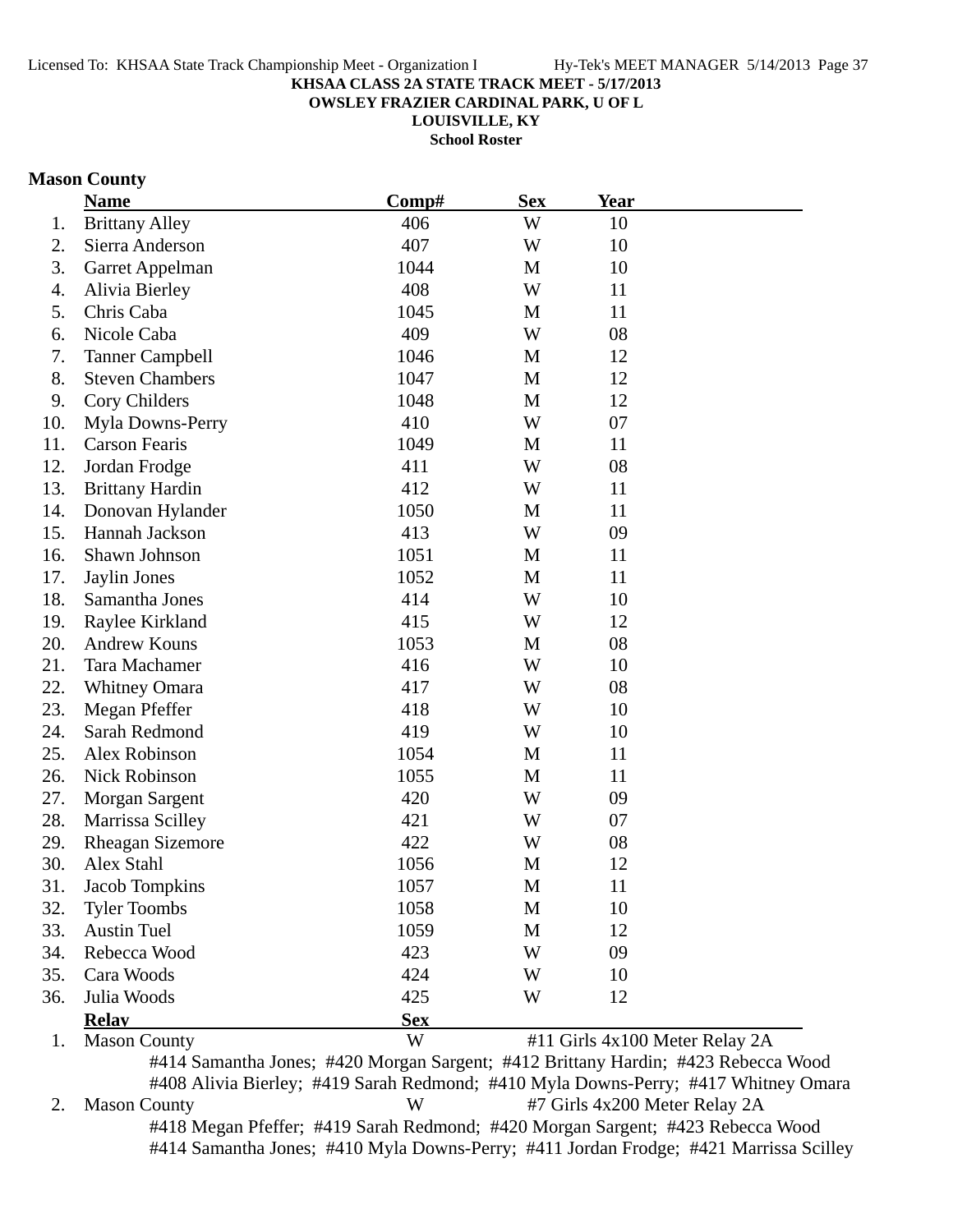Licensed To: KHSAA State Track Championship Meet - Organization I Hy-Tek's MEET MANAGER 5/14/2013 Page 38

### **KHSAA CLASS 2A STATE TRACK MEET - 5/17/2013**

**OWSLEY FRAZIER CARDINAL PARK, U OF L**

# **LOUISVILLE, KY**

**School Roster**

|    | <b>Relay</b>        |   | <b>Sex</b>                                                                           |
|----|---------------------|---|--------------------------------------------------------------------------------------|
| 3. | <b>Mason County</b> | W | #23 Girls 4x400 Meter Relay 2A                                                       |
|    |                     |   | #414 Samantha Jones; #411 Jordan Frodge; #408 Alivia Bierley; #424 Cara Woods        |
|    |                     |   | #425 Julia Woods; #415 Raylee Kirkland; #418 Megan Pfeffer; #422 Rheagan Sizemore    |
| 4. | <b>Mason County</b> | W | #1 Girls 4x800 Meter Relay 2A                                                        |
|    |                     |   | #415 Raylee Kirkland; #422 Rheagan Sizemore; #425 Julia Woods; #424 Cara Woods       |
|    |                     |   | #406 Brittany Alley; #407 Sierra Anderson; #409 Nicole Caba; #413 Hannah Jackson     |
| 5. | <b>Mason County</b> | M | #12 Boys 4x100 Meter Relay 2A                                                        |
|    |                     |   | #1052 Jaylin Jones; #1057 Jacob Tompkins; #1059 Austin Tuel; #1047 Steven Chambers   |
|    |                     |   | #1049 Carson Fearis; #1050 Donovan Hylander; #1056 Alex Stahl; #1053 Andrew Kouns    |
| 6. | <b>Mason County</b> | M | #8 Boys 4x200 Meter Relay 2A                                                         |
|    |                     |   | #1049 Carson Fearis; #1052 Jaylin Jones; #1047 Steven Chambers; #1059 Austin Tuel    |
|    |                     |   | #1053 Andrew Kouns; #1057 Jacob Tompkins; #1048 Cory Childers; #1051 Shawn Johnson   |
| 7. | <b>Mason County</b> | M | #24 Boys 4x400 Meter Relay 2A                                                        |
|    |                     |   | #1049 Carson Fearis; #1052 Jaylin Jones; #1051 Shawn Johnson; #1059 Austin Tuel      |
|    |                     |   | #1057 Jacob Tompkins; #1048 Cory Childers; #1054 Alex Robinson; #1055 Nick Robinson  |
| 8. | <b>Mason County</b> | M | #2 Boys 4x800 Meter Relay 2A                                                         |
|    |                     |   | #1046 Tanner Campbell; #1054 Alex Robinson; #1055 Nick Robinson; #1051 Shawn Johnson |
|    |                     |   | #1048 Cory Childers; #1058 Tyler Toombs; #1045 Chris Caba; #1044 Garret Appelman     |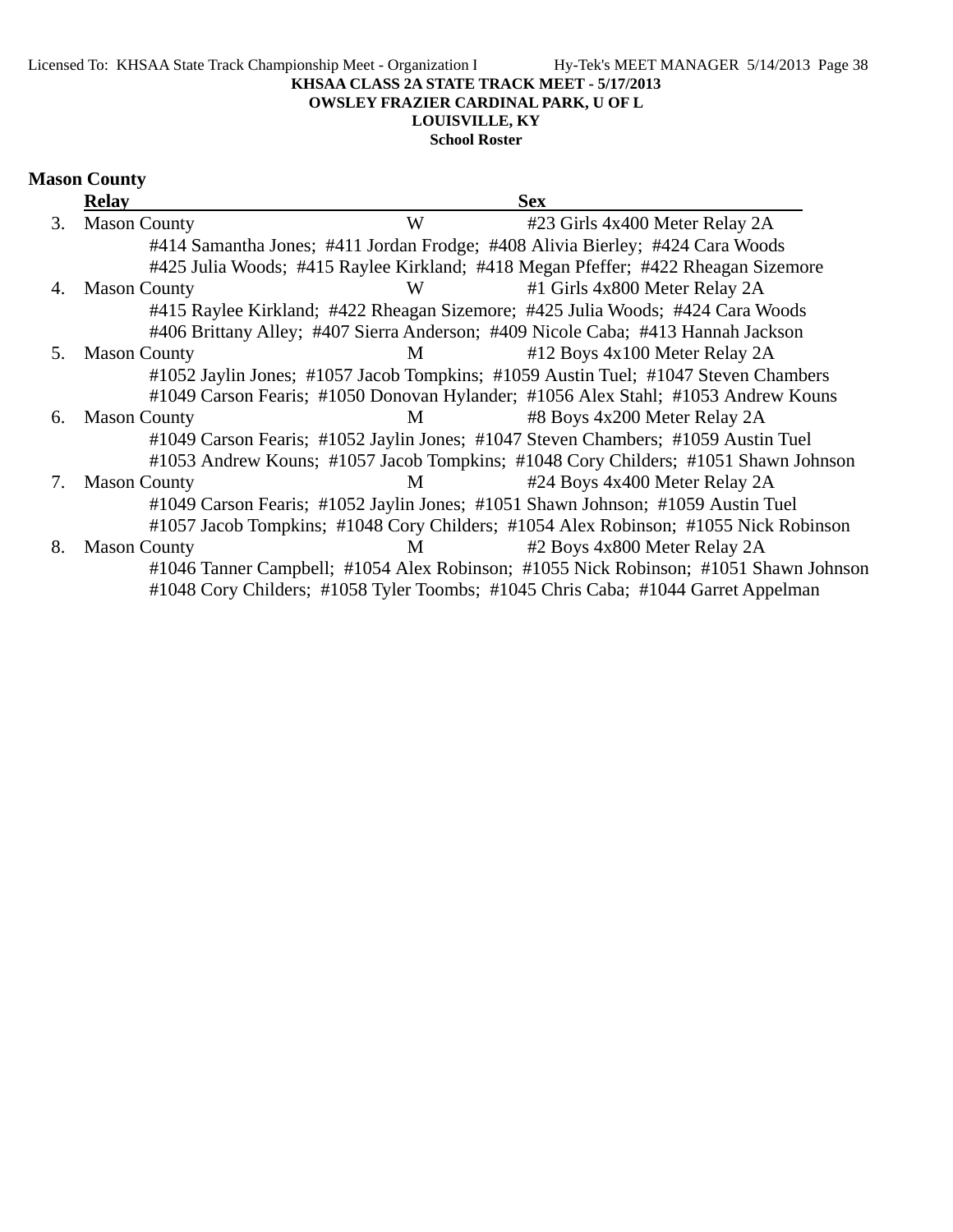**OWSLEY FRAZIER CARDINAL PARK, U OF L**

**LOUISVILLE, KY**

**School Roster**

# **Mercer County**

|     | <b>Name</b>                                                                         | Comp#      | <b>Sex</b> | <b>Year</b>                   |  |
|-----|-------------------------------------------------------------------------------------|------------|------------|-------------------------------|--|
| 1.  | <b>Alex Bosse</b>                                                                   | 1060       | M          | 11                            |  |
| 2.  | Gentry Brown                                                                        | 426        | W          | 11                            |  |
| 3.  | Lex Burkhead                                                                        | 1061       | M          | 09                            |  |
| 4.  | Kobe Ford                                                                           | 1062       | M          | 09                            |  |
| 5.  | <b>Matthew Gammon</b>                                                               | 1063       | M          | 12                            |  |
| 6.  | Mac Guay                                                                            | 1064       | M          | 11                            |  |
| 7.  | Lindsay Haralu                                                                      | 427        | W          | 09                            |  |
| 8.  | Lyric Houston                                                                       | 428        | W          | 08                            |  |
| 9.  | Justin Johnston                                                                     | 1065       | M          | 11                            |  |
| 10. | Erika Kehrt                                                                         | 429        | W          | 12                            |  |
| 11. | Mia Mays                                                                            | 430        | W          | 09                            |  |
| 12. | Anna Mollett                                                                        | 431        | W          | 10                            |  |
| 13. | <b>Chase Moore</b>                                                                  | 1066       | M          | 09                            |  |
| 14. | <b>Shannon Murray</b>                                                               | 432        | W          | 12                            |  |
| 15. | <b>Bryant Qualls</b>                                                                | 1067       | M          | 12                            |  |
| 16. | D Smith                                                                             | 1068       | M          | 08                            |  |
| 17. | Jawan Smith                                                                         | 1069       | M          | 12                            |  |
| 18. | Carli Souder                                                                        | 433        | W          | 12                            |  |
| 19. | <b>Landon Souder</b>                                                                | 1070       | M          | 12                            |  |
| 20. | <b>James Stinnett</b>                                                               | 1071       | M          | 10                            |  |
| 21. | Dean Tyler                                                                          | 1072       | M          | 11                            |  |
|     | <b>Relav</b>                                                                        | <b>Sex</b> |            |                               |  |
| 1.  | <b>Mercer County</b>                                                                | W          |            | #7 Girls 4x200 Meter Relay 2A |  |
|     | #432 Shannon Murray; #429 Erika Kehrt; #433 Carli Souder; #426 Gentry Brown         |            |            |                               |  |
|     | #428 Lyric Houston; #427 Lindsay Haralu; #431 Anna Mollett; #430 Mia Mays           |            |            |                               |  |
| 2.  | <b>Mercer County</b>                                                                | M          |            | #8 Boys 4x200 Meter Relay 2A  |  |
|     | #1062 Kobe Ford; #1063 Matthew Gammon; #1070 Landon Souder; #1066 Chase Moore       |            |            |                               |  |
|     | #1068 D Smith; #1060 Alex Bosse; #1064 Mac Guay; #1069 Jawan Smith                  |            |            |                               |  |
| 3.  | <b>Mercer County</b>                                                                | M          |            | #24 Boys 4x400 Meter Relay 2A |  |
|     | #1062 Kobe Ford; #1072 Dean Tyler; #1060 Alex Bosse; #1070 Landon Souder            |            |            |                               |  |
|     | #1067 Bryant Qualls; #1069 Jawan Smith; #1065 Justin Johnston; #1063 Matthew Gammon |            |            |                               |  |
| 4.  | <b>Mercer County</b>                                                                | M          |            | #2 Boys 4x800 Meter Relay 2A  |  |

#1067 Bryant Qualls; #1060 Alex Bosse; #1072 Dean Tyler; #1069 Jawan Smith

#1070 Landon Souder; #1071 James Stinnett; #1063 Matthew Gammon; #1061 Lex Burkhead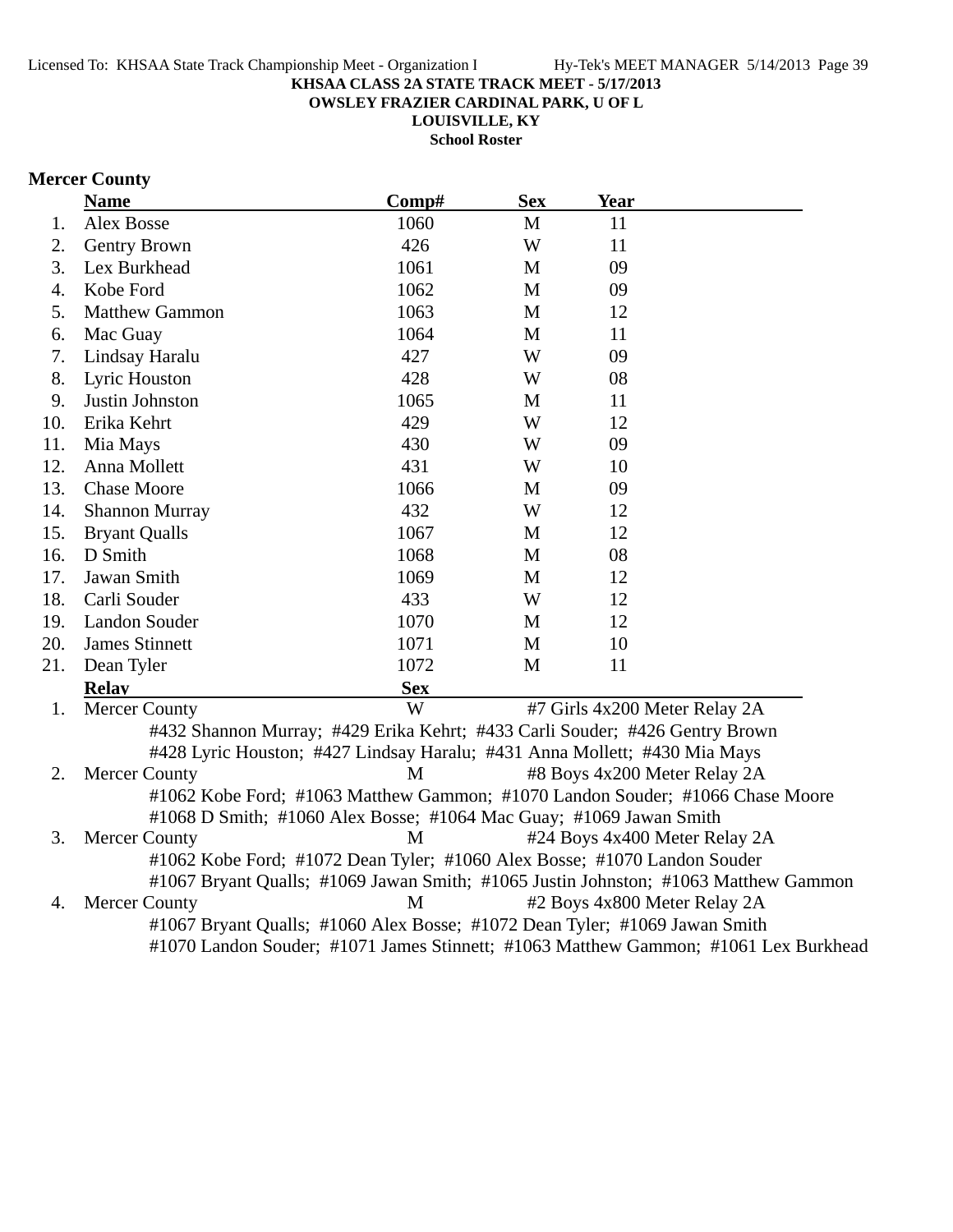**OWSLEY FRAZIER CARDINAL PARK, U OF L**

**LOUISVILLE, KY School Roster**

# **Mercy**

|     | <b>Name</b>            |                                                                                 | Comp#      | <b>Sex</b> | <b>Year</b>                   |                                |
|-----|------------------------|---------------------------------------------------------------------------------|------------|------------|-------------------------------|--------------------------------|
| 1.  | <b>Emily Boston</b>    |                                                                                 | 434        | W          | 11                            |                                |
| 2.  | Wren Carroll           |                                                                                 | 435        | W          | 12                            |                                |
| 3.  | <b>Shelby Catlett</b>  |                                                                                 | 436        | W          | 12                            |                                |
| 4.  | <b>Haley Collard</b>   |                                                                                 | 437        | W          | 12                            |                                |
| 5.  | Sabrina Gemmer         |                                                                                 | 438        | W          | 12                            |                                |
| 6.  | Olivia Hennis          |                                                                                 | 439        | W          | 09                            |                                |
| 7.  | Hannah Hollifield      |                                                                                 | 440        | W          | 12                            |                                |
| 8.  | Ashley Jefferson       |                                                                                 | 441        | W          | 12                            |                                |
| 9.  | Andrea Just            |                                                                                 | 442        | W          | 12                            |                                |
| 10. | Mary Robinson          |                                                                                 | 443        | W          | 10                            |                                |
| 11. | <b>Emily Roby</b>      |                                                                                 | 444        | W          | 12                            |                                |
| 12. | <b>Tristen Senn</b>    |                                                                                 | 445        | W          | 11                            |                                |
| 13. | <b>Kelsey Sherrard</b> |                                                                                 | 446        | W          | 10                            |                                |
| 14. | Daley Smith            |                                                                                 | 447        | W          | 10                            |                                |
| 15. | Abby Wicke             |                                                                                 | 448        | W          | 11                            |                                |
| 16. | Katie Wicke            |                                                                                 | 449        | W          | 12                            |                                |
| 17. | Brianna Wolken         |                                                                                 | 450        | W          | 09                            |                                |
| 18. | Kristen Young          |                                                                                 | 451        | W          | 12                            |                                |
| 19. | Olivia Young           |                                                                                 | 452        | W          | 09                            |                                |
|     | <b>Relay</b>           |                                                                                 | <b>Sex</b> |            |                               |                                |
| 1.  | Mercy                  |                                                                                 | W          |            | #7 Girls 4x200 Meter Relay 2A |                                |
|     |                        | #438 Sabrina Gemmer; #445 Tristen Senn; #434 Emily Boston; #439 Olivia Hennis   |            |            |                               |                                |
|     |                        | #447 Daley Smith; #446 Kelsey Sherrard; #451 Kristen Young; #444 Emily Roby     |            |            |                               |                                |
| 2.  | Mercy                  |                                                                                 | W          |            |                               | #23 Girls 4x400 Meter Relay 2A |
|     |                        | #438 Sabrina Gemmer; #436 Shelby Catlett; #452 Olivia Young; #437 Haley Collard |            |            |                               |                                |
|     |                        | #447 Daley Smith; #445 Tristen Senn; #443 Mary Robinson; #434 Emily Boston      |            |            |                               |                                |
| 3.  | Mercy                  |                                                                                 | W          |            | #1 Girls 4x800 Meter Relay 2A |                                |
|     |                        | #443 Mary Robinson; #448 Abby Wicke; #435 Wren Carroll; #437 Haley Collard      |            |            |                               |                                |
|     |                        | #450 Brianna Wolken; #452 Olivia Young; #442 Andrea Just; #449 Katie Wicke      |            |            |                               |                                |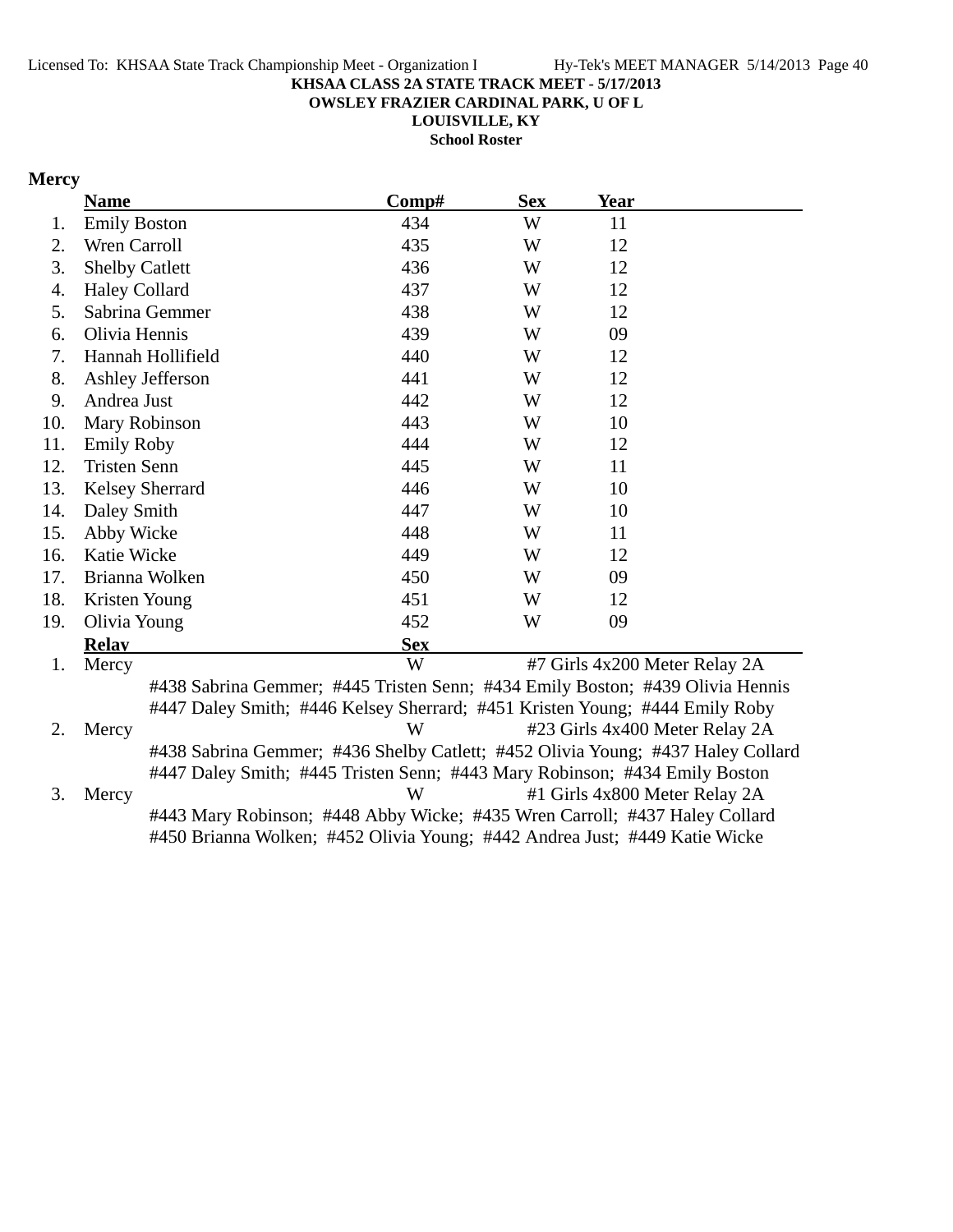**OWSLEY FRAZIER CARDINAL PARK, U OF L**

**LOUISVILLE, KY**

**School Roster**

# **Moore**

|     | <b>Name</b>           |                                                                                                                                                                           | Comp#      | <b>Sex</b> | <b>Year</b>                    |  |
|-----|-----------------------|---------------------------------------------------------------------------------------------------------------------------------------------------------------------------|------------|------------|--------------------------------|--|
| 1.  | <b>Ashley Adkins</b>  |                                                                                                                                                                           | 453        | W          | 11                             |  |
| 2.  |                       | <b>Leoncio Daniels</b>                                                                                                                                                    | 1073       | M          | 12                             |  |
| 3.  | Keith Foster          |                                                                                                                                                                           | 1074       | M          | 11                             |  |
| 4.  |                       | Derek Goodwin                                                                                                                                                             | 1075       | M          | 10                             |  |
| 5.  | Stephan Hall          |                                                                                                                                                                           | 1076       | M          | 09                             |  |
| 6.  |                       | Amber Johnson                                                                                                                                                             | 454        | W          | 12                             |  |
| 7.  | <b>Tyra Jones</b>     |                                                                                                                                                                           | 455        | W          | 09                             |  |
| 8.  | Aerial McKay          |                                                                                                                                                                           | 456        | W          | 09                             |  |
| 9.  | Perry Mitchell        |                                                                                                                                                                           | 1077       | M          | 11                             |  |
| 10. |                       | Daron Osborne                                                                                                                                                             | 1078       | M          | 11                             |  |
| 11. | <b>Logan Sears</b>    |                                                                                                                                                                           | 1079       | M          | 12                             |  |
| 12. | Promise Tiah          |                                                                                                                                                                           | 457        | W          | 10                             |  |
| 13. | Tyana Tolbert         |                                                                                                                                                                           | 458        | W          | 07                             |  |
| 14. |                       | Tymeitha Tolbert                                                                                                                                                          | 459        | W          | 10                             |  |
| 15. | <b>Vyteis Tolbert</b> |                                                                                                                                                                           | 460        | W          | 08                             |  |
| 16. |                       | <b>Augustine Tugbe</b>                                                                                                                                                    | 1080       | M          | 08                             |  |
|     | <b>Relay</b>          |                                                                                                                                                                           | <b>Sex</b> |            |                                |  |
| 1.  | Moore                 |                                                                                                                                                                           | W          |            | #11 Girls 4x100 Meter Relay 2A |  |
|     |                       | #456 Aerial McKay; #453 Ashley Adkins; #457 Promise Tiah; #459 Tymeitha Tolbert                                                                                           |            |            |                                |  |
|     |                       | #455 Tyra Jones; #460 Vyteis Tolbert; #458 Tyana Tolbert; #454 Amber Johnson                                                                                              |            |            |                                |  |
| 2.  | Moore                 |                                                                                                                                                                           | W          |            | #7 Girls 4x200 Meter Relay 2A  |  |
|     |                       | #456 Aerial McKay; #453 Ashley Adkins; #457 Promise Tiah; #459 Tymeitha Tolbert                                                                                           |            |            |                                |  |
|     |                       | #455 Tyra Jones; #460 Vyteis Tolbert; #458 Tyana Tolbert; #454 Amber Johnson                                                                                              |            |            |                                |  |
| 3.  | Moore                 |                                                                                                                                                                           | M          |            | #12 Boys 4x100 Meter Relay 2A  |  |
|     |                       | #1077 Perry Mitchell; #1078 Daron Osborne; #1074 Keith Foster; #1080 Augustine Tugbe<br>#1079 Logan Sears; #1075 Derek Goodwin; #1073 Leoncio Daniels; #1076 Stephan Hall |            |            |                                |  |
|     | <b>Morgan County</b>  |                                                                                                                                                                           |            |            |                                |  |

| <b>Name</b>                    | $^{\circ}$ omn $^{\star}$ | <b>Sex</b> | Year |  |
|--------------------------------|---------------------------|------------|------|--|
| <b>Kody Thornsberry</b><br>. . | 708                       | M          |      |  |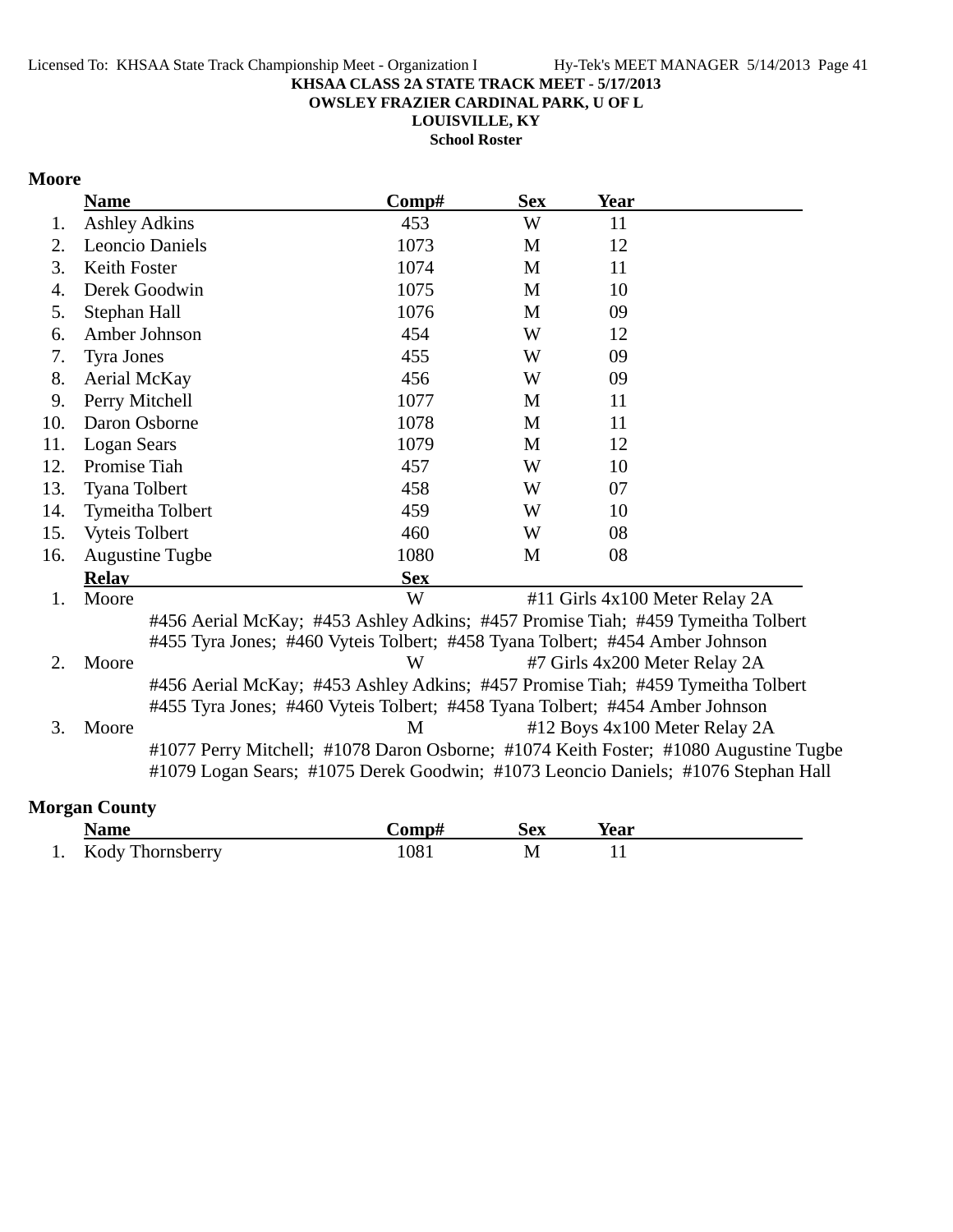**OWSLEY FRAZIER CARDINAL PARK, U OF L**

**LOUISVILLE, KY**

**School Roster**

# **North Bullitt**

|     | <b>Name</b>               | Comp#      | <b>Sex</b> | Year                                                                                                                    |  |
|-----|---------------------------|------------|------------|-------------------------------------------------------------------------------------------------------------------------|--|
|     | Tabitha Davis             | 461        | W          | 11                                                                                                                      |  |
| 2.  | Lauren Deel               | 462        | W          | 08                                                                                                                      |  |
| 3.  | Pat Egnor                 | 1082       | M          | 12                                                                                                                      |  |
| 4.  | Elizabeth Grau            | 463        | W          | 11                                                                                                                      |  |
| 5.  | <b>Kendall McDonald</b>   | 464        | W          | 09                                                                                                                      |  |
| 6.  | Maddie Miles              | 465        | W          | 10                                                                                                                      |  |
| 7.  | Caitlin Montgomery        | 466        | W          | 12                                                                                                                      |  |
| 8.  | Chelsea Slayton           | 467        | W          | 11                                                                                                                      |  |
| 9.  | <b>Bre Stewart</b>        | 468        | W          | 10                                                                                                                      |  |
| 10. | Sarah Ward                | 469        | W          | 09                                                                                                                      |  |
|     | <b>Relav</b>              | <b>Sex</b> |            |                                                                                                                         |  |
|     | $1 \times M = 11.$ D. 11. | <b>TTT</b> |            | $\mu$ 22 $C_{1}$ $\lambda$ $\mu$ $\lambda$ $\Omega$ $\Omega$ $\lambda$ $\mu$ $\mu$ $\mu$ $\Omega$ $\mu$ $\lambda$ $\mu$ |  |

1. North Bullitt W #23 Girls 4x400 Meter Relay 2A #463 Elizabeth Grau; #468 Bre Stewart; #469 Sarah Ward; #467 Chelsea Slayton #461 Tabitha Davis; #464 Kendall McDonald; #462 Lauren Deel; #465 Maddie Miles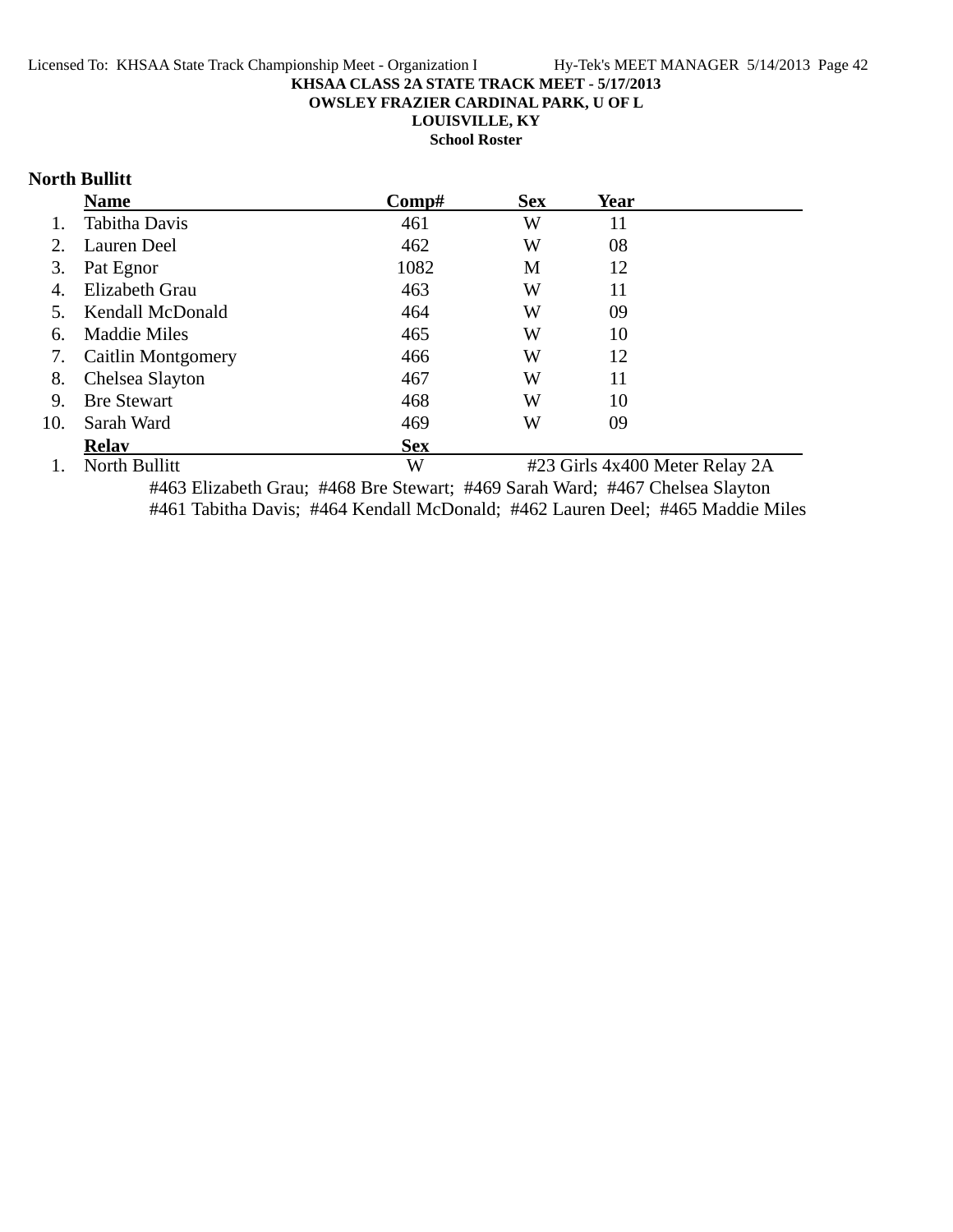**OWSLEY FRAZIER CARDINAL PARK, U OF L**

**LOUISVILLE, KY**

**School Roster**

### **North Oldham**

|     | <b>Name</b>             | Comp# | <b>Sex</b> | <b>Year</b> |  |
|-----|-------------------------|-------|------------|-------------|--|
| 1.  | <b>Shelby Adams</b>     | 470   | W          | 12          |  |
| 2.  | <b>Arien Beasley</b>    | 1083  | M          | 10          |  |
| 3.  | <b>Brianne Brown</b>    | 471   | W          | 12          |  |
| 4.  | Matt Clark              | 1084  | M          | 10          |  |
| 5.  | Luke Cummins            | 1085  | M          | 12          |  |
| 6.  | Paige Didier            | 472   | W          | 09          |  |
| 7.  | Erin Edmundson          | 473   | W          | 09          |  |
| 8.  | Cody Elbert             | 1086  | M          | 12          |  |
| 9.  | Dina Fahmi              | 474   | W          | 11          |  |
| 10. | Cat Fiorito             | 475   | W          | 09          |  |
| 11. | Maggie Fiorito          | 476   | W          | 12          |  |
| 12. | David Gardiner          | 1087  | M          | 11          |  |
| 13. | Luke Gardiner           | 1088  | M          | 09          |  |
| 14. | David Glenn             | 1089  | M          | 11          |  |
| 15. | Ally Hall               | 477   | W          | 12          |  |
| 16. | Allison Keeler          | 478   | W          | 12          |  |
| 17. | Heather Klusman         | 479   | W          | 09          |  |
| 18. | Ryan Kozak              | 1090  | M          | 11          |  |
| 19. | Marissa Lowe            | 480   | W          | 10          |  |
| 20. | Jasmyne Mccoy           | 481   | W          | 08          |  |
| 21. | <b>Rowan Mcwilliams</b> | 482   | W          | 10          |  |
| 22. | Nicole Moeller          | 483   | W          | 08          |  |
| 23. | Maggie Mollak           | 484   | W          | 10          |  |
| 24. | <b>Emily Morsman</b>    | 485   | W          | 11          |  |
| 25. | Natalie Newman          | 486   | W          | 12          |  |
| 26. | <b>Jonas Noack</b>      | 1091  | M          | 11          |  |
| 27. | Elizabeth Olive         | 487   | W          | 10          |  |
| 28. | <b>Haley Oliver</b>     | 488   | W          | 11          |  |
| 29. | Erin Olsson             | 489   | W          | 10          |  |
| 30. | <b>Matt Powers</b>      | 1092  | M          | 11          |  |
| 31. | John Reitnauer          | 1093  | M          | 09          |  |
| 32. | Nolan Ruhs              | 1094  | M          | 11          |  |
| 33. | <b>Jesse Sanders</b>    | 490   | W          | 10          |  |
| 34. | Tori Simpson            | 491   | W          | 10          |  |
| 35. | <b>Josh Smith</b>       | 1095  | M          | 12          |  |
| 36. | <b>Ivy Stevens</b>      | 1096  | M          | 12          |  |
| 37. | <b>Seth Stevens</b>     | 1097  | M          | 10          |  |
| 38. | <b>Slade Stevens</b>    | 1098  | M          | 10          |  |
| 39. | David Terkula           | 1099  | M          | 10          |  |
| 40. | <b>Tyler Thompson</b>   | 1100  | M          | 11          |  |
| 41. | Korbin Zamudio          | 1101  | M          | 09          |  |
| 42. | Adam Zimmerman          | 1102  | M          | 10          |  |
| 43. | Andrew Zimmerman        | 1103  | M          | 12          |  |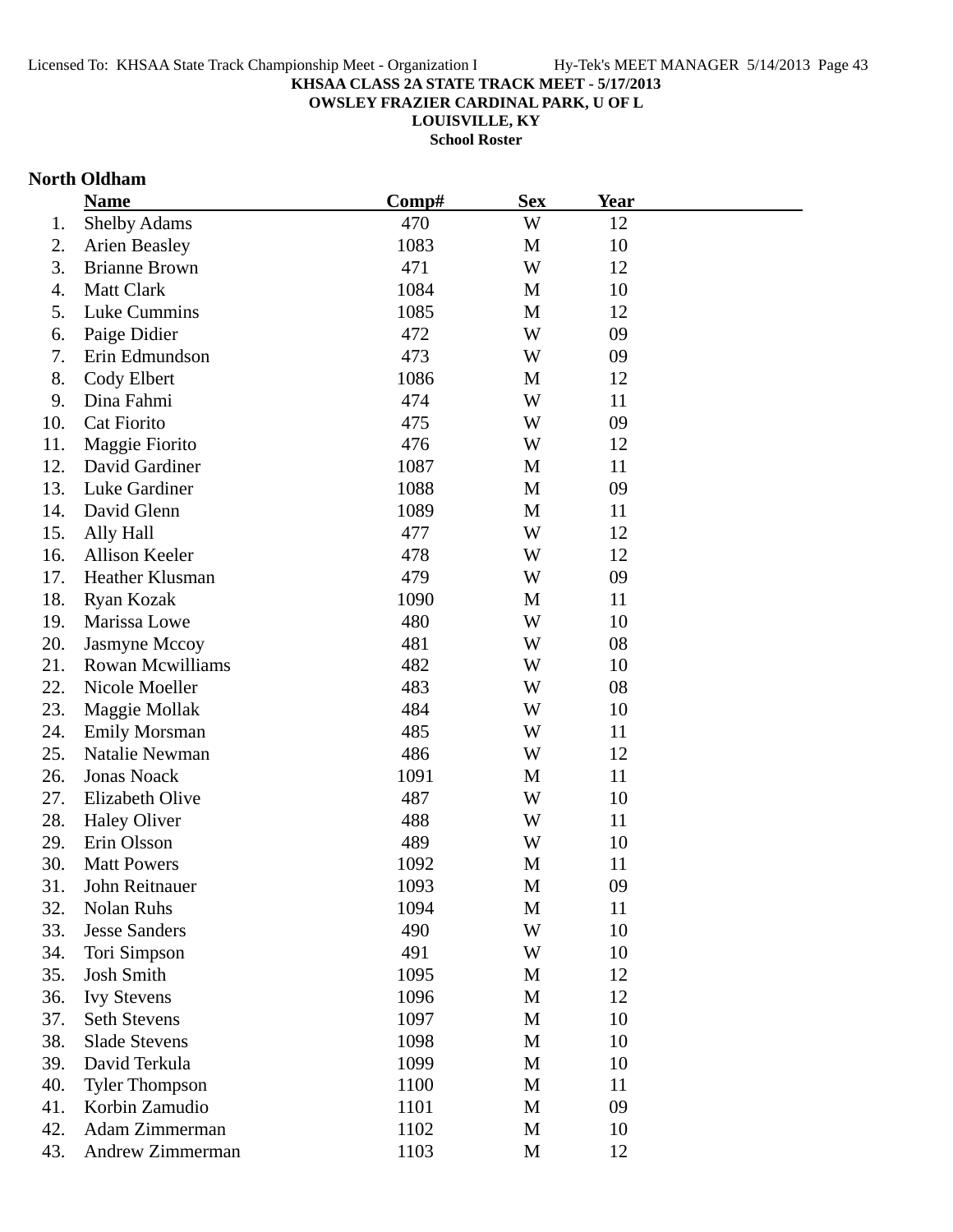#### **KHSAA CLASS 2A STATE TRACK MEET - 5/17/2013 OWSLEY FRAZIER CARDINAL PARK, U OF L**

# **LOUISVILLE, KY**

**School Roster**

#### **North Oldham**

|                | <b>Relay</b> |                                                              | <b>Sex</b>                                                                         |  |
|----------------|--------------|--------------------------------------------------------------|------------------------------------------------------------------------------------|--|
|                | <b>Relav</b> | <b>Sex</b>                                                   |                                                                                    |  |
| 1.             | North Oldham | W                                                            | #11 Girls 4x100 Meter Relay 2A                                                     |  |
|                |              |                                                              | #491 Tori Simpson; #472 Paige Didier; #479 Heather Klusman; #481 Jasmyne Mccoy     |  |
|                |              |                                                              | #483 Nicole Moeller; #487 Elizabeth Olive; #490 Jesse Sanders; #471 Brianne Brown  |  |
| $2_{\cdot}$    | North Oldham | W                                                            | #7 Girls 4x200 Meter Relay 2A                                                      |  |
|                |              |                                                              | #483 Nicole Moeller; #472 Paige Didier; #489 Erin Olsson; #490 Jesse Sanders       |  |
|                |              |                                                              | #471 Brianne Brown; #487 Elizabeth Olive; #474 Dina Fahmi; #479 Heather Klusman    |  |
| 3.             | North Oldham | W                                                            | #23 Girls 4x400 Meter Relay 2A                                                     |  |
|                |              |                                                              | #483 Nicole Moeller; #473 Erin Edmundson; #489 Erin Olsson; #490 Jesse Sanders     |  |
|                |              |                                                              | #472 Paige Didier; #487 Elizabeth Olive; #477 Ally Hall; #482 Rowan Mcwilliams     |  |
| 4.             | North Oldham | W                                                            | #1 Girls 4x800 Meter Relay 2A                                                      |  |
|                |              |                                                              | #482 Rowan Mcwilliams; #490 Jesse Sanders; #476 Maggie Fiorito; #477 Ally Hall     |  |
|                |              |                                                              | #478 Allison Keeler; #480 Marissa Lowe; #470 Shelby Adams; #473 Erin Edmundson     |  |
| 5 <sub>1</sub> | North Oldham | M                                                            | #12 Boys 4x100 Meter Relay 2A                                                      |  |
|                |              |                                                              | #1083 Arien Beasley; #1084 Matt Clark; #1086 Cody Elbert; #1095 Josh Smith         |  |
|                |              |                                                              | #1093 John Reitnauer; #1090 Ryan Kozak; #1101 Korbin Zamudio; #1091 Jonas Noack    |  |
| 6.             | North Oldham | M                                                            | #8 Boys 4x200 Meter Relay 2A                                                       |  |
|                |              |                                                              | #1083 Arien Beasley; #1084 Matt Clark; #1086 Cody Elbert; #1095 Josh Smith         |  |
|                |              |                                                              | #1091 Jonas Noack; #1093 John Reitnauer; #1090 Ryan Kozak; #1101 Korbin Zamudio    |  |
| 7.             | North Oldham | M                                                            | #24 Boys 4x400 Meter Relay 2A                                                      |  |
|                |              |                                                              | #1084 Matt Clark; #1086 Cody Elbert; #1087 David Gardiner; #1095 Josh Smith        |  |
|                |              | #1090 Ryan Kozak; #1099 David Terkula; #1101 Korbin Zamudio; |                                                                                    |  |
| 8.             | North Oldham | M                                                            | #2 Boys 4x800 Meter Relay 2A                                                       |  |
|                |              |                                                              | #1097 Seth Stevens; #1100 Tyler Thompson; #1102 Adam Zimmerman; #1089 David Glenn  |  |
|                |              |                                                              | #1085 Luke Cummins; #1099 David Terkula; #1087 David Gardiner; #1088 Luke Gardiner |  |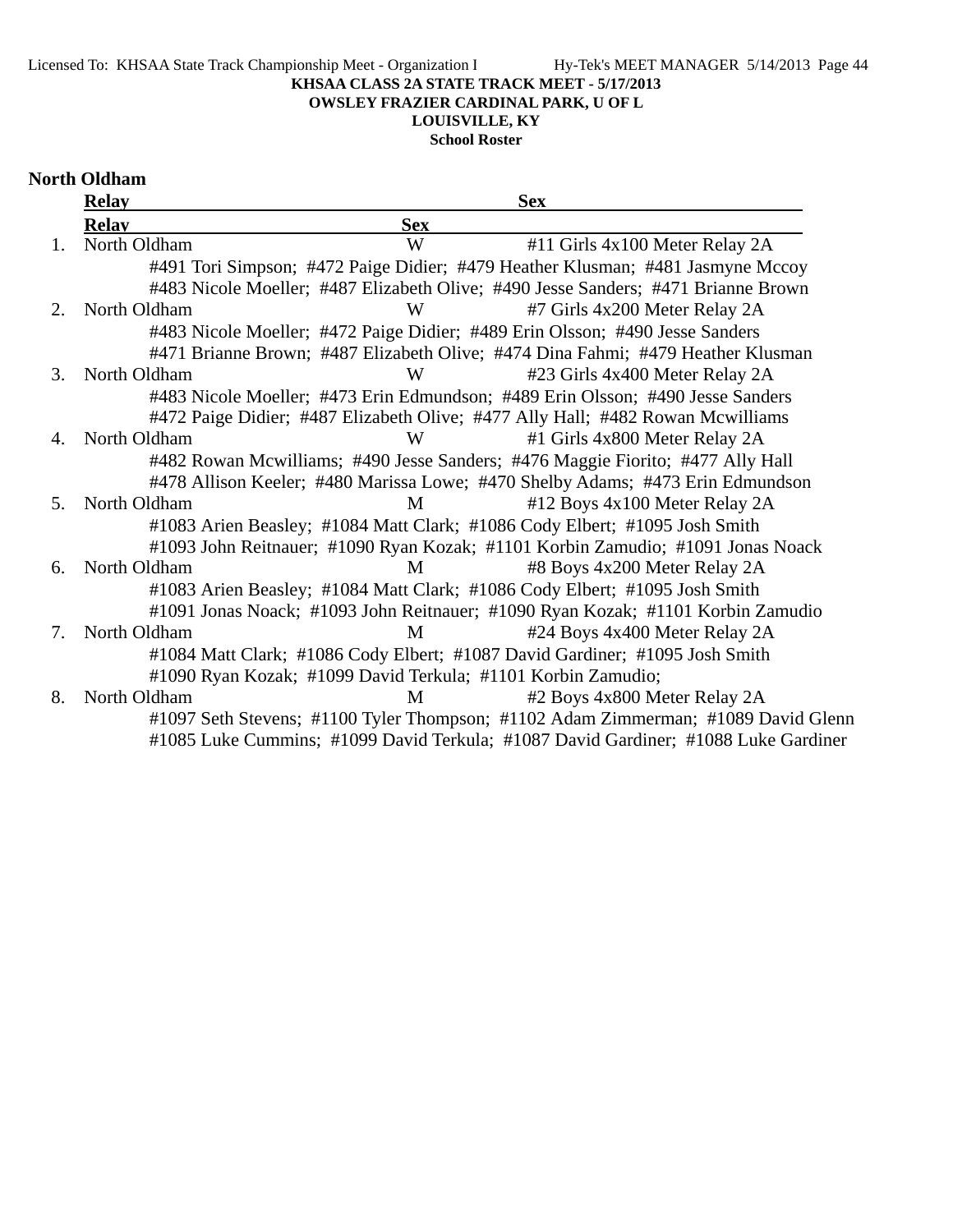**OWSLEY FRAZIER CARDINAL PARK, U OF L**

**LOUISVILLE, KY**

**School Roster**

### **Paducah Tilghman**

|     | <b>Name</b>                                                                          | Comp#      | <b>Sex</b> | <b>Year</b>                   |                                                                                         |
|-----|--------------------------------------------------------------------------------------|------------|------------|-------------------------------|-----------------------------------------------------------------------------------------|
| 1.  | Keyonna Allen-Woods                                                                  | 492        | W          | 12                            |                                                                                         |
| 2.  | Parker Belt                                                                          | 1104       | M          | 09                            |                                                                                         |
| 3.  | Arius Brown                                                                          | 493        | W          | 11                            |                                                                                         |
| 4.  | Marshell Chester                                                                     | 494        | W          | 10                            |                                                                                         |
| 5.  | Jalom Chisom                                                                         | 1105       | M          | 11                            |                                                                                         |
| 6.  | Tre Coleman                                                                          | 1106       | M          | 11                            |                                                                                         |
| 7.  | <b>Marcus Corbett</b>                                                                | 1107       | M          | 10                            |                                                                                         |
| 8.  | Aaliyah Cunningham                                                                   | 495        | W          | 12                            |                                                                                         |
| 9.  | Rashiki Deberry                                                                      | 1108       | M          | 11                            |                                                                                         |
| 10. | <b>Taylor Drennon</b>                                                                | 496        | W          | 12                            |                                                                                         |
| 11. | Asia Flemons                                                                         | 497        | W          | 10                            |                                                                                         |
| 12. | <b>Chris Flemons</b>                                                                 | 1109       | M          | 12                            |                                                                                         |
| 13. | Ronica Galbreath                                                                     | 498        | W          | 11                            |                                                                                         |
| 14. | Darrius Garnette                                                                     | 1110       | M          | 12                            |                                                                                         |
| 15. | Lenny Grace                                                                          | 1111       | M          | 10                            |                                                                                         |
| 16. | Aleja Grant                                                                          | 499        | W          | 10                            |                                                                                         |
| 17. | Michael Hassel                                                                       | 1112       | M          | 09                            |                                                                                         |
| 18. | Jade Holland                                                                         | 500        | W          | 09                            |                                                                                         |
| 19. | Jacob Holtgrew                                                                       | 1113       | M          | 11                            |                                                                                         |
| 20. | Javontavia Osborne                                                                   | 501        | W          | 10                            |                                                                                         |
| 21. | Derek Overstreet                                                                     | 1114       | M          | 11                            |                                                                                         |
| 22. | Jarria Reed                                                                          | 502        | W          | 09                            |                                                                                         |
| 23. | Nick Shelby                                                                          | 1115       | M          | 10                            |                                                                                         |
| 24. | <b>Riley Sigler</b>                                                                  | 503        | W          | 10                            |                                                                                         |
| 25. | Darrius Spivey-Nunn                                                                  | 1116       | M          | 11                            |                                                                                         |
| 26. | <b>Arjon Thomas</b>                                                                  | 1117       | M          | 12                            |                                                                                         |
| 27. | Molly Thompson                                                                       | 504        | W          | 10                            |                                                                                         |
| 28. | <b>Jarred Turner</b>                                                                 | 1118       | M          | 09                            |                                                                                         |
| 29. | Cason Waldon                                                                         | 1119       | M          | 11                            |                                                                                         |
| 30. | Jaleigha Winston                                                                     | 505        | W          | 11                            |                                                                                         |
|     | <b>Relay</b>                                                                         | <b>Sex</b> |            |                               |                                                                                         |
| 1.  | Paducah Tilghman                                                                     | W          |            |                               | #11 Girls 4x100 Meter Relay 2A                                                          |
|     | #505 Jaleigha Winston; #492 Keyonna Allen-Woods; #503 Riley Sigler; #502 Jarria Reed |            |            |                               |                                                                                         |
|     |                                                                                      |            |            |                               | #495 Aaliyah Cunningham; #498 Ronica Galbreath; #500 Jade Holland; #496 Taylor Drennon  |
| 2.  | Paducah Tilghman                                                                     | W          |            | #7 Girls 4x200 Meter Relay 2A |                                                                                         |
|     | #505 Jaleigha Winston; #495 Aaliyah Cunningham; #503 Riley Sigler; #502 Jarria Reed  |            |            |                               |                                                                                         |
|     |                                                                                      |            |            |                               | #492 Keyonna Allen-Woods; #498 Ronica Galbreath; #501 Javontavia Osborne; #496 Taylor I |
| 3.  | Paducah Tilghman                                                                     | W          |            |                               | #23 Girls 4x400 Meter Relay 2A                                                          |

#493 Arius Brown; #502 Jarria Reed; #497 Asia Flemons; #503 Riley Sigler

#494 Marshell Chester; #496 Taylor Drennon; #504 Molly Thompson; #498 Ronica Galbreath 4. Paducah Tilghman M #12 Boys 4x100 Meter Relay 2A #1109 Chris Flemons; #1110 Darrius Garnette; #1115 Nick Shelby; #1116 Darrius Spivey-Nur #1118 Jarred Turner; #1104 Parker Belt;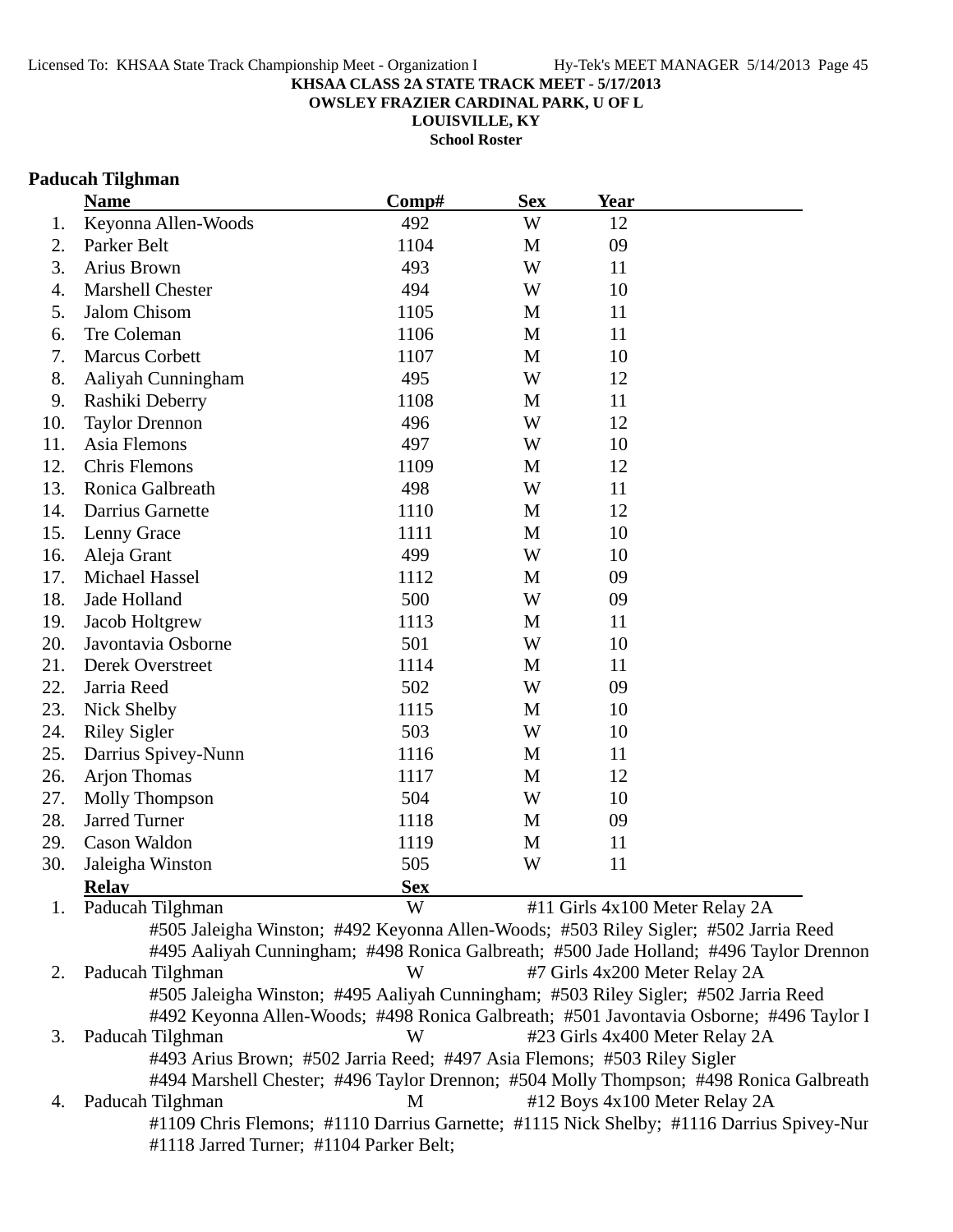#### Licensed To: KHSAA State Track Championship Meet - Organization I Hy-Tek's MEET MANAGER 5/14/2013 Page 46 **KHSAA CLASS 2A STATE TRACK MEET - 5/17/2013 OWSLEY FRAZIER CARDINAL PARK, U OF L LOUISVILLE, KY**

**School Roster**

# **Paducah Tilghman Relay Sex** 5. Paducah Tilghman M #8 Boys 4x200 Meter Relay 2A #1117 Arjon Thomas; #1107 Marcus Corbett; #1115 Nick Shelby; #1110 Darrius Garnette #1111 Lenny Grace; #1112 Michael Hassel; 6. Paducah Tilghman M<sup>#24</sup> Boys 4x400 Meter Relay 2A #1117 Arjon Thomas; #1115 Nick Shelby; #1111 Lenny Grace; #1109 Chris Flemons #1113 Jacob Holtgrew; #1108 Rashiki Deberry; **Pendleton County Name Comp#** Sex Year 1. Aaron Teegarden 1120 M 12 **Pike County Central Name Comp#** Sex Year 1. Christopher Wesley 1121 M 10 **Powell County Name Comp#** Sex Year 1. Brooke Moree 506 Brooke Moree 506 Brooke More 2. Kayla Terry 507 W 10 **Presentation Name** Comp# Sex Year 1. Courtney Carrico 508 W 10 2. Emily Flaherty 509 W 11 3. Morgan Fletcher 510 W 11 4. Caroline Gosser 511 W 10 5. Jace Grissom 512 W 09 6. 513 Dara Jackson 09 W 7. Lauren Koenig 514 W 10 8. Tracey Lindsey 2008 515 W 10 9. Lindsay Reynolds 516 W 09 10. Lisa Schwartz 517 W 12 11. Rachel Throckmorton 518 W 12 12. Emma Uhls 619 W 69 **Relay Sex** 1. Presentation W #11 Girls 4x100 Meter Relay 2A #517 Lisa Schwartz; #515 Tracey Lindsey; #510 Morgan Fletcher; #518 Rachel Throckmorton #516 Lindsay Reynolds; #514 Lauren Koenig; #513 Dara Jackson; #519 Emma Uhls

2. Presentation W #7 Girls 4x200 Meter Relay 2A #517 Lisa Schwartz; #515 Tracey Lindsey; #516 Lindsay Reynolds; #518 Rachel Throckmorto #510 Morgan Fletcher; #514 Lauren Koenig; #513 Dara Jackson; #519 Emma Uhls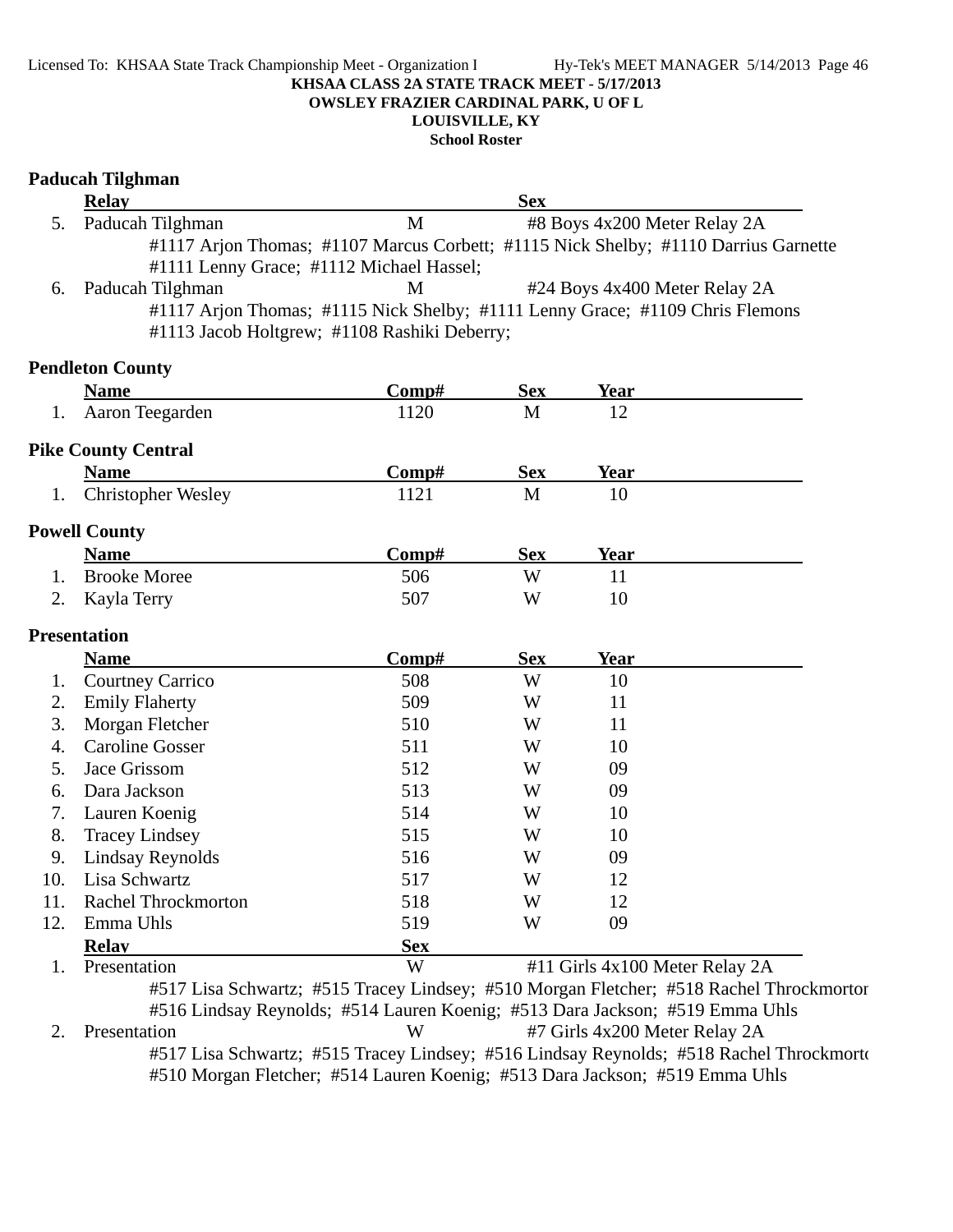**OWSLEY FRAZIER CARDINAL PARK, U OF L**

**LOUISVILLE, KY**

**School Roster**

# **Prestonsburg**

|    | <b>Name</b>              | Comp#      | <b>Sex</b> | Year |  |
|----|--------------------------|------------|------------|------|--|
| 1. | Jordan Carroll           | 520        | W          | 11   |  |
| 2. | <b>Shantale Collins</b>  | 521        | W          | 10   |  |
| 3. | Sonjia Meade             | 522        | W          | 12   |  |
|    | 4. Makayla Minix         | 523        | W          | 09   |  |
|    | 5. Derek Newsome         | 1122       | M          | 12   |  |
|    | 6. Morgan Nunnery        | 524        | W          | 12   |  |
| 7. | Kayleah Robinette        | 525        | W          | 09   |  |
| 8. | Samantha Thomas          | 526        | W          | 10   |  |
| 9. | <b>Catherine Tincher</b> | 527        | W          | 12   |  |
|    | <b>Relav</b>             | <b>Sex</b> |            |      |  |

1. Prestonsburg W #11 Girls 4x100 Meter Relay 2A #524 Morgan Nunnery; #523 Makayla Minix; #520 Jordan Carroll; #527 Catherine Tincher #521 Shantale Collins; #525 Kayleah Robinette; #522 Sonjia Meade; #526 Samantha Thomas

### **Rockcastle County**

|     | <b>Name</b>              | Comp#      | <b>Sex</b> | Year                          |
|-----|--------------------------|------------|------------|-------------------------------|
|     | Alyssa Allen             | 528        | W          | 11                            |
| 2.  | <b>Ashton Arvin</b>      | 1123       | M          | 12                            |
| 3.  | <b>Taylor Bullock</b>    | 529        | W          | 08                            |
| 4.  | Rachel Cain              | 530        | W          | 10                            |
| 5.  | Katelynn Hensley         | 531        | W          | 08                            |
| 6.  | Amy Johnson              | 532        | W          | 12                            |
| 7.  | Arie-anna Lawson         | 533        | W          | 08                            |
| 8.  | <b>Ashley McKinney</b>   | 534        | W          | 09                            |
| 9.  | Sierra Mercer            | 535        | W          | 08                            |
| 10. | Rakhi Patel              | 536        | W          | 10                            |
| 11. | Tori Phillips            | 537        | W          | 09                            |
| 12. | Lanna Prewitt            | 538        | W          | 08                            |
|     | <b>Relav</b>             | <b>Sex</b> |            |                               |
|     | <b>Rockcastle County</b> | W          |            | #1 Girls 4x800 Meter Relay 2A |

#530 Rachel Cain; #534 Ashley McKinney; #535 Sierra Mercer; #533 Arie-anna Lawson #536 Rakhi Patel; #538 Lanna Prewitt; #529 Taylor Bullock; #537 Tori Phillips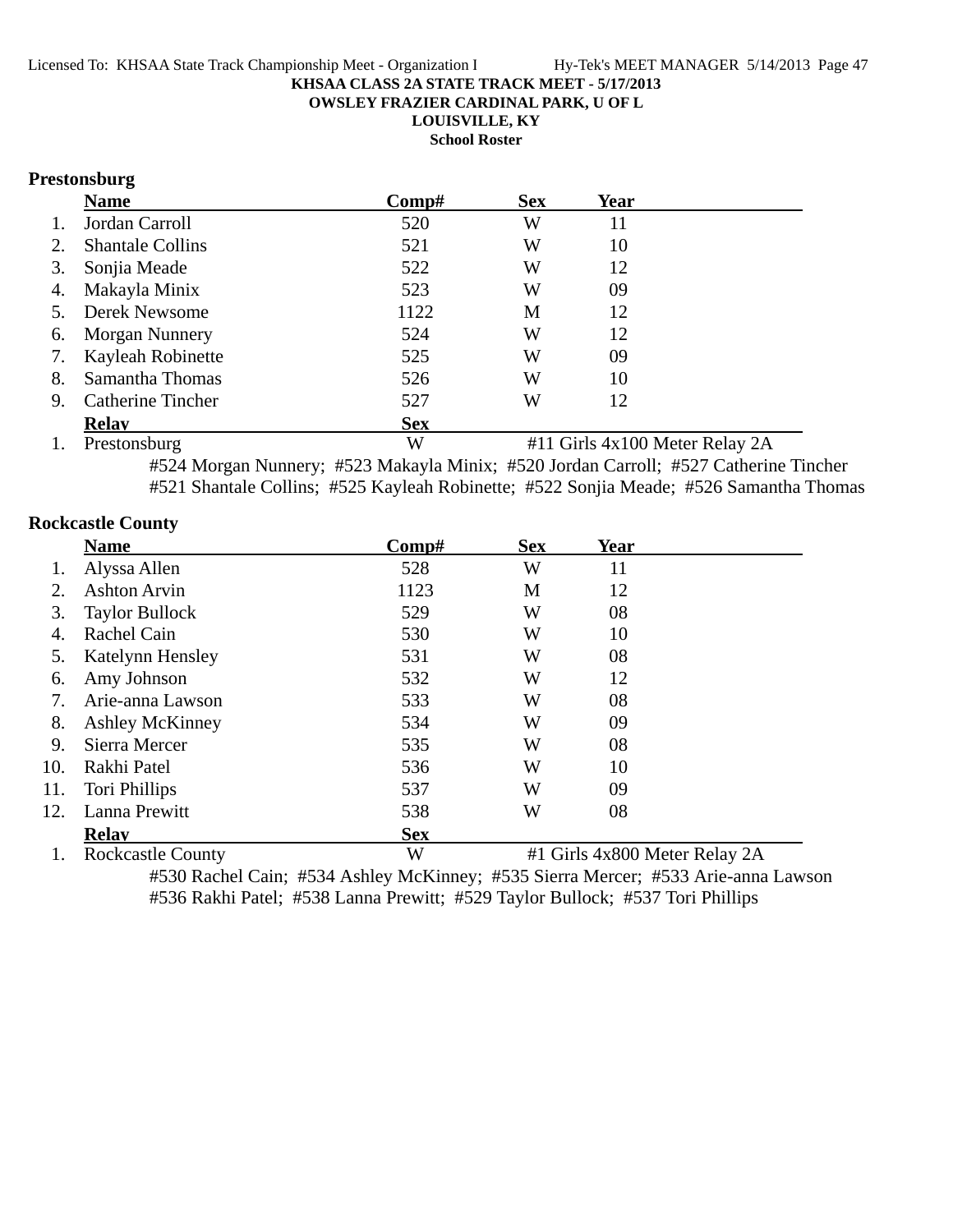**OWSLEY FRAZIER CARDINAL PARK, U OF L**

**LOUISVILLE, KY**

**School Roster**

# **Rowan County**

|     | <b>Name</b>                                                                 | Comp#      | <b>Sex</b> | Year                          |  |
|-----|-----------------------------------------------------------------------------|------------|------------|-------------------------------|--|
| 1.  | <b>TJ</b> Adkins                                                            | 1124       | M          | 12                            |  |
| 2.  | Logan Ashley                                                                | 1125       | M          | 12                            |  |
| 3.  | Chris Baker                                                                 | 1126       | M          | 12                            |  |
| 4.  | <b>Matt Catron</b>                                                          | 1127       | M          | 12                            |  |
| 5.  | <b>Shelley Deharte</b>                                                      | 1128       | M          | 11                            |  |
| 6.  | Jon Erni                                                                    | 1129       | M          | 11                            |  |
| 7.  | Josh Gilliam                                                                | 1130       | M          | 10                            |  |
| 8.  | Nathan Hanshaw                                                              | 1131       | M          | 11                            |  |
| 9.  | Daniel Johnson                                                              | 1132       | M          | 12                            |  |
| 10. | <b>Zack Kelsey</b>                                                          | 1133       | M          | 12                            |  |
| 11. | Isaac Lee                                                                   | 1134       | M          | 11                            |  |
| 12. | Jalen Stone                                                                 | 1135       | M          | 12                            |  |
| 13. | <b>Laney Stone</b>                                                          | 1136       | M          | 11                            |  |
|     | <b>Relav</b>                                                                | <b>Sex</b> |            |                               |  |
| 1.  | <b>Rowan County</b>                                                         | M          |            | #12 Boys 4x100 Meter Relay 2A |  |
|     | #1135 Jalen Stone; #1125 Logan Ashley; #1136 Laney Stone; #1126 Chris Baker |            |            |                               |  |
|     | #1134 Isaac Lee; #1133 Zack Kelsey; #1124 TJ Adkins; #1127 Matt Catron      |            |            |                               |  |
| 2.  | <b>Rowan County</b>                                                         | M          |            | #8 Boys 4x200 Meter Relay 2A  |  |
|     | #1134 Isaac Lee; #1125 Logan Ashley; #1133 Zack Kelsey; #1126 Chris Baker   |            |            |                               |  |
|     | #1124 TJ Adkins; #1127 Matt Catron; #1136 Laney Stone; #1135 Jalen Stone    |            |            |                               |  |
| 3.  | <b>Rowan County</b>                                                         | M          |            | #24 Boys 4x400 Meter Relay 2A |  |

#1129 Jon Erni; #1124 TJ Adkins; #1127 Matt Catron; #1133 Zack Kelsey

#1135 Jalen Stone; #1132 Daniel Johnson; #1130 Josh Gilliam; #1134 Isaac Lee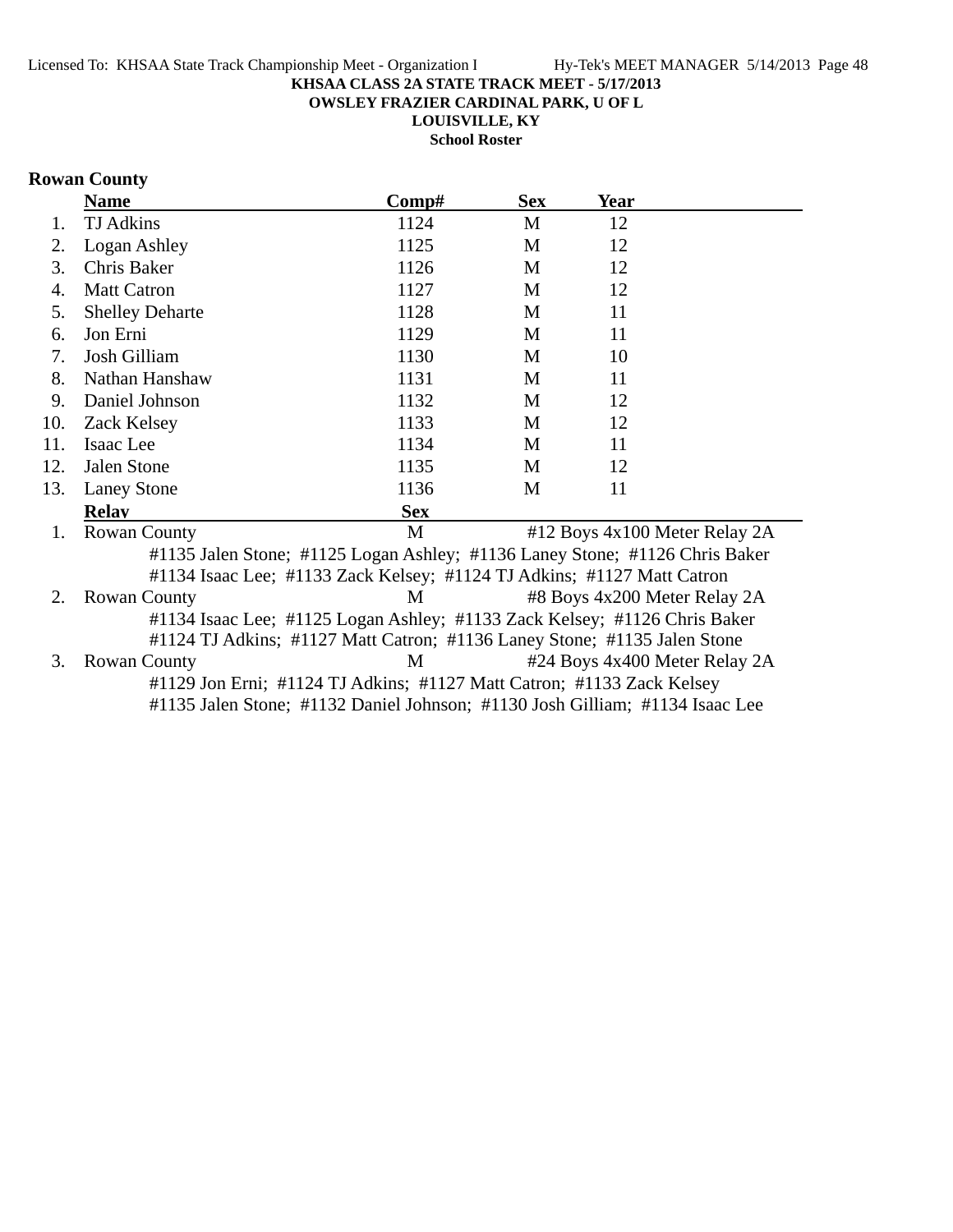**OWSLEY FRAZIER CARDINAL PARK, U OF L**

**LOUISVILLE, KY School Roster**

# **Russell**

|     | <b>Name</b>            | Comp#                                                                            | <b>Sex</b> | Year |                                                                                    |
|-----|------------------------|----------------------------------------------------------------------------------|------------|------|------------------------------------------------------------------------------------|
| 1.  | Peyton Abbott          | 539                                                                              | W          | 10   |                                                                                    |
| 2.  | Kara Coldiron          | 540                                                                              | W          | 10   |                                                                                    |
| 3.  | <b>Madison Cole</b>    | 541                                                                              | W          | 12   |                                                                                    |
| 4.  | Jaci Epperson          | 542                                                                              | W          | 12   |                                                                                    |
| 5.  | Lance Evans            | 1137                                                                             | M          | 12   |                                                                                    |
| 6.  | Jenine Hain            | 543                                                                              | W          | 11   |                                                                                    |
| 7.  | <b>Emily Hanson</b>    | 544                                                                              | W          | 12   |                                                                                    |
| 8.  | Hollie Hencye          | 545                                                                              | W          | 09   |                                                                                    |
| 9.  | Ambrosia McKenzie      | 546                                                                              | W          | 11   |                                                                                    |
| 10. | Emma Porter            | 547                                                                              | W          | 10   |                                                                                    |
| 11. | <b>Josh Riley</b>      | 1138                                                                             | M          | 11   |                                                                                    |
| 12. | <b>Stephen Russell</b> | 1139                                                                             | M          | 12   |                                                                                    |
| 13. | <b>Emily Stump</b>     | 548                                                                              | W          | 12   |                                                                                    |
| 14. | <b>Sydney Watkins</b>  | 549                                                                              | W          | 12   |                                                                                    |
|     | <b>Relay</b>           | <b>Sex</b>                                                                       |            |      |                                                                                    |
| 1.  | Russell                | W                                                                                |            |      | #11 Girls 4x100 Meter Relay 2A                                                     |
|     |                        | #541 Madison Cole; #544 Emily Hanson; #548 Emily Stump; #549 Sydney Watkins      |            |      |                                                                                    |
|     |                        | #539 Peyton Abbott; #547 Emma Porter; #546 Ambrosia McKenzie; #545 Hollie Hencye |            |      |                                                                                    |
| 2.  | Russell                | W                                                                                |            |      | #7 Girls 4x200 Meter Relay 2A                                                      |
|     |                        | #541 Madison Cole; #544 Emily Hanson; #548 Emily Stump; #549 Sydney Watkins      |            |      |                                                                                    |
|     |                        | #539 Peyton Abbott; #546 Ambrosia McKenzie; #547 Emma Porter; #545 Hollie Hencye |            |      |                                                                                    |
| 3.  | Russell                | W                                                                                |            |      | #23 Girls 4x400 Meter Relay 2A                                                     |
|     |                        |                                                                                  |            |      | #545 Hollie Hencye; #546 Ambrosia McKenzie; #549 Sydney Watkins; #544 Emily Hanson |
|     |                        | #543 Jenine Hain; #542 Jaci Epperson; #540 Kara Coldiron; #539 Peyton Abbott     |            |      |                                                                                    |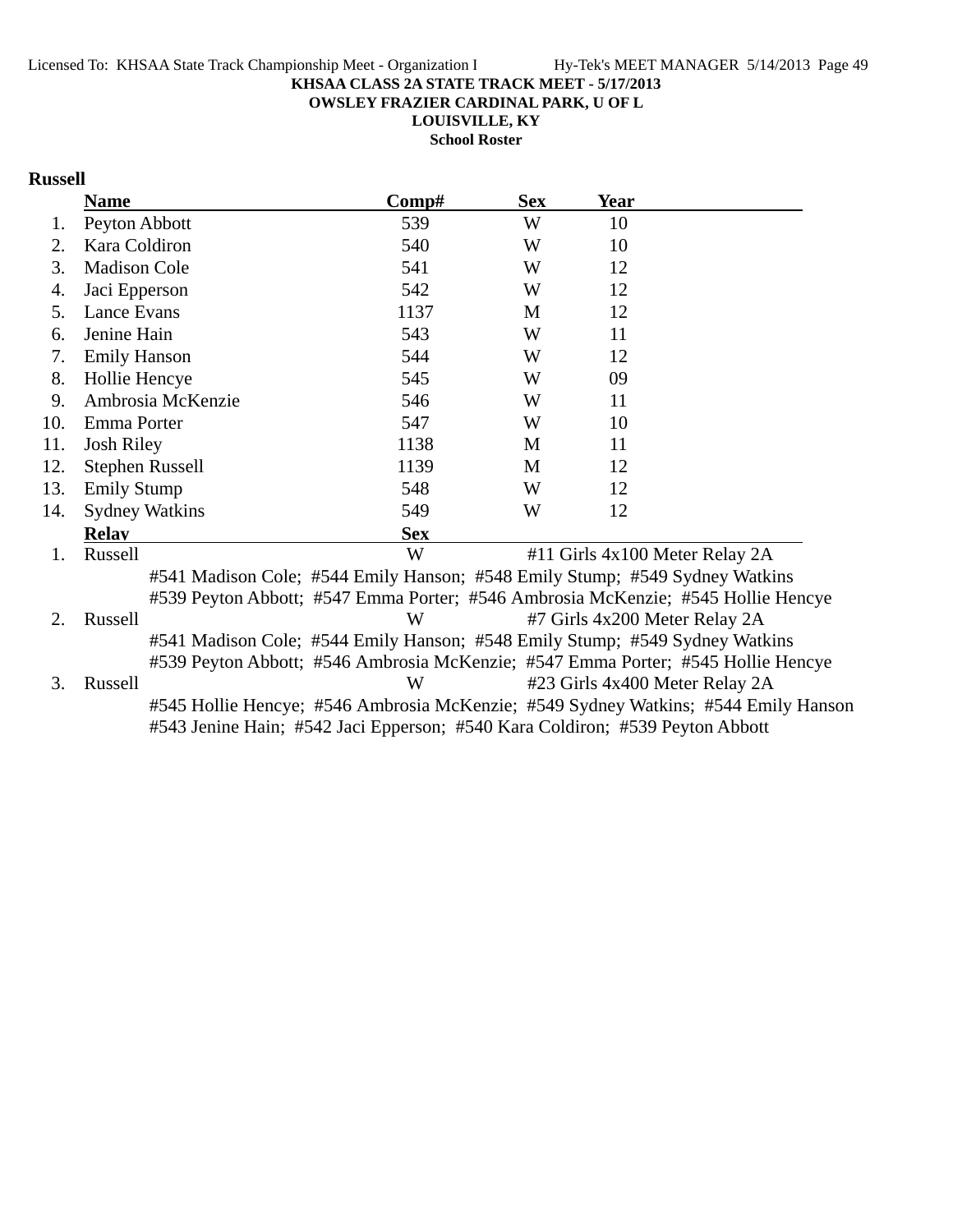**OWSLEY FRAZIER CARDINAL PARK, U OF L**

**LOUISVILLE, KY School Roster**

# **Russell County**

|                 | <b>Name</b>                                                                          | Comp#      | <b>Sex</b> | <b>Year</b>                    |  |
|-----------------|--------------------------------------------------------------------------------------|------------|------------|--------------------------------|--|
| 1.              | <b>Bailey Bean</b>                                                                   | 550        | W          | 11                             |  |
| 2.              | Gabby Bean                                                                           | 551        | W          | 09                             |  |
| 3.              | <b>Waylon Beane</b>                                                                  | 1140       | M          | 09                             |  |
| 4.              | Nick Britt                                                                           | 1141       | M          | 12                             |  |
| 5.              | Kailey Coffey                                                                        | 552        | W          | 08                             |  |
| 6.              | <b>Ryan Conner</b>                                                                   | 1142       | M          | 09                             |  |
| 7.              | <b>Blake Ellis</b>                                                                   | 1143       | M          | 11                             |  |
| 8.              | <b>Claire Feldhaus</b>                                                               | 553        | W          | 08                             |  |
| 9.              | Evan Fletcher                                                                        | 1144       | M          | 11                             |  |
| 10.             | LeeAnn Grider                                                                        | 554        | W          | 12                             |  |
| 11.             | Ally Harris                                                                          | 555        | W          | 12                             |  |
| 12.             | Allen Kemp                                                                           | 1145       | M          | 12                             |  |
| 13.             | <b>Barton Mann</b>                                                                   | 1146       | M          | 12                             |  |
| 14.             | <b>Braxton Mann</b>                                                                  | 1147       | M          | 09                             |  |
| 15.             | Christian Marson                                                                     | 1148       | M          | 12                             |  |
| 16.             | Luis Medrano                                                                         | 1149       | M          | 12                             |  |
| 17.             | <b>Jeff Perez</b>                                                                    | 1150       | M          | 12                             |  |
| 18.             | <b>Bailey Phillips</b>                                                               | 556        | W          | 10                             |  |
| 19.             | <b>Trevor Robertson</b>                                                              | 1151       | M          | 11                             |  |
| 20.             | <b>Emily Wilson</b>                                                                  | 557        | W          | 12                             |  |
|                 | <b>Relay</b>                                                                         | <b>Sex</b> |            |                                |  |
| 1.              | <b>Russell County</b>                                                                | W          |            | #11 Girls 4x100 Meter Relay 2A |  |
|                 | #554 LeeAnn Grider; #556 Bailey Phillips; #553 Claire Feldhaus; #555 Ally Harris     |            |            |                                |  |
|                 | #551 Gabby Bean;                                                                     |            |            |                                |  |
| 2.              | <b>Russell County</b>                                                                | W          |            | #7 Girls 4x200 Meter Relay 2A  |  |
|                 | #554 LeeAnn Grider; #553 Claire Feldhaus; #550 Bailey Bean; #555 Ally Harris         |            |            |                                |  |
|                 | #556 Bailey Phillips; #552 Kailey Coffey;                                            |            |            |                                |  |
| 3.              | <b>Russell County</b>                                                                | W          |            | #23 Girls 4x400 Meter Relay 2A |  |
|                 | #554 LeeAnn Grider; #556 Bailey Phillips; #553 Claire Feldhaus; #555 Ally Harris     |            |            |                                |  |
|                 | #550 Bailey Bean; #552 Kailey Coffey;                                                |            |            |                                |  |
| 4.              | <b>Russell County</b>                                                                | M          |            | #12 Boys 4x100 Meter Relay 2A  |  |
|                 | #1141 Nick Britt; #1146 Barton Mann; #1143 Blake Ellis; #1144 Evan Fletcher          |            |            |                                |  |
|                 | #1142 Ryan Conner; #1147 Braxton Mann;                                               |            |            |                                |  |
| 5.              | <b>Russell County</b>                                                                | M          |            | #8 Boys 4x200 Meter Relay 2A   |  |
|                 | #1141 Nick Britt; #1146 Barton Mann; #1143 Blake Ellis; #1144 Evan Fletcher          |            |            |                                |  |
|                 | #1151 Trevor Robertson; #1142 Ryan Conner;                                           |            |            |                                |  |
| 6.              | <b>Russell County</b>                                                                | M          |            | #24 Boys 4x400 Meter Relay 2A  |  |
|                 | #1151 Trevor Robertson; #1141 Nick Britt; #1144 Evan Fletcher; #1142 Ryan Conner     |            |            |                                |  |
|                 | #1146 Barton Mann; #1145 Allen Kemp;                                                 |            |            |                                |  |
| $\mathcal{L}$ . | <b>Russell County</b>                                                                | М          |            | #2 Boys 4x800 Meter Relay 2A   |  |
|                 | #1151 Trevor Robertson; #1149 Luis Medrano; #1148 Christian Marson; #1145 Allen Kemp |            |            |                                |  |
|                 | #1140 Waylon Beane; #1150 Jeff Perez;                                                |            |            |                                |  |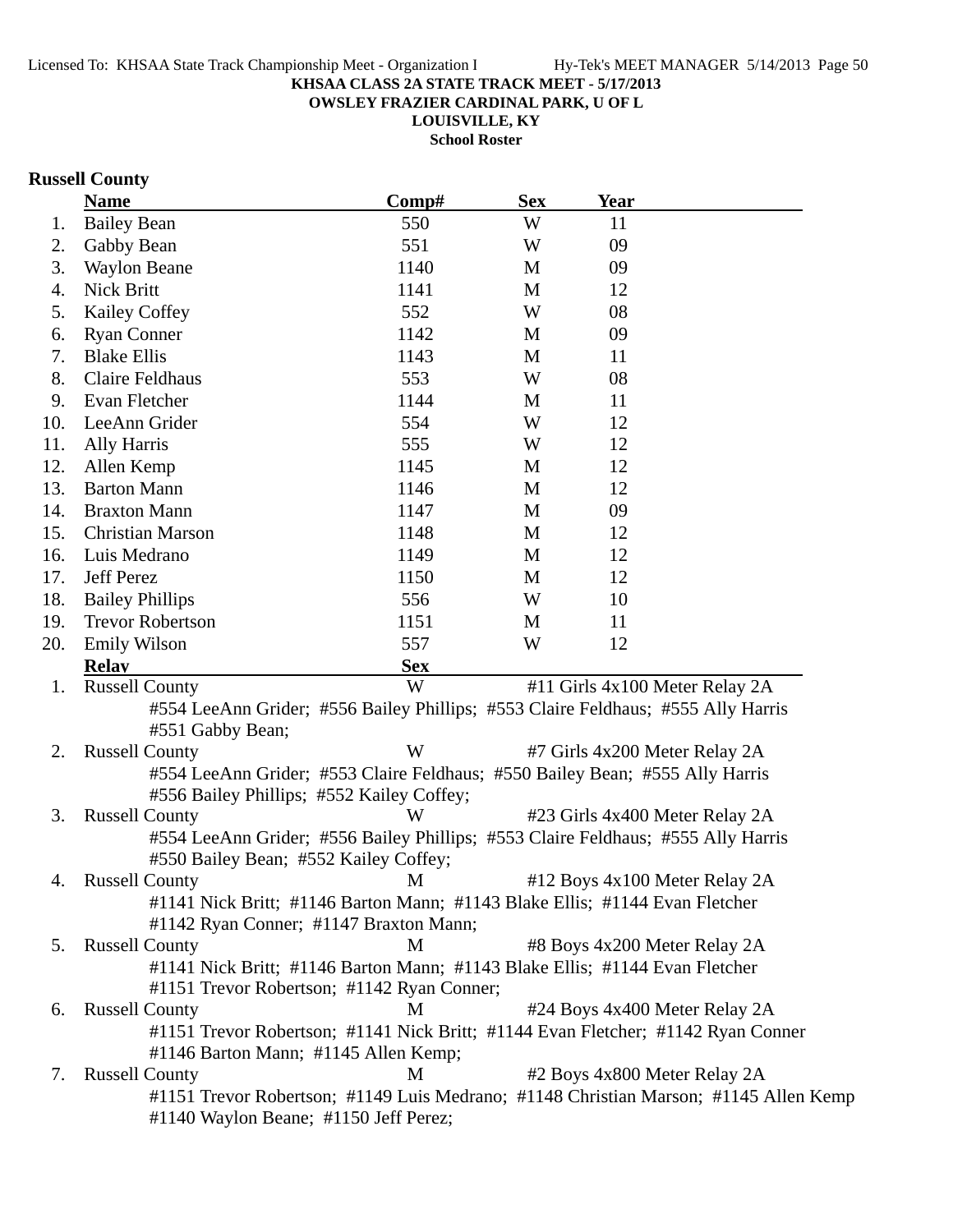**OWSLEY FRAZIER CARDINAL PARK, U OF L**

**LOUISVILLE, KY**

**School Roster**

# **Shawnee**

|     | <b>Name</b>            | Comp#                                                                                                                                                                                                                                                                                                                                                                                                                 | <b>Sex</b> | Year                           |  |
|-----|------------------------|-----------------------------------------------------------------------------------------------------------------------------------------------------------------------------------------------------------------------------------------------------------------------------------------------------------------------------------------------------------------------------------------------------------------------|------------|--------------------------------|--|
| 1.  | Lauryn Clark           | 558                                                                                                                                                                                                                                                                                                                                                                                                                   | W          | 10                             |  |
|     | <b>Shelby County</b>   |                                                                                                                                                                                                                                                                                                                                                                                                                       |            |                                |  |
|     | <b>Name</b>            | Comp#                                                                                                                                                                                                                                                                                                                                                                                                                 | <b>Sex</b> | Year                           |  |
| 1.  | <b>Michael Barry</b>   | 1152                                                                                                                                                                                                                                                                                                                                                                                                                  | M          | 12                             |  |
| 2.  | Trey Biram             | 1153                                                                                                                                                                                                                                                                                                                                                                                                                  | M          | 10                             |  |
| 3.  | Jamie Bradley          | 559                                                                                                                                                                                                                                                                                                                                                                                                                   | W          | 12                             |  |
| 4.  | Luke Brown             | 1154                                                                                                                                                                                                                                                                                                                                                                                                                  | M          | 09                             |  |
| 5.  | <b>Bobby Desmond</b>   | 1155                                                                                                                                                                                                                                                                                                                                                                                                                  | M          | 10                             |  |
| 6.  | Jacob Gowen            | 1156                                                                                                                                                                                                                                                                                                                                                                                                                  | M          | 10                             |  |
| 7.  | Olivia Matlin          | 560                                                                                                                                                                                                                                                                                                                                                                                                                   | W          | 10                             |  |
| 8.  | <b>Mikah Mattingly</b> | 1157                                                                                                                                                                                                                                                                                                                                                                                                                  | M          | 10                             |  |
| 9.  | Cali Mills             | 561                                                                                                                                                                                                                                                                                                                                                                                                                   | W          | 10                             |  |
| 10. | Samantha Orange        | 562                                                                                                                                                                                                                                                                                                                                                                                                                   | W          | 12                             |  |
| 11. | <b>Stuart Orange</b>   | 1158                                                                                                                                                                                                                                                                                                                                                                                                                  | M          | 12                             |  |
| 12. | <b>Claire Schaefer</b> | 563                                                                                                                                                                                                                                                                                                                                                                                                                   | W          | 10                             |  |
| 13. | Kate Schaefer          | 564                                                                                                                                                                                                                                                                                                                                                                                                                   | W          | 11                             |  |
| 14. | Zach Shipley           | 1159                                                                                                                                                                                                                                                                                                                                                                                                                  | M          | 12                             |  |
| 15. | Abby Siegel            | 565                                                                                                                                                                                                                                                                                                                                                                                                                   | W          | 12                             |  |
| 16. | Gina Stanula           | 566                                                                                                                                                                                                                                                                                                                                                                                                                   | W          | 12                             |  |
| 17. | Madison Todd           | 567                                                                                                                                                                                                                                                                                                                                                                                                                   | W          | 09                             |  |
|     | <b>Relav</b>           | <b>Sex</b>                                                                                                                                                                                                                                                                                                                                                                                                            |            |                                |  |
| 1.  | <b>Shelby County</b>   | W                                                                                                                                                                                                                                                                                                                                                                                                                     |            | #11 Girls 4x100 Meter Relay 2A |  |
|     |                        | #564 Kate Schaefer; #561 Cali Mills; #565 Abby Siegel; #566 Gina Stanula                                                                                                                                                                                                                                                                                                                                              |            |                                |  |
|     |                        | #560 Olivia Matlin; #562 Samantha Orange; #563 Claire Schaefer; #567 Madison Todd                                                                                                                                                                                                                                                                                                                                     |            |                                |  |
| 2.  | <b>Shelby County</b>   | W                                                                                                                                                                                                                                                                                                                                                                                                                     |            | #7 Girls 4x200 Meter Relay 2A  |  |
|     |                        | #565 Abby Siegel; #561 Cali Mills; #566 Gina Stanula; #563 Claire Schaefer                                                                                                                                                                                                                                                                                                                                            |            |                                |  |
|     |                        | #564 Kate Schaefer; #560 Olivia Matlin; #562 Samantha Orange; #567 Madison Todd<br>$\mathbf{W}$ $\mathbf{W}$ $\mathbf{W}$ $\mathbf{W}$ $\mathbf{W}$ $\mathbf{W}$ $\mathbf{W}$ $\mathbf{W}$ $\mathbf{W}$ $\mathbf{W}$ $\mathbf{W}$ $\mathbf{W}$ $\mathbf{W}$ $\mathbf{W}$ $\mathbf{W}$ $\mathbf{W}$ $\mathbf{W}$ $\mathbf{W}$ $\mathbf{W}$ $\mathbf{W}$ $\mathbf{W}$ $\mathbf{W}$ $\mathbf{W}$ $\mathbf{W}$ $\mathbf{$ |            |                                |  |
|     |                        |                                                                                                                                                                                                                                                                                                                                                                                                                       |            |                                |  |

3. Shelby County W #23 Girls 4x400 Meter Relay 2A #560 Olivia Matlin; #561 Cali Mills; #564 Kate Schaefer; #565 Abby Siegel #562 Samantha Orange; #563 Claire Schaefer; #566 Gina Stanula; #567 Madison Todd 4. Shelby County M #24 Boys 4x400 Meter Relay 2A #1152 Michael Barry; #1156 Jacob Gowen; #1154 Luke Brown; #1158 Stuart Orange #1153 Trey Biram; #1157 Mikah Mattingly; #1155 Bobby Desmond; #1159 Zach Shipley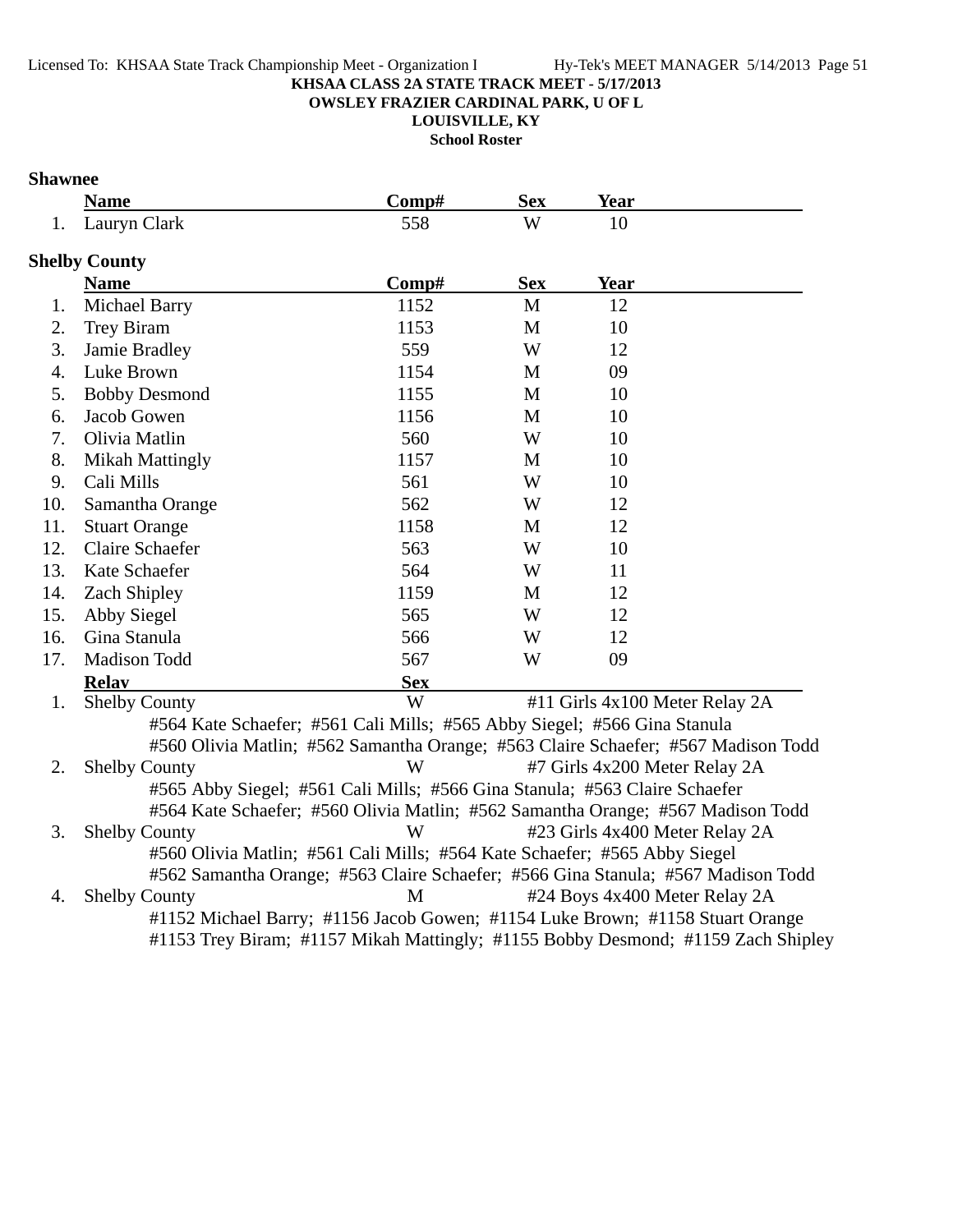**OWSLEY FRAZIER CARDINAL PARK, U OF L**

**LOUISVILLE, KY**

**School Roster**

# **South Oldham**

|     | <b>Name</b>                                                                       | Comp#      | <b>Sex</b>   | <b>Year</b>                   |                                                                                       |
|-----|-----------------------------------------------------------------------------------|------------|--------------|-------------------------------|---------------------------------------------------------------------------------------|
| 1.  | Kayla Alsup                                                                       | 568        | W            | 10                            |                                                                                       |
| 2.  | Sean Angermeier                                                                   | 1160       | M            | 10                            |                                                                                       |
| 3.  | Tony Brackins                                                                     | 1161       | M            | 12                            |                                                                                       |
| 4.  | <b>Samuel Brewer</b>                                                              | 1162       | M            | 12                            |                                                                                       |
| 5.  | Cole Dowdy                                                                        | 1163       | M            | 09                            |                                                                                       |
| 6.  | <b>Tanner Dowdy</b>                                                               | 1164       | M            | 09                            |                                                                                       |
| 7.  | Keightley Dudgeon                                                                 | 569        | W            | 11                            |                                                                                       |
| 8.  | Drew Grimm                                                                        | 1165       | M            | 10                            |                                                                                       |
| 9.  | Felicia Houchens                                                                  | 570        | W            | 12                            |                                                                                       |
| 10. | Yvonne Johnson                                                                    | 571        | W            | 12                            |                                                                                       |
| 11. | James Law                                                                         | 1166       | M            | 11                            |                                                                                       |
| 12. | Marquis Loveley                                                                   | 1167       | $\mathbf{M}$ | 11                            |                                                                                       |
| 13. | <b>Keith Menser</b>                                                               | 1168       | M            | 12                            |                                                                                       |
| 14. | <b>Mallory Nason</b>                                                              | 572        | W            | 12                            |                                                                                       |
| 15. | <b>Kassidy Orrender</b>                                                           | 573        | W            | 10                            |                                                                                       |
| 16. | Joel Pittman                                                                      | 1169       | M            | 12                            |                                                                                       |
| 17. | Megan Sherwood                                                                    | 574        | W            | 12                            |                                                                                       |
| 18. | <b>Jackson Skeeters</b>                                                           | 1170       | M            | 10                            |                                                                                       |
| 19. | Savanna Walker                                                                    | 575        | W            | 12                            |                                                                                       |
| 20. | Mckenna Webb                                                                      | 576        | W            | 10                            |                                                                                       |
| 21. | Marqueritte Wheeler                                                               | 577        | W            | 09                            |                                                                                       |
| 22. | Grace Whitworth                                                                   | 578        | W            | 12                            |                                                                                       |
| 23. | Erin Wilson                                                                       | 579        | W            | 10                            |                                                                                       |
|     | <b>Relav</b>                                                                      | <b>Sex</b> |              |                               |                                                                                       |
| 1.  | South Oldham                                                                      | W          |              |                               | #23 Girls 4x400 Meter Relay 2A                                                        |
|     | #571 Yvonne Johnson; #574 Megan Sherwood; #570 Felicia Houchens; #579 Erin Wilson |            |              |                               |                                                                                       |
|     |                                                                                   |            |              |                               | #569 Keightley Dudgeon; #568 Kayla Alsup; #576 Mckenna Webb; #578 Grace Whitworth     |
| 2.  | South Oldham                                                                      | W          |              | #1 Girls 4x800 Meter Relay 2A |                                                                                       |
|     |                                                                                   |            |              |                               | #569 Keightley Dudgeon; #568 Kayla Alsup; #573 Kassidy Orrender; #578 Grace Whitworth |
|     | #574 Megan Sherwood; #575 Savanna Walker; #576 Mckenna Webb; #579 Erin Wilson     |            |              |                               |                                                                                       |
| 3.  | South Oldham                                                                      | M          |              |                               | #12 Boys 4x100 Meter Relay 2A                                                         |

#1161 Tony Brackins; #1167 Marquis Loveley; #1168 Keith Menser; #1165 Drew Grimm

#1162 Samuel Brewer; #1160 Sean Angermeier; #1170 Jackson Skeeters; #1169 Joel Pittman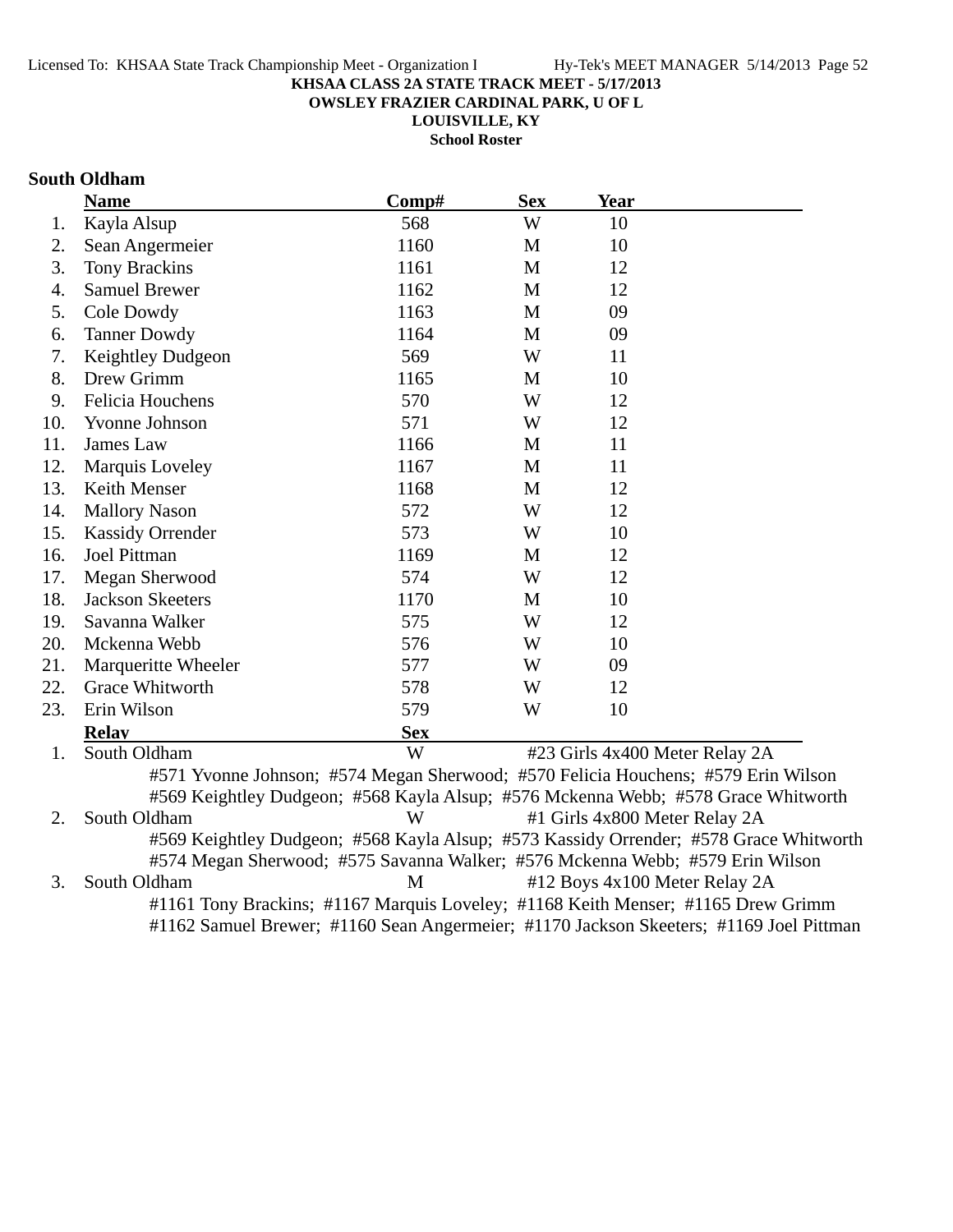**OWSLEY FRAZIER CARDINAL PARK, U OF L**

**LOUISVILLE, KY**

**School Roster**

# **South Warren**

|     | <b>Name</b>            | Comp#      | <b>Sex</b> | Year                          |  |
|-----|------------------------|------------|------------|-------------------------------|--|
| 1.  | Julius Allen           | 1171       | M          | 10                            |  |
| 2.  | Ross Allen             | 1172       | M          | 11                            |  |
| 3.  | Joe Bentley            | 1173       | M          | 12                            |  |
| 4.  | Jonathan Boustani      | 1174       | M          | 12                            |  |
| 5.  | <b>Jack Broaddus</b>   | 1175       | M          | 10                            |  |
| 6.  | <b>Cameron Buckner</b> | 1176       | M          | 09                            |  |
| 7.  | Rachael Bush           | 580        | W          | 12                            |  |
| 8.  | Jorge Cabanas          | 1177       | M          | 12                            |  |
| 9.  | Colby Clark            | 1178       | M          | 10                            |  |
| 10. | Chris Cohron           | 1179       | M          | 12                            |  |
| 11. | <b>Bryan Cummings</b>  | 1180       | M          | 09                            |  |
| 12. | Gina Degraves          | 581        | W          | 10                            |  |
| 13. | <b>Sydney Doose</b>    | 582        | W          | 10                            |  |
| 14. | <b>Chelby Draper</b>   | 583        | W          | 09                            |  |
| 15. | Jake Edmunds           | 1181       | M          | 10                            |  |
| 16. | Ava Fergerson          | 584        | W          | 11                            |  |
| 17. | Mary Ann Fox           | 585        | W          | 12                            |  |
| 18. | Kathrine Gaiko         | 586        | W          | 10                            |  |
| 19. | <b>Brock Gant</b>      | 1182       | M          | 09                            |  |
| 20. | Megan Gilliam          | 587        | W          | 09                            |  |
| 21. | Caroline Haas          | 588        | W          | 08                            |  |
| 22. | Ben Huzyak             | 1183       | M          | 11                            |  |
| 23. | Ed Huzyak              | 1184       | M          | 09                            |  |
| 24. | Amaya Lasley           | 589        | W          | 07                            |  |
| 25. | Nicole Martin          | 590        | W          | 11                            |  |
| 26. | <b>Katie Meyers</b>    | 591        | W          | 11                            |  |
| 27. | <b>Ben Moore</b>       | 1185       | M          | 11                            |  |
| 28. | Shiya Nwanguma         | 592        | W          | 12                            |  |
| 29. | Paige Perkins          | 593        | W          | 11                            |  |
| 30. | Evan Poff              | 1186       | M          | 11                            |  |
| 31  | Juliet Pohlmann        | 594        | W          | 09                            |  |
| 32. | Eric Roepke            | 1187       | M          | 09                            |  |
| 33. | <b>Brooke Simpson</b>  | 595        | W          | 09                            |  |
| 34. | <b>Jonah Starling</b>  | 1188       | M          | 11                            |  |
| 35. | Jackie Wilde           | 596        | W          | 10                            |  |
|     | <b>Relay</b>           | <b>Sex</b> |            |                               |  |
| 1.  | South Warren           | W          |            | #7 Girls 4x200 Meter Relay 2A |  |

#596 Jackie Wilde; #591 Katie Meyers; #585 Mary Ann Fox; #587 Megan Gilliam #580 Rachael Bush; #581 Gina Degraves; #589 Amaya Lasley;

2. South Warren W #23 Girls 4x400 Meter Relay 2A #596 Jackie Wilde; #583 Chelby Draper; #585 Mary Ann Fox; #587 Megan Gilliam #591 Katie Meyers; #590 Nicole Martin; #594 Juliet Pohlmann; #589 Amaya Lasley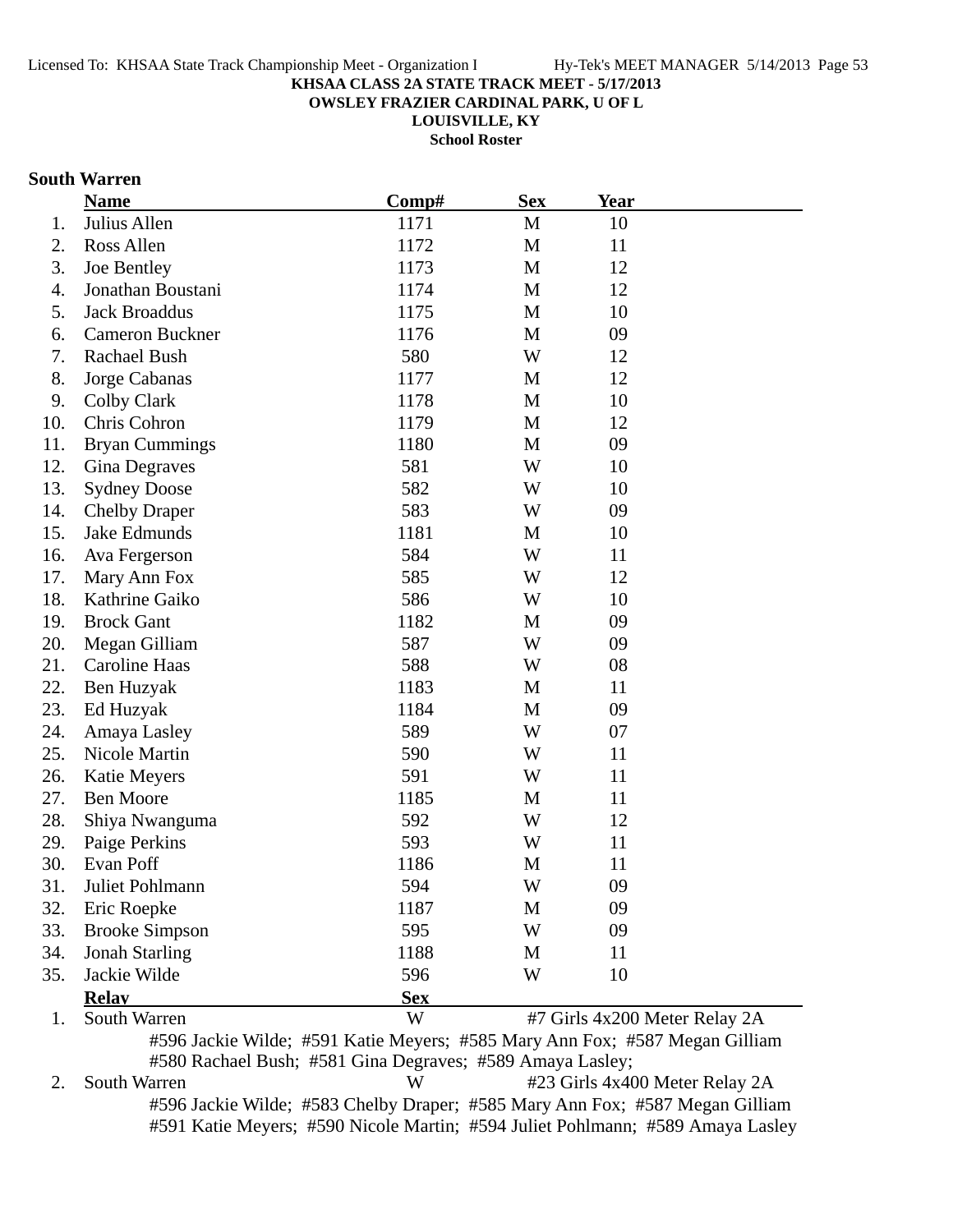#### **OWSLEY FRAZIER CARDINAL PARK, U OF L**

# **LOUISVILLE, KY**

**School Roster**

### **South Warren**

|    | <b>Relay</b>        |                                                              | <b>Sex</b>                                                                           |
|----|---------------------|--------------------------------------------------------------|--------------------------------------------------------------------------------------|
| 3. | South Warren        | W                                                            | #1 Girls 4x800 Meter Relay 2A                                                        |
|    |                     |                                                              | #583 Chelby Draper; #588 Caroline Haas; #593 Paige Perkins; #590 Nicole Martin       |
|    |                     | #586 Kathrine Gaiko; #595 Brooke Simpson; #582 Sydney Doose; |                                                                                      |
| 4. | <b>South Warren</b> | M                                                            | #12 Boys 4x100 Meter Relay 2A                                                        |
|    |                     |                                                              | #1177 Jorge Cabanas; #1171 Julius Allen; #1173 Joe Bentley; #1178 Colby Clark        |
|    |                     | #1187 Eric Roepke; #1185 Ben Moore; #1182 Brock Gant;        |                                                                                      |
| 5. | <b>South Warren</b> | M                                                            | #8 Boys 4x200 Meter Relay 2A                                                         |
|    |                     |                                                              | #1182 Brock Gant; #1187 Eric Roepke; #1173 Joe Bentley; #1185 Ben Moore              |
|    |                     | #1186 Evan Poff; #1178 Colby Clark;                          |                                                                                      |
| 6. | <b>South Warren</b> | M                                                            | #24 Boys 4x400 Meter Relay 2A                                                        |
|    |                     |                                                              | #1182 Brock Gant; #1174 Jonathan Boustani; #1181 Jake Edmunds; #1185 Ben Moore       |
|    |                     | #1176 Cameron Buckner; #1177 Jorge Cabanas; #1186 Evan Poff; |                                                                                      |
|    | <b>South Warren</b> | M                                                            | #2 Boys 4x800 Meter Relay 2A                                                         |
|    |                     |                                                              | #1181 Jake Edmunds; #1174 Jonathan Boustani; #1176 Cameron Buckner; #1172 Ross Allen |
|    |                     | #1188 Jonah Starling; #1179 Chris Cohron;                    |                                                                                      |

#### **Spencer County**

|     | <b>Name</b>             | Comp#      | <b>Sex</b> | Year                         |
|-----|-------------------------|------------|------------|------------------------------|
| 1.  | Gavin Boykin            | 1189       | M          | 09                           |
| 2.  | Shawn Boykin            | 1190       | M          | 11                           |
| 3.  | Cameron Curran          | 1191       | M          | 08                           |
| 4.  | <b>Robert Currie</b>    | 1192       | M          | 09                           |
| 5.  | William Currie          | 1193       | M          | 12                           |
| 6.  | <b>Stephen Dewitt</b>   | 1194       | M          | 09                           |
| 7.  | <b>Chase McIntosh</b>   | 1195       | M          | 11                           |
| 8.  | William Morrow          | 1196       | M          | 10                           |
| 9.  | Kaylan Nigh             | 597        | W          | 11                           |
| 10. | Travis O'Dell           | 1197       | M          | 11                           |
| 11. | <b>Tyler Ratchford</b>  | 1198       | M          | 12                           |
| 12. | <b>Blake Richardson</b> | 1199       | M          | 09                           |
| 13. | <b>Korey Searcy</b>     | 1200       | M          | 11                           |
| 14. | Kadin Smith             | 1201       | M          | 07                           |
| 15. | Kynan Smith             | 1202       | M          | 10                           |
| 16. | Zach Williams           | 1203       | M          | 09                           |
|     | <b>Relav</b>            | <b>Sex</b> |            |                              |
| 1.  | <b>Spencer County</b>   | M          |            | #8 Boys 4x200 Meter Relay 2A |

#1201 Kadin Smith; #1195 Chase McIntosh; #1189 Gavin Boykin; #1190 Shawn Boykin #1192 Robert Currie; #1196 William Morrow; #1198 Tyler Ratchford; #1202 Kynan Smith 2. Spencer County M #2 Boys 4x800 Meter Relay 2A #1202 Kynan Smith; #1199 Blake Richardson; #1194 Stephen Dewitt; #1197 Travis O'Dell #1191 Cameron Curran; #1195 Chase McIntosh; #1200 Korey Searcy; #1203 Zach Williams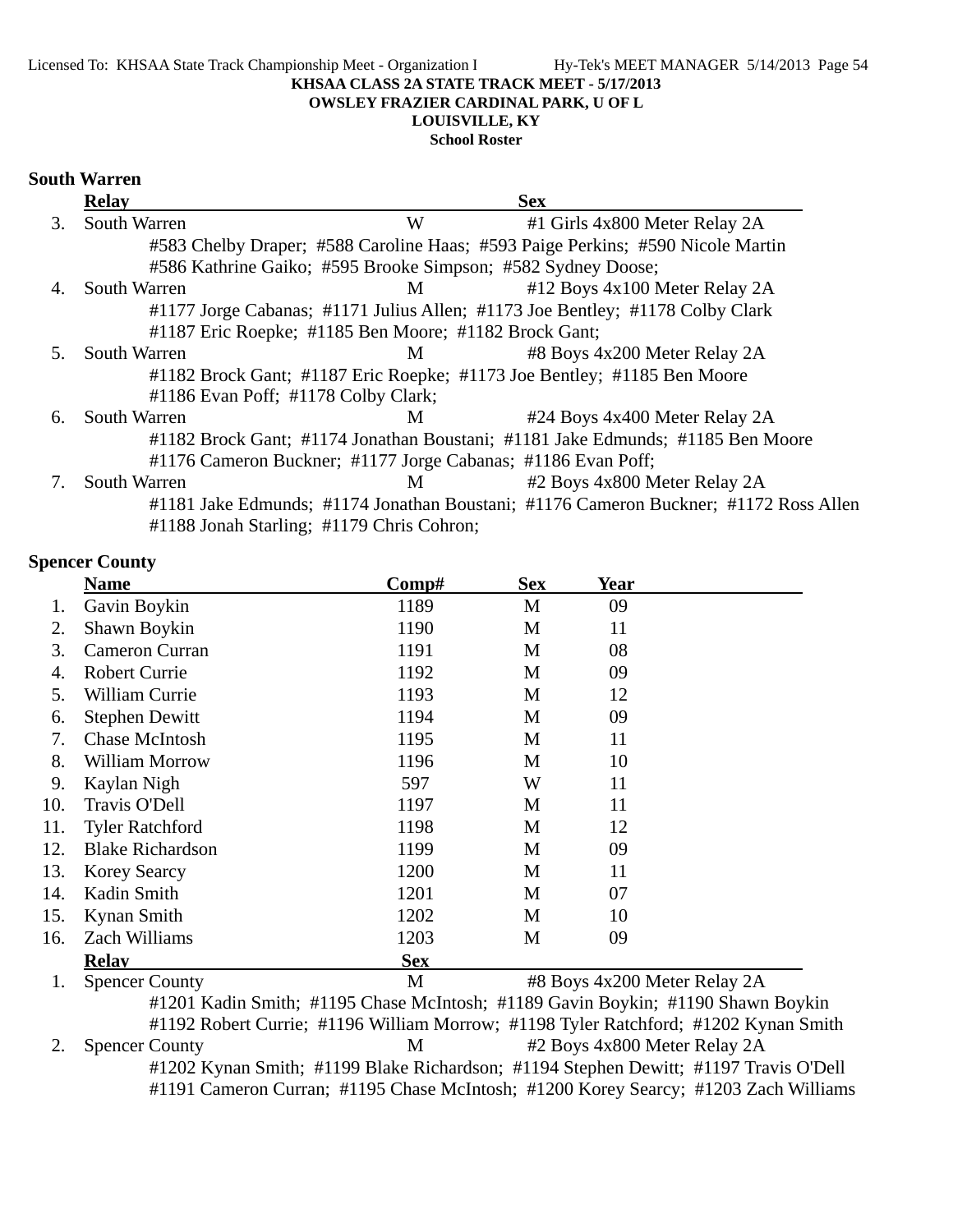### **OWSLEY FRAZIER CARDINAL PARK, U OF L**

**LOUISVILLE, KY**

**School Roster**

# **Taylor County**

|               | <b>Name</b>            | Comp# | <b>Sex</b> | <b>Year</b> |  |
|---------------|------------------------|-------|------------|-------------|--|
| 1.            | Elizebeth Lenardson    | 598   | W          | 08          |  |
|               | <b>Trigg County</b>    |       |            |             |  |
|               | <b>Name</b>            | Comp# | <b>Sex</b> | <b>Year</b> |  |
| 1.            | <b>Matthew Chinn</b>   | 1204  | M          | 12          |  |
| 2.            | Jayven Jones           | 1205  | M          | 11          |  |
|               | <b>Union County</b>    |       |            |             |  |
|               | <b>Name</b>            | Comp# | <b>Sex</b> | <b>Year</b> |  |
| 1.            | <b>JaShaud Fleming</b> | 1206  | M          | 11          |  |
| 2.            | <b>Jarrell Foster</b>  | 1207  | M          | 11          |  |
| 3.            | Silaf Harris           | 1208  | M          | 12          |  |
| 4.            | Chance Oxford          | 1209  | M          | 08          |  |
| <b>Valley</b> |                        |       |            |             |  |
|               | <b>Name</b>            | Comp# | <b>Sex</b> | <b>Year</b> |  |
| 1.            | Alexus Bowman          | 599   | W          | 11          |  |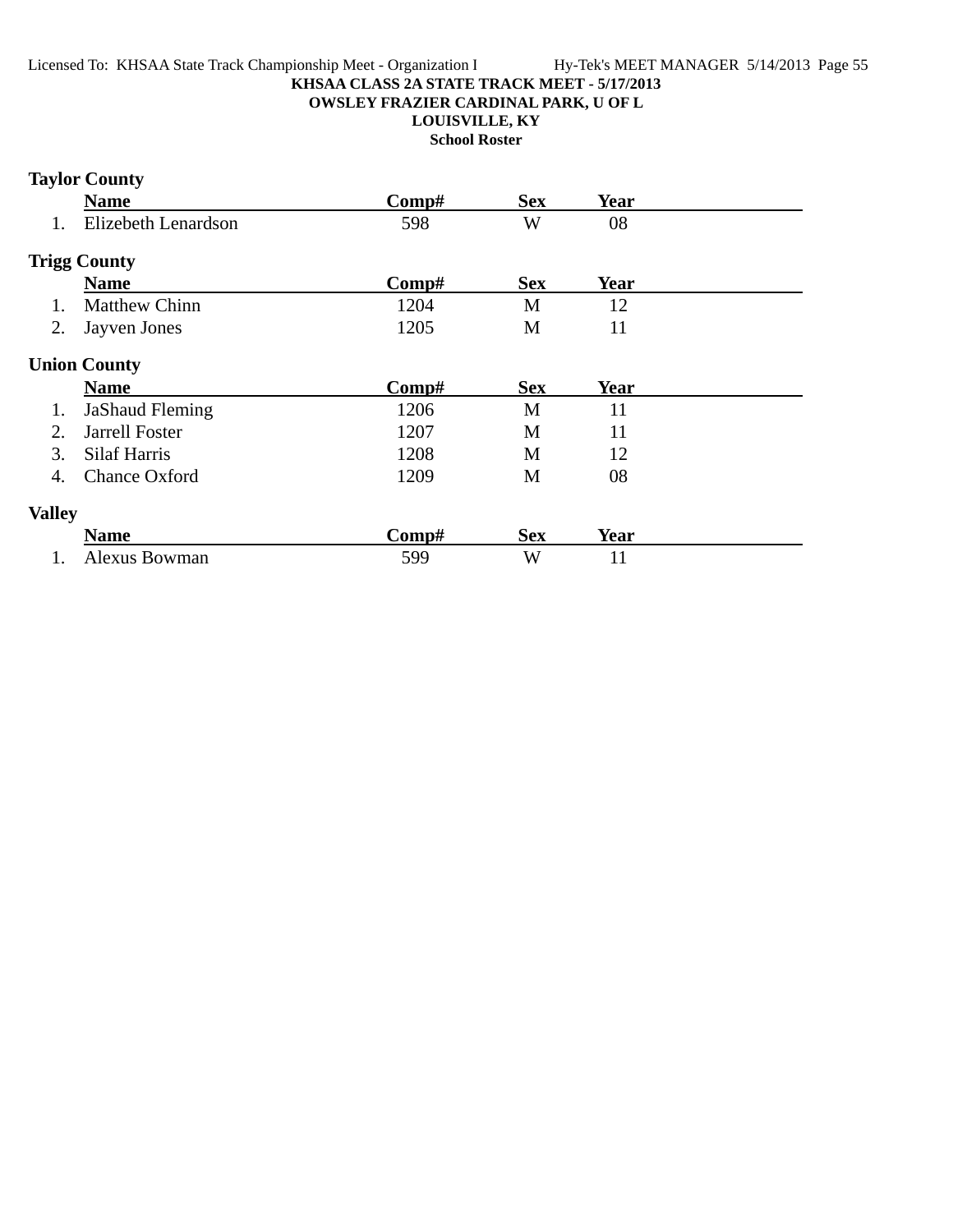**OWSLEY FRAZIER CARDINAL PARK, U OF L**

**LOUISVILLE, KY School Roster**

# **Warren East**

|     | <b>Name</b>                                                                                                                                              | Comp#      | <b>Sex</b> | <b>Year</b>                   |                                                                                        |
|-----|----------------------------------------------------------------------------------------------------------------------------------------------------------|------------|------------|-------------------------------|----------------------------------------------------------------------------------------|
| 1.  | <b>Matthew Auffant</b>                                                                                                                                   | 1210       | M          | 12                            |                                                                                        |
| 2.  | <b>Wyatt Callison</b>                                                                                                                                    | 1211       | M          | 12                            |                                                                                        |
| 3.  | Caleb Casvechia                                                                                                                                          | 1212       | M          | 09                            |                                                                                        |
| 4.  | Shelby Chobot                                                                                                                                            | 600        | W          | 09                            |                                                                                        |
| 5.  | LaTerrance Cracket                                                                                                                                       | 1213       | M          | 12                            |                                                                                        |
| 6.  | <b>Brandon Dunn</b>                                                                                                                                      | 1214       | M          | 12                            |                                                                                        |
| 7.  | Devonte Duvall                                                                                                                                           | 1215       | M          | 12                            |                                                                                        |
| 8.  | Francisco Espinoza-Reyes                                                                                                                                 | 1216       | M          | 12                            |                                                                                        |
| 9.  | <b>Marquis Jones</b>                                                                                                                                     | 1217       | M          | 10                            |                                                                                        |
| 10. | <b>Madison Malone</b>                                                                                                                                    | 601        | W          | 12                            |                                                                                        |
| 11. | Aaron Osborne                                                                                                                                            | 1218       | M          | 10                            |                                                                                        |
| 12. | Allyssa Roberson                                                                                                                                         | 602        | W          | 10                            |                                                                                        |
| 13. | Samantha Romine                                                                                                                                          | 603        | W          | 09                            |                                                                                        |
| 14. | Zach Ryne                                                                                                                                                | 1219       | M          | 12                            |                                                                                        |
| 15. | Ryan White-Dejarnatt                                                                                                                                     | 1220       | M          | 12                            |                                                                                        |
| 16. | <b>Braxton Whitney</b>                                                                                                                                   | 1221       | M          | 10                            |                                                                                        |
| 17. | <b>Aaron Wilson</b>                                                                                                                                      | 1222       | M          | 12                            |                                                                                        |
|     | <b>Relay</b>                                                                                                                                             | <b>Sex</b> |            |                               |                                                                                        |
| 1.  | Warren East                                                                                                                                              | M          |            | #12 Boys 4x100 Meter Relay 2A |                                                                                        |
|     | #1222 Aaron Wilson; #1212 Caleb Casvechia;                                                                                                               |            |            |                               | #1213 LaTerrance Cracket; #1215 Devonte Duvall; #1220 Ryan White-Dejarnatt; #1217 Marq |
| 2.  | Warren East                                                                                                                                              | M          |            | #8 Boys 4x200 Meter Relay 2A  |                                                                                        |
|     |                                                                                                                                                          |            |            |                               | #1215 Devonte Duvall; #1213 LaTerrance Cracket; #1220 Ryan White-Dejarnatt; #1222 Aaro |
|     | #1217 Marquis Jones; #1212 Caleb Casvechia; #1211 Wyatt Callison;                                                                                        |            |            |                               |                                                                                        |
| 3.  | Warren East                                                                                                                                              | M          |            | #24 Boys 4x400 Meter Relay 2A |                                                                                        |
|     | #1210 Matthew Auffant; #1211 Wyatt Callison; #1221 Braxton Whitney; #1216 Francisco Esp<br>#1214 Brandon Dunn; #1222 Aaron Wilson; #1215 Devonte Duvall; |            |            |                               |                                                                                        |

# **Wayne County**

| <b>Name</b>     | Comp# | Sex | Year |  |
|-----------------|-------|-----|------|--|
| 1. Tyler Guffey | 1223  |     |      |  |
| 2. Taylor West  | 604   | w   |      |  |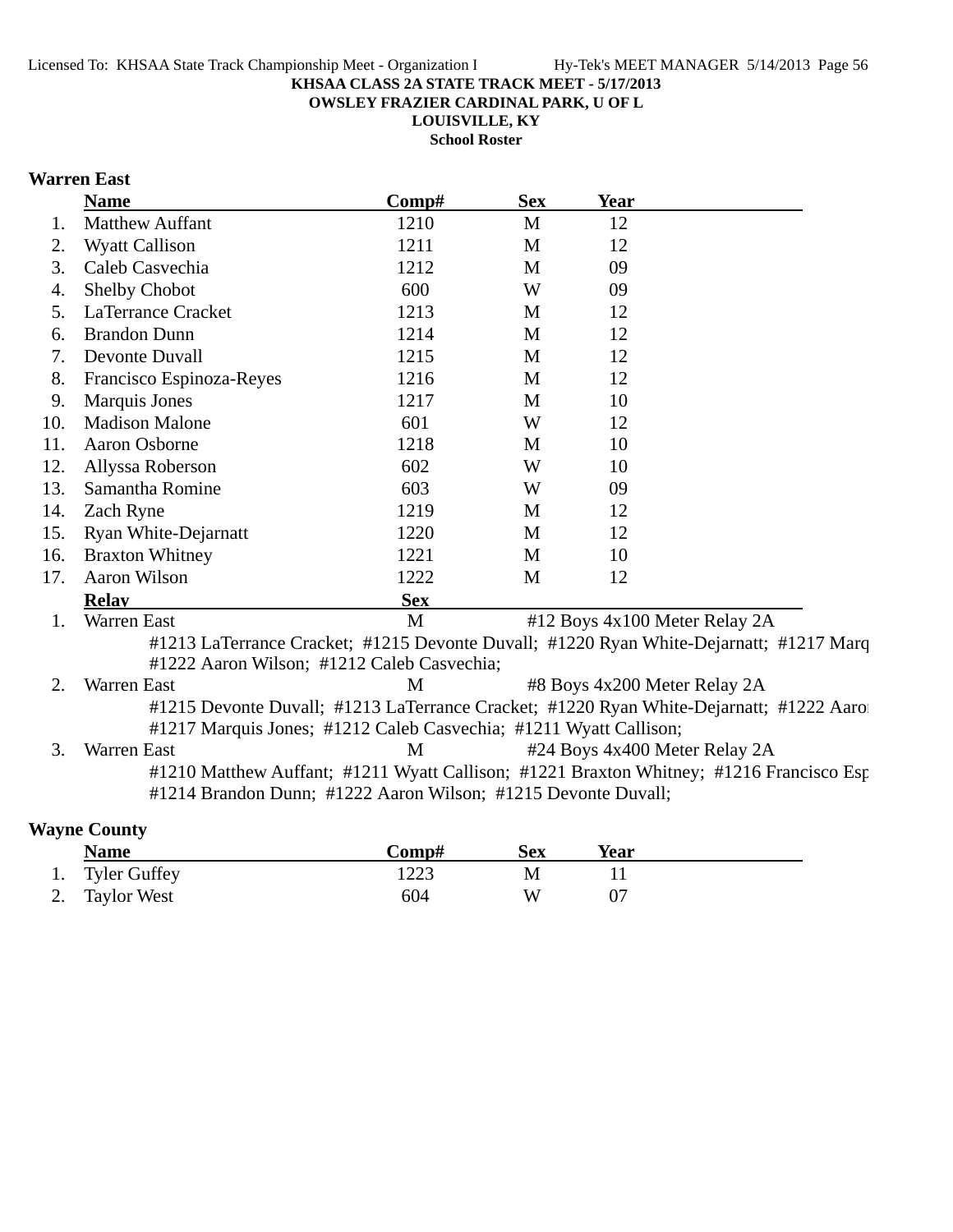**OWSLEY FRAZIER CARDINAL PARK, U OF L**

**LOUISVILLE, KY**

**School Roster**

### **Webster County**

|    | <b>Name</b>             | Comp#      | <b>Sex</b> | Year |  |
|----|-------------------------|------------|------------|------|--|
| 1. | Raven Baxter            | 605        | W          | 12   |  |
| 2. | <b>Trevor Cole</b>      | 1224       | M          | 09   |  |
|    | 3. Robert Daugherty     | 1225       | M          | 10   |  |
|    | 4. Preston Glazebrook   | 1226       | M          | 09   |  |
| 5. | Keenan Hall             | 1227       | M          | 12   |  |
|    | 6. Darrian McNary       | 606        | W          | 11   |  |
| 7. | <b>Ronin Periard</b>    | 1228       | М          | 08   |  |
| 8. | <b>Mitchael Shelton</b> | 1229       | M          | 09   |  |
| 9. | <b>Iszack Whitsell</b>  | 1230       | М          | 11   |  |
|    | <b>Relav</b>            | <b>Sex</b> |            |      |  |

1. Webster County 1. Webster County 1. Webster Relay 2A #1230 Iszack Whitsell; #1227 Keenan Hall; #1225 Robert Daugherty; #1224 Trevor Cole #1229 Mitchael Shelton; #1226 Preston Glazebrook; #1228 Ronin Periard;

### **West Jessamine**

|     | <b>Name</b>           | Comp#      | <b>Sex</b> | <b>Year</b> |  |
|-----|-----------------------|------------|------------|-------------|--|
| 1.  | Joe Bandy             | 1231       | M          | 10          |  |
| 2.  | James Burge           | 1232       | M          | 09          |  |
| 3.  | <b>Carson Daniel</b>  | 1233       | M          | 12          |  |
| 4.  | Gavin Davis           | 1234       | M          | 11          |  |
| 5.  | Keith Harmon          | 1235       | M          | 10          |  |
| 6.  | <b>Ryan Horne</b>     | 1236       | M          | 12          |  |
| 7.  | Robbie Irgang         | 1237       | M          | 12          |  |
| 8.  | Isaiah Kang           | 1238       | M          | 11          |  |
| 9.  | Joseph Kang           | 1239       | M          | 11          |  |
| 10. | David Keener          | 1240       | M          | 10          |  |
| 11. | Young Koh             | 1241       | M          | 10          |  |
| 12. | <b>Shawn Murphy</b>   | 1242       | M          | 10          |  |
| 13. | <b>Megan Voorhees</b> | 607        | W          | 08          |  |
| 14. | Keagan White          | 1243       | M          | 09          |  |
| 15. | Abby Wiggins          | 608        | W          | 12          |  |
| 16. | Kenneth Wireman       | 1244       | M          | 10          |  |
|     | <b>Relav</b>          | <b>Sex</b> |            |             |  |

1. West Jessamine **1. West Jessamine** 1. West Jessamine **1. March 2001** 48 Boys 4x200 Meter Relay 2A #1235 Keith Harmon; #1233 Carson Daniel; #1237 Robbie Irgang; #1236 Ryan Horne #1239 Joseph Kang; #1238 Isaiah Kang; #1244 Kenneth Wireman; #1232 James Burge 2. West Jessamine M #24 Boys 4x400 Meter Relay 2A #1233 Carson Daniel; #1238 Isaiah Kang; #1239 Joseph Kang; #1235 Keith Harmon #1237 Robbie Irgang; #1236 Ryan Horne; #1244 Kenneth Wireman; #1240 David Keener 3. West Jessamine M #2 Boys 4x800 Meter Relay 2A #1238 Isaiah Kang; #1234 Gavin Davis; #1240 David Keener; #1241 Young Koh #1239 Joseph Kang; #1231 Joe Bandy; #1242 Shawn Murphy; #1243 Keagan White